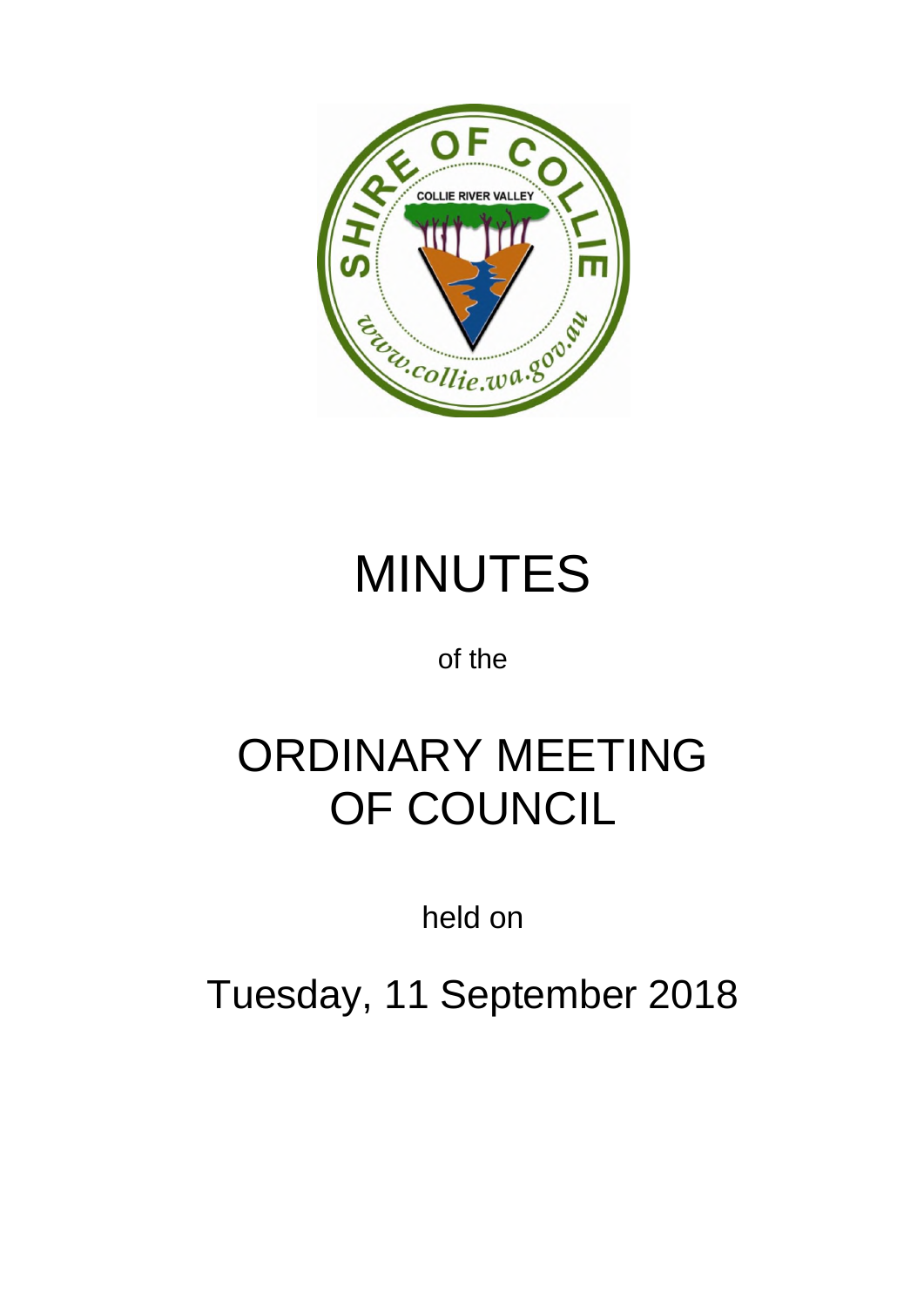| 2.<br>3.<br>$\mathbf{4}$ .<br>5.<br>6.<br>7.<br>8.<br>9.<br>10. |      | RESPONSES TO PREVIOUS PUBLIC QUESTIONS TAKEN ON NOTICE2<br>PETITIONS/DEPUTATIONS/PRESENTATIONS/SUBMISSIONS5<br>NOTIFICATION OF MATTERS FOR WHICH THE MEETING MAY BE CLOSED TO<br>ITEMS BROUGHT FORWARD DUE TO INTEREST BY ATTENDING PERSONS 5<br>CONFIRMATION OF THE PREVIOUS MINUTES OF COUNCIL<br>RECEIPT OF MINUTES OF COMMITTEE MEETINGS HELD SINCE THE |
|-----------------------------------------------------------------|------|-------------------------------------------------------------------------------------------------------------------------------------------------------------------------------------------------------------------------------------------------------------------------------------------------------------------------------------------------------------|
|                                                                 |      |                                                                                                                                                                                                                                                                                                                                                             |
|                                                                 | 1.1  | Receipt of the Minutes of the Townscape Advisory Committee 6                                                                                                                                                                                                                                                                                                |
|                                                                 | 1.2  | Adoption of the Recommendations of the Townscape Advisory Committee                                                                                                                                                                                                                                                                                         |
|                                                                 | 1.3  | Receipt of the Minutes of the Weeds and Waterways Advisory Committee                                                                                                                                                                                                                                                                                        |
|                                                                 | 1.4  | Adoption of the Recommendations of the Weeds and Waterways Advisory                                                                                                                                                                                                                                                                                         |
| 11.                                                             |      |                                                                                                                                                                                                                                                                                                                                                             |
|                                                                 | 11.1 |                                                                                                                                                                                                                                                                                                                                                             |
|                                                                 |      | 11.2 South West Regional Blueprint Review Submission. 14                                                                                                                                                                                                                                                                                                    |
| 12.                                                             |      |                                                                                                                                                                                                                                                                                                                                                             |
|                                                                 |      |                                                                                                                                                                                                                                                                                                                                                             |
|                                                                 |      |                                                                                                                                                                                                                                                                                                                                                             |
|                                                                 | 12.3 | Royal Commission into Institutional Responses to Child Sexual Abuse 20                                                                                                                                                                                                                                                                                      |
|                                                                 | 12.4 |                                                                                                                                                                                                                                                                                                                                                             |
|                                                                 |      |                                                                                                                                                                                                                                                                                                                                                             |
| 13.                                                             |      |                                                                                                                                                                                                                                                                                                                                                             |
|                                                                 | 13.1 | Quotes for Revenue Options for Showers - Eddie Woods Toilet Facilities                                                                                                                                                                                                                                                                                      |
| 14.                                                             |      |                                                                                                                                                                                                                                                                                                                                                             |
|                                                                 | 14.1 |                                                                                                                                                                                                                                                                                                                                                             |
| 15.<br>16.                                                      |      | MOTIONS FOR WHICH PRIOR NOTICE HAS BEEN GIVEN38<br>QUESTIONS FROM MEMBERS FOR WHICH DUE NOTICE HAS BEEN GIVEN                                                                                                                                                                                                                                               |
| 17.                                                             |      | URGENT BUSINESS APPROVED BY THE PRESIDING MEMBER AND                                                                                                                                                                                                                                                                                                        |
| 18.                                                             |      | ANNOUNCEMENTS BY THE PRESIDING MEMBER AND COUNCILLORS38                                                                                                                                                                                                                                                                                                     |
| 19.                                                             |      |                                                                                                                                                                                                                                                                                                                                                             |
| 20.                                                             |      | CLOSURE OF MEETING TO MEMBERS OF THE PUBLIC 39                                                                                                                                                                                                                                                                                                              |
| 21.                                                             |      |                                                                                                                                                                                                                                                                                                                                                             |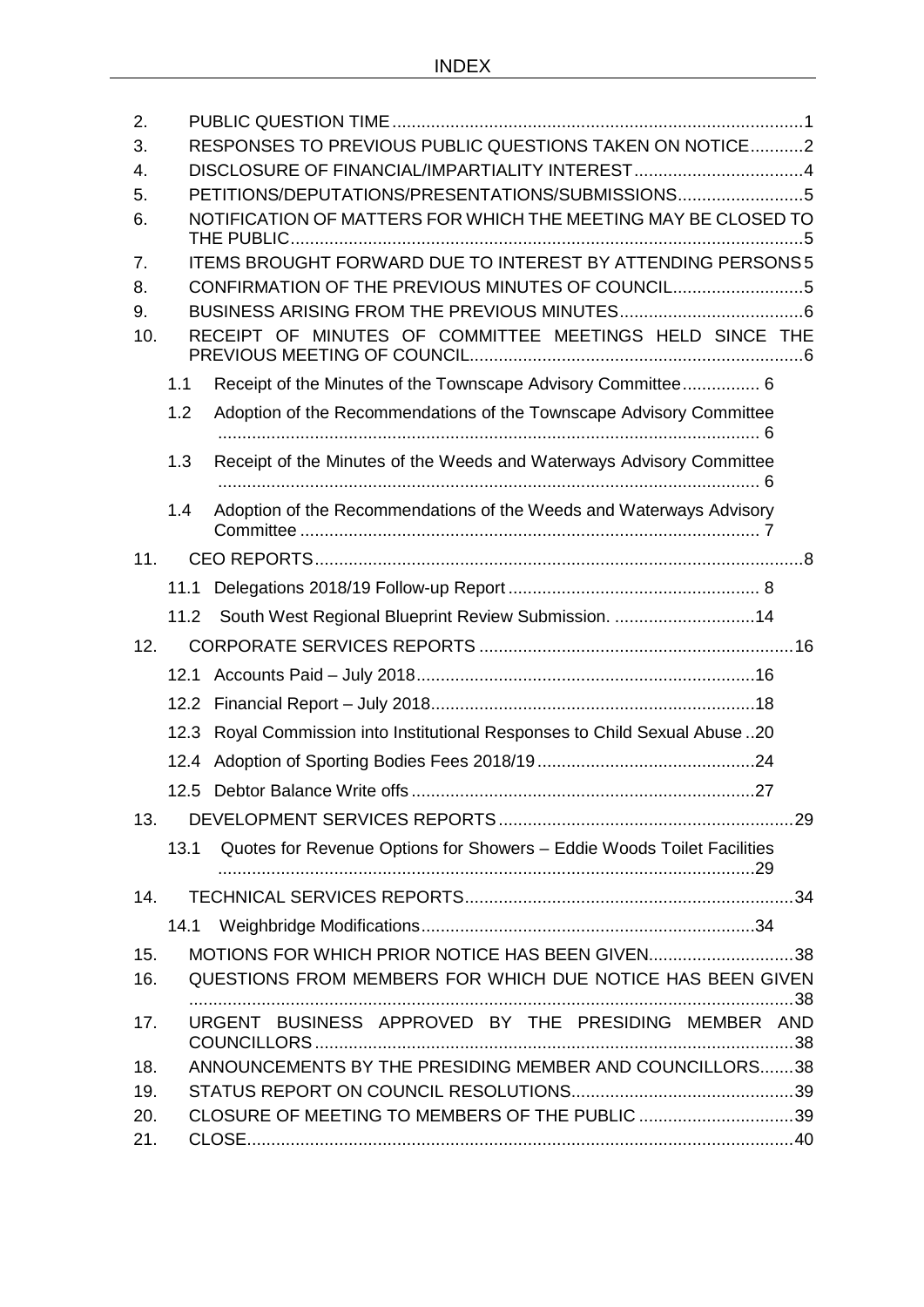Tuesday, 11 September 2018

Minutes of the Ordinary Meeting of the Collie Shire Council held in Council Chambers, 87 Throssell Street Collie, on Tuesday, 11 September 2018 commencing at 7:00pm.

#### **1. OPENING/ATTENDANCE/APOLOGIES & LEAVE OF ABSENCE**

**PRESENT:** Sarah Stanley Councillor (Presiding Member) Ian Miffling JP Councillor (Deputy Member) Michelle Smith Councillor<br>Iohn Piavanini Councillor John Piavanini Gary Faries Councillor<br>
Rebecca Woods Councillor Rebecca Woods Councillor<br>
Leonie Scoffern Councillor Leonie Scoffern Joe Italiano Councillor Brett King Councillor Jodie Hanns Councillor

| David Blurton         | CEO                                  |
|-----------------------|--------------------------------------|
| Allison Fergie        | <b>Director Corporate Services</b>   |
| <b>Brett Lowcock</b>  | <b>Director Technical Services</b>   |
| <b>Andrew Dover</b>   | <b>Director Development Services</b> |
| Pam Ahlin             | Acting CEO PA                        |
| <b>Hasreen Mandry</b> | Finance Manager                      |
|                       |                                      |

**APOLOGIES:** Cr Elysia Harverson

#### **GALLERY:** Breeanna Tirant – Collie Mail Lorraine Robinson, Ian Bushell and Lorraine Wall. (left chambers @ 7.18 pm)

1.1 Councillors granted Leave of Absence at previous meeting/s.

Cr. Elysia Harverson was previously granted leave of absence from this meeting.

1.2 Councillors requesting Leave of Absence for future Ordinary Meetings of Council.

**7915** 

| <b>Moved: Cr Woods</b> | <b>Seconded: Cr Hanns</b> |
|------------------------|---------------------------|
|------------------------|---------------------------|

**That Cr Miffling be granted Leave of Absence for the meeting dated 2 October 2018.** 

**Carried: 10/0** 

1.3 Councillors who are applying for Leave of the Absence for this Ordinary Meeting of Council.

Nil

### **2. PUBLIC QUESTION TIME**

Mrs Wall who was until recently the President of the Heritage and Menshed Group Inc. addressed the Council with regards to the groups permit to run the Sunday Markets,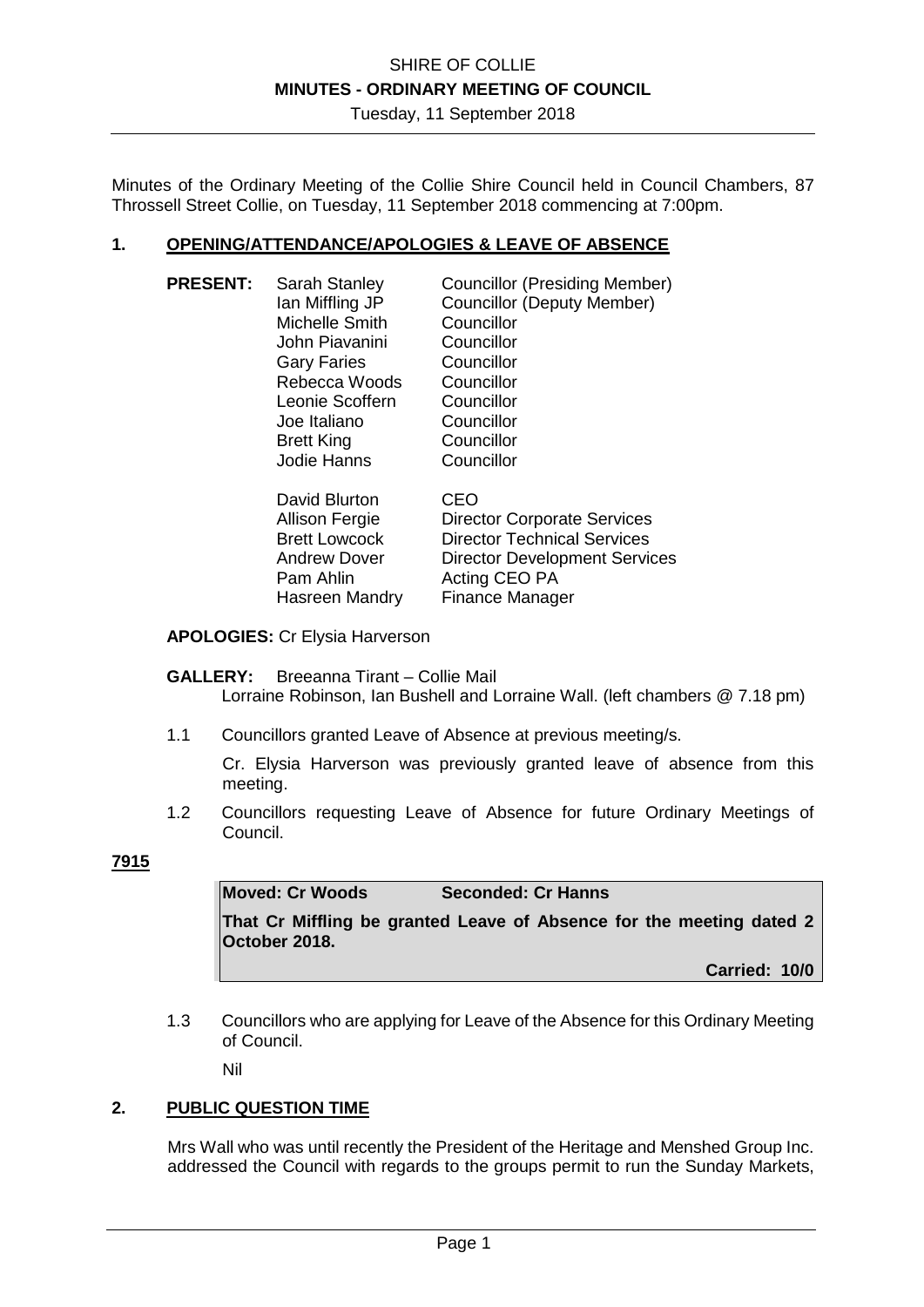Tuesday, 11 September 2018

specifically the new clause restricting the sale of goods from the Carpark area if a business within 400m sells similar products. The impact on the markets of not being able to have stall holders particularly plant/flower sellers in the car park area has been detrimental to the groups viability.

Mrs Wall asked why there was no consultation from Council staff regarding the decision and asked if the condition could be reconsidered by Council.

The CEO apologised for the lack of engagement by Council staff and gave a commitment for staff to meet with the group to discuss the concerns. The Director of Development Services advised that the clause is a standard clause from the Council's Activities in Thoroughfares and Parking Local Laws 2012 and that while previous applications had been approved by staff, on this occasion the permit had been considered by Council following a complaint from a business owner' or similar.

Mrs Wall presented council her petition with 50 signatures.

#### **7916**

#### **Moved: Cr Smith Seconded: Cr Italiano**

**That Council permit the good shed markets be run in the car park area on the 23rd September 2018 and staff investigate the matter and report back to Council at the next meeting.** 

**CARRIED: 10/0** 

#### **3. RESPONSES TO PREVIOUS PUBLIC QUESTIONS TAKEN ON NOTICE**

EFT23759 & EFT23760 - Small Grant amounts to be checked and from what funding round they relate to.

#### **Response:**

*Council decision7577 [3 October 2017]* 

| That Council allocate the following amounts from the 2017-2018 |         |
|----------------------------------------------------------------|---------|
| <b>Community</b>                                               |         |
| <b>Small Grants Fund:</b>                                      |         |
| - Collie Motorcycle Club Inc                                   | \$2,500 |
| - Rotary Club of Collie Inc                                    | \$2,500 |
| - Riverview Residence (Conditional on presentation of quote)   | \$2,500 |
| - Collie BMX Club Inc                                          | \$2,273 |
| - Collie Volleyball Association                                | \$1,210 |
| - Collie Community Broadcasting Assoc.                         | \$2,500 |
| - Collie CoderDojo                                             | \$1,699 |
|                                                                |         |

#### *Council decision 7768 [17 April 2018] \**

| That Council allocate the following amounts from the 2017/18 Community |         |
|------------------------------------------------------------------------|---------|
| <b>Small Grants Fund:</b>                                              |         |
| <b>Collie Race Club</b>                                                | \$2,470 |
| <b>Collie Festival Committee</b>                                       | \$2,470 |
| <b>Collie Mountain Trail Bike Club</b>                                 | \$2,470 |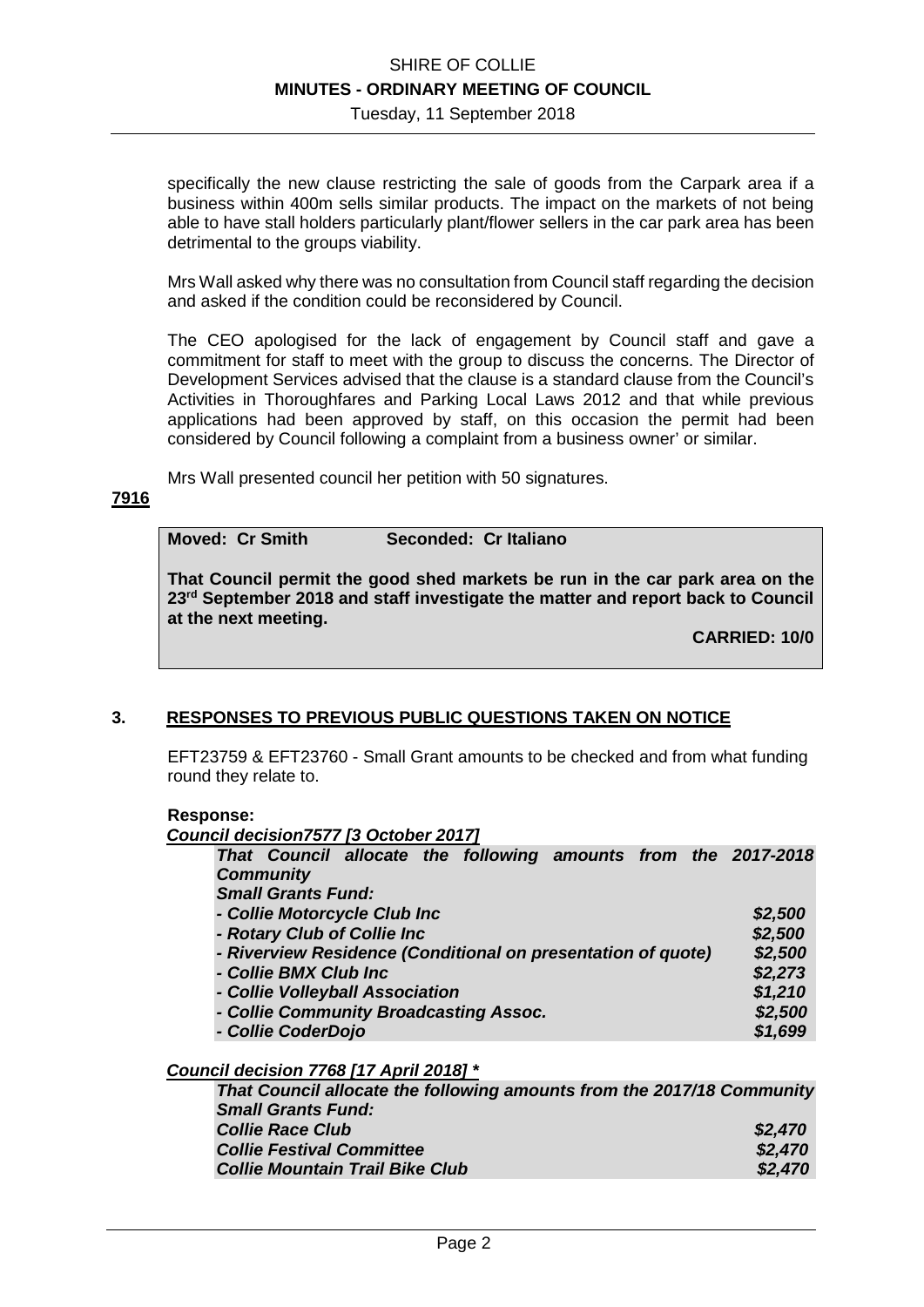Tuesday, 11 September 2018

| <b>Collie Horse &amp; Pony Club</b>    | \$2,470 |
|----------------------------------------|---------|
| <b>Collie Swimming Club</b>            | \$2,470 |
| <b>Allanson Primary School P&amp;C</b> | \$2,470 |

\*All amounts were correctly paid. Clubs registered for GST received \$2,717 while clubs not registered for GST received \$2,470.

EFT 23660 - Coates Hire diesel costs associated with EWP hire \$75.63. Why is Council paying for this cost?

#### **Response:**

It is normal practice for staff for re-fuel hired items of plant before returning them. However, in this case staff were working in conjunction with a local contractor that returned the item on our behalf after work hours. Therefore, we were required to pay for the fuel consumed during the period of hire.

EFT 23707 Henderson Hardware. Why were there two separate purchases of gloves?

#### **Response:**

During the transition period between Stores officers there was an oversight and an additional order was placed for gloves. Rather than sending back the second order back it was decided to keep a higher stock level in the Store room. The gloves cost \$4.50 a pair and are an essential personal protective equipment (PPE) item.

EFT23710 James Khan \$500. Can staff please provide further advice on the correct protocols for Welcome to Country and acknowledgement of Country?

#### **Response:**

Extract from the South West Land and Sea Council Welcome to Country Noongar Protocols:

#### *Welcome to Country Ceremony*

*A Welcome to Country ceremony gives traditional owners, the Noongar peoples, the opportunity to formally welcome people to their land. This ceremony should be undertaken by Elders acknowledged as such by their family and community. To assist you in facilitating access to Elders you can contact the South West Aboriginal Land & Sea Council. There is no exact wording when conducting Welcome to Country. The content of the ceremony should be negotiated between the agency and the provider with reference to the nature of the event and the community practices. Generally, the provider will offer participants local Noongar history and cultural information and will go on to welcome delegates/participants to the country/land. This can be facilitated through the South West Aboriginal Land & Sea Council or alternatively an Aboriginal organisation in your local area which will entail an administrative fee. It is important that event organisers allow enough time to discuss with Traditional Owners what form of Welcome to Country ceremony will be undertaken at an event and if any particular protocols or customs need to be observed by those in attendance. You should expect the Welcome to Country to be well prepared, thoughtful and respectful acknowledgement to both Noongar and the audience. At the conclusion of the Welcome the audience should feel that they have been reminded of the Noongar people as the original*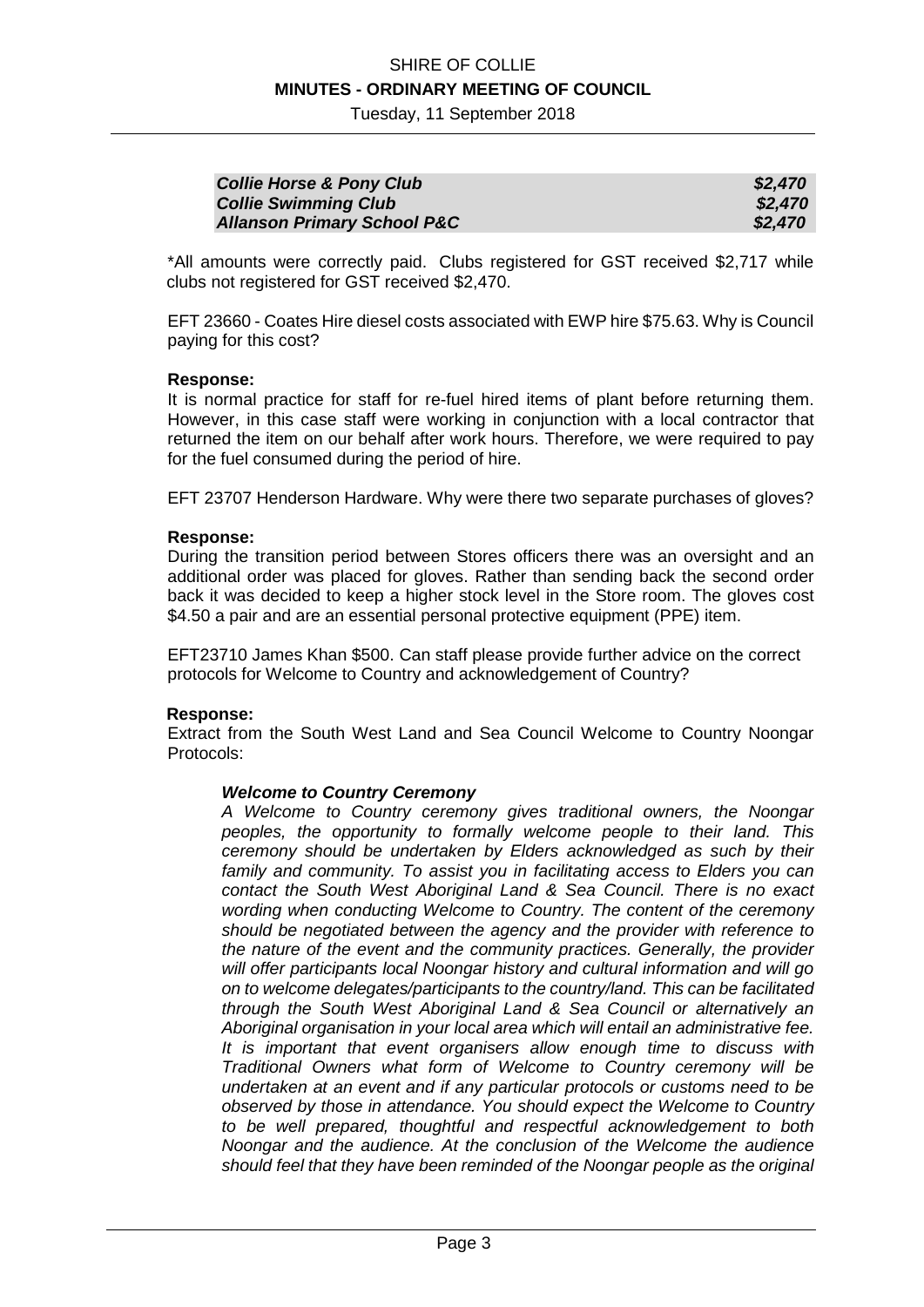*owners of the land. When considering a Welcome to Country ceremony, it is important to consider the following factors:* 

- *Fee for service*
- *Information about the Event where the ceremony is required*
- *Appropriate equipment the Elder or community member is required to use if applicable, for example, a microphone and being on a stage*

#### *Fee for service*

*In providing cultural services such as Welcome to Country, artistic performances and ceremonies Aboriginal people are using their intellectual property. As such, providers of these services should be appropriately remunerated. A Welcome to Country is often requested for events, conferences, functions or meetings. This may consist of a single speech, in language or English or it may include a cultural performance (a song or dance), or it may be a combination of these. It is important to remember that the Noongar representative/s must be comfortable with all the arrangements. It is normal practice that some form of payment is made either to individuals or to an organisation for providing such a service. The exact form and amount of payment is negotiated and agreed between the representatives/ custodians and the event organisers. The Fee is negotiated with the Elder and could range from \$500 - \$1,000 if a cultural performance is requested.* 

#### *Acknowledgement of Country*

*An Acknowledgment of Country is a way that non-Aboriginal people can show respect for Noongar heritage and the ongoing relationship of traditional owners with the land. The Chair of the meeting, or the principal speaker begins the meeting by acknowledging that the meeting is taking place in the country of the traditional owners. Those who acknowledge the country, can 'acknowledge all the traditional owners of the land' or can 'acknowledge the traditional owners of this land' without naming those people.* 

#### **7917**

#### **Moved: Cr Italiano Seconded: Cr Miffling**

**That staff develop a policy to guide welcome to country and other cultural ceremonies and refer the matter to the Policy Review Committee.** 

**CARRIED 10/0**

#### **4. DISCLOSURE OF FINANCIAL/IMPARTIALITY INTEREST**

The Chief Executive Officer advised that Disclosures of Financial Interests had been received from Councillors/staff as listed below:

| <b>Councillor/Staff</b> | <b>Agenda Item</b>                                                                       | <b>Disclosure</b>                                                                              |
|-------------------------|------------------------------------------------------------------------------------------|------------------------------------------------------------------------------------------------|
| Cr Scoffern             | Item $12.4$ – Adoption of   member of Underwater<br><b>Bodies</b><br>Sporting<br>2018/19 | Impartial - Family<br>Fees   Hockey Association and<br>family member of Collie<br>Soccer Club. |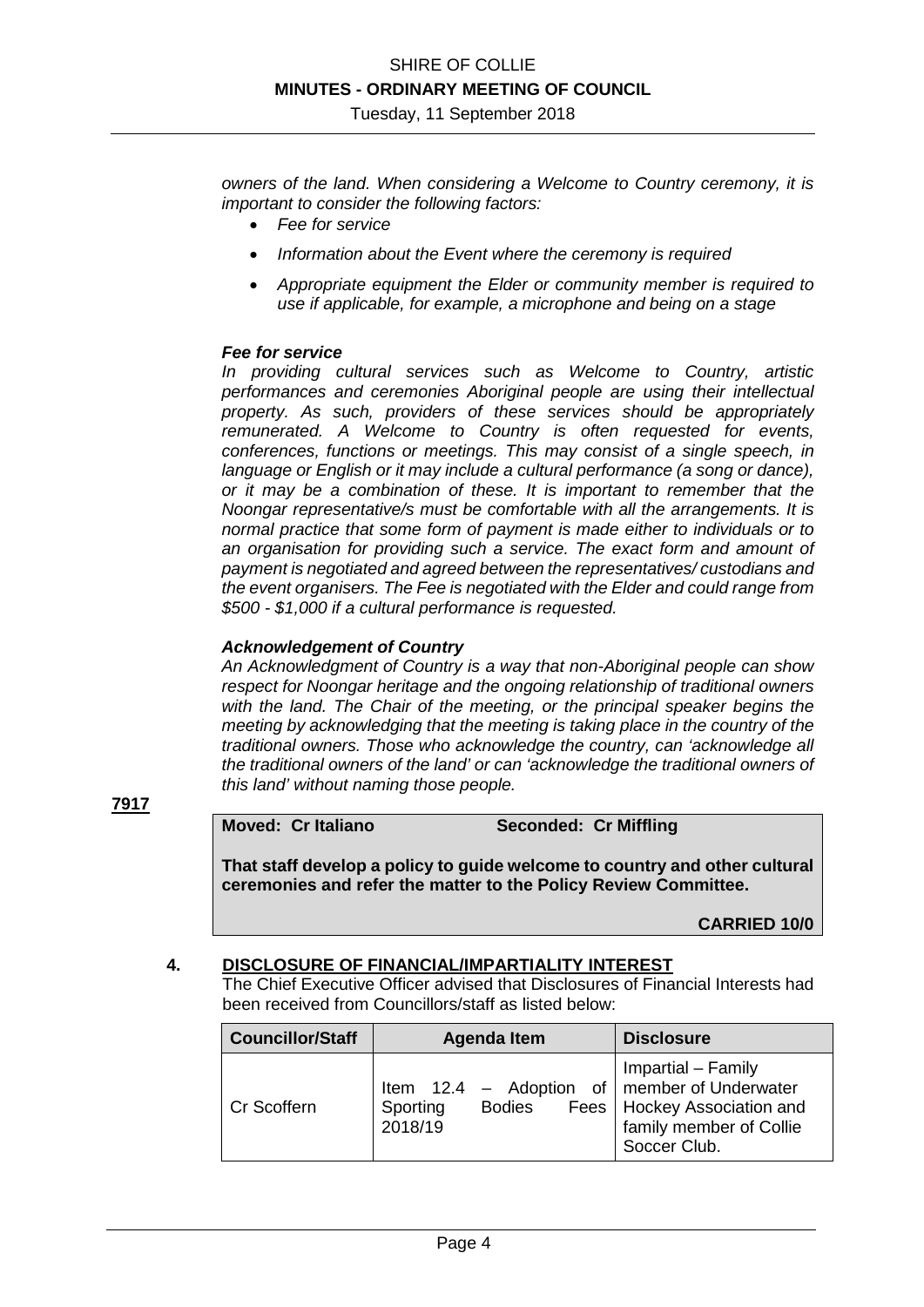Tuesday, 11 September 2018

| <b>Councillor/Staff</b> | <b>Agenda Item</b>                                                | <b>Disclosure</b>                                                                                                                                                          |  |
|-------------------------|-------------------------------------------------------------------|----------------------------------------------------------------------------------------------------------------------------------------------------------------------------|--|
| Cr Scoffern             | Item 12.5 - Debtor Balance<br><b>Write Off</b>                    | Financial - Husband<br>employed by Griffin Coal                                                                                                                            |  |
| Cr King                 | Item 12.4 - Adoption of<br><b>Sporting Bodies Fees</b><br>2018/19 | Impartial – Member of<br>Collie Fossils super rules<br>club.                                                                                                               |  |
| David Blurton           | Item 12.4 – Adoption of<br><b>Sporting Bodies Fees</b><br>2018/19 | Impartial - Member of<br>Collie Fossils and son a<br>junior member of Collie<br>Soccer Club                                                                                |  |
| Cr Hanns                | Item 12.4 – Adoption of<br><b>Sporting Bodies Fees</b><br>2018/19 | Impartial - Family<br>members of Collie Eagles<br>Football Club, Collie Mine<br>Superules, Collie Cricket<br>Club, Collie Swimming<br>Club and Collie Lawn<br>Tennis Club. |  |
| <b>Cr Stanley</b>       | Item 12.4 – Adoption of<br><b>Sporting Bodies Fees</b><br>2018/19 | Impartial - Son is a<br>member of Collie Soccer<br>Club                                                                                                                    |  |
| Cr Miffling             | Item 12.4 – Adoption of<br><b>Sporting Bodies Fees</b><br>2018/19 | Impartial – President of<br><b>Collie Lawn Tennis Club</b><br>and a member of Collie<br><b>Trotting Club</b>                                                               |  |
| Cr Smith                | Item 12.5 - Debtor Balance<br><b>Write Off</b>                    | Financial - Griffin Coal a<br>debtor                                                                                                                                       |  |
| Cr Piavanini            | Item 12.5 - Debtor Balance<br><b>Write Off</b>                    | Financial - Griffin Coal a<br>debtor                                                                                                                                       |  |

#### **5. PETITIONS/DEPUTATIONS/PRESENTATIONS/SUBMISSIONS**  Nil

- **6. NOTIFICATION OF MATTERS FOR WHICH THE MEETING MAY BE CLOSED TO THE PUBLIC**  Nil
- **7. ITEMS BROUGHT FORWARD DUE TO INTEREST BY ATTENDING PERSONS**  Nil
- **8. CONFIRMATION OF THE PREVIOUS MINUTES OF COUNCIL**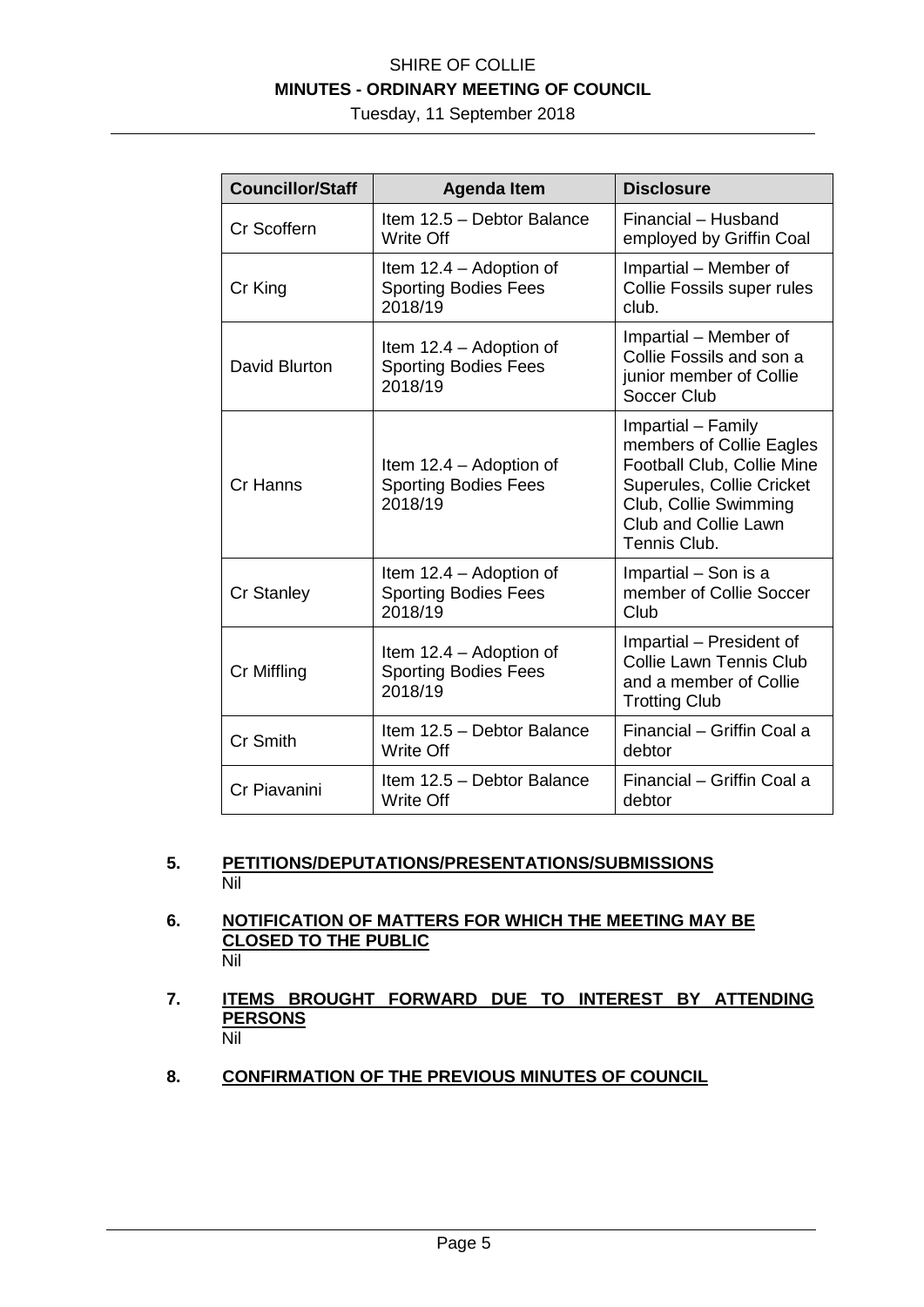Tuesday, 11 September 2018

#### **7918**

**Recommendation/Council Decision:** 

**Moved: Cr Piavanini Seconded: Cr Woods** 

**That Council confirms the Minutes of the Ordinary Meeting of Council held on 21 August 2018.** 

**CARRIED 10/0** 

- **9. BUSINESS ARISING FROM THE PREVIOUS MINUTES**  Nil
- **10. RECEIPT OF MINUTES OF COMMITTEE MEETINGS HELD SINCE THE PREVIOUS MEETING OF COUNCIL**
- **10.1 Receipt of the Minutes of the Townscape Advisory Committee**

**7919** 

**Recommendation/Council Decision:** 

**Moved: Cr Scoffern Seconded: Cr Faries** 

**That Council receives the minutes of the Townscape Advisory Committee held on 28 August 2018.** 

**CARRIED 10/0** 

**10.2 Adoption of the Recommendations of the Townscape Advisory Committee** 

**7920** 

**Recommendation/Council Decision:** 

**Moved: Cr Faries Seconded: Cr Italiano** 

**That Council adopts en block the recommendations contained within the minutes of the Townscape Advisory Committee held on 28 August 2018.** 

**That the Committee ask the Council to investigate via the Crime Prevention and Safety Committee funding for CCTV cameras at major arteries in Collie.** 

**CARRIED 10/0** 

#### **10.3 Receipt of the Minutes of the Weeds and Waterways Advisory Committee**

#### **7921**

**Recommendation/Council:** 

**Moved: Cr Woods Seconded: Cr Smith** 

**That Council receives the minutes of the Weeds and Waterways Advisory Committee held on 30 August 2018.** 

**CARRIED 10/0**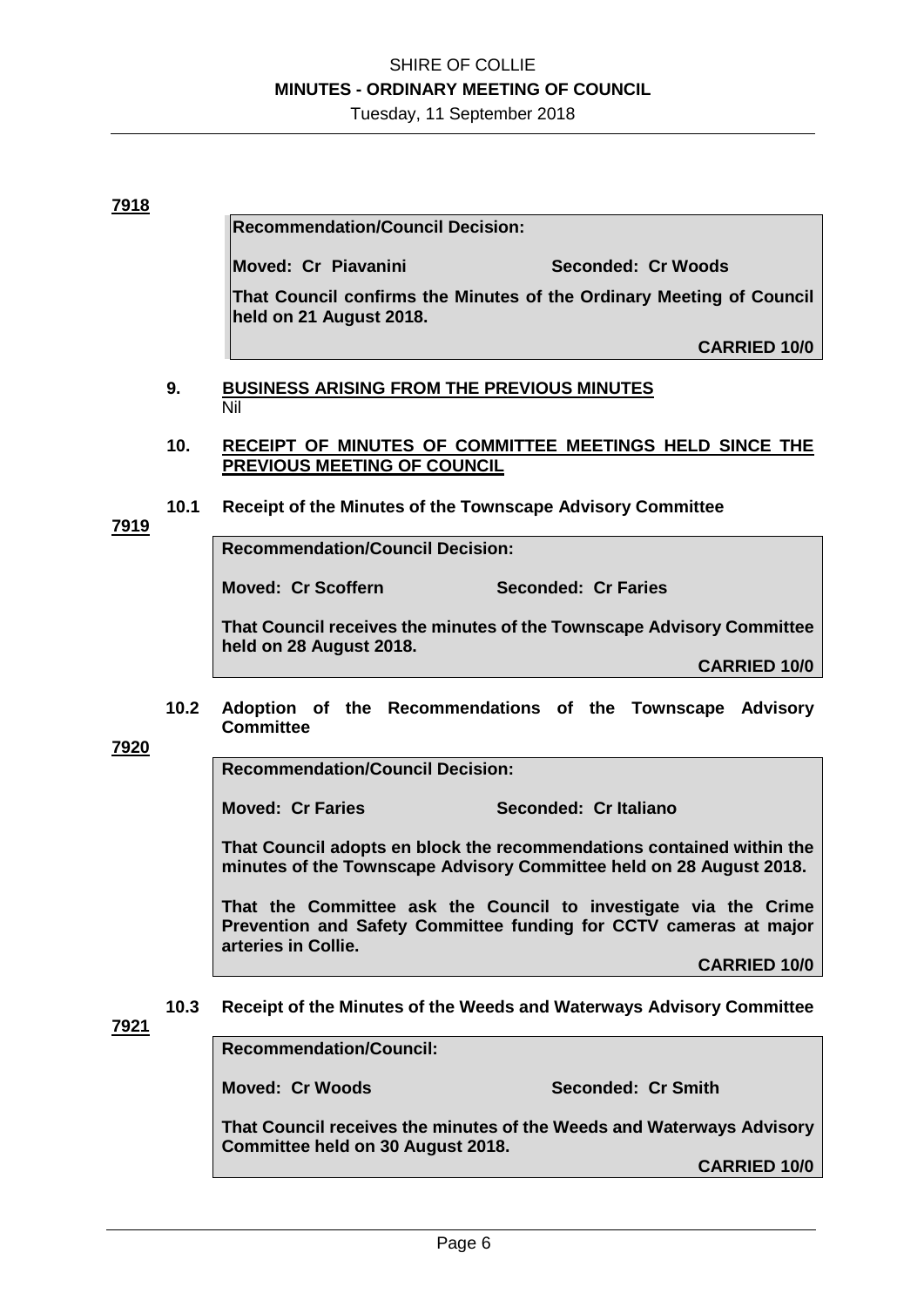Tuesday, 11 September 2018

#### **10.4 Adoption of the Recommendations of the Weeds and Waterways Advisory Committee**

#### **7922**

#### **Recommendation/Council:**

**Moved: Cr Faries Seconded: Cr Smith** 

**That Council adopts en block the recommendations contained within the minutes of the Weeds and Waterways Advisory Committee held on 30 August 2018.** 

**That the Weeds and Waterways Advisory Committee recommend to Council that signs be erected at Sandy and Minninup Pool indicating removal of sand is prohibited and offenders will be prosecuted.** 

**CARRIED 10/0**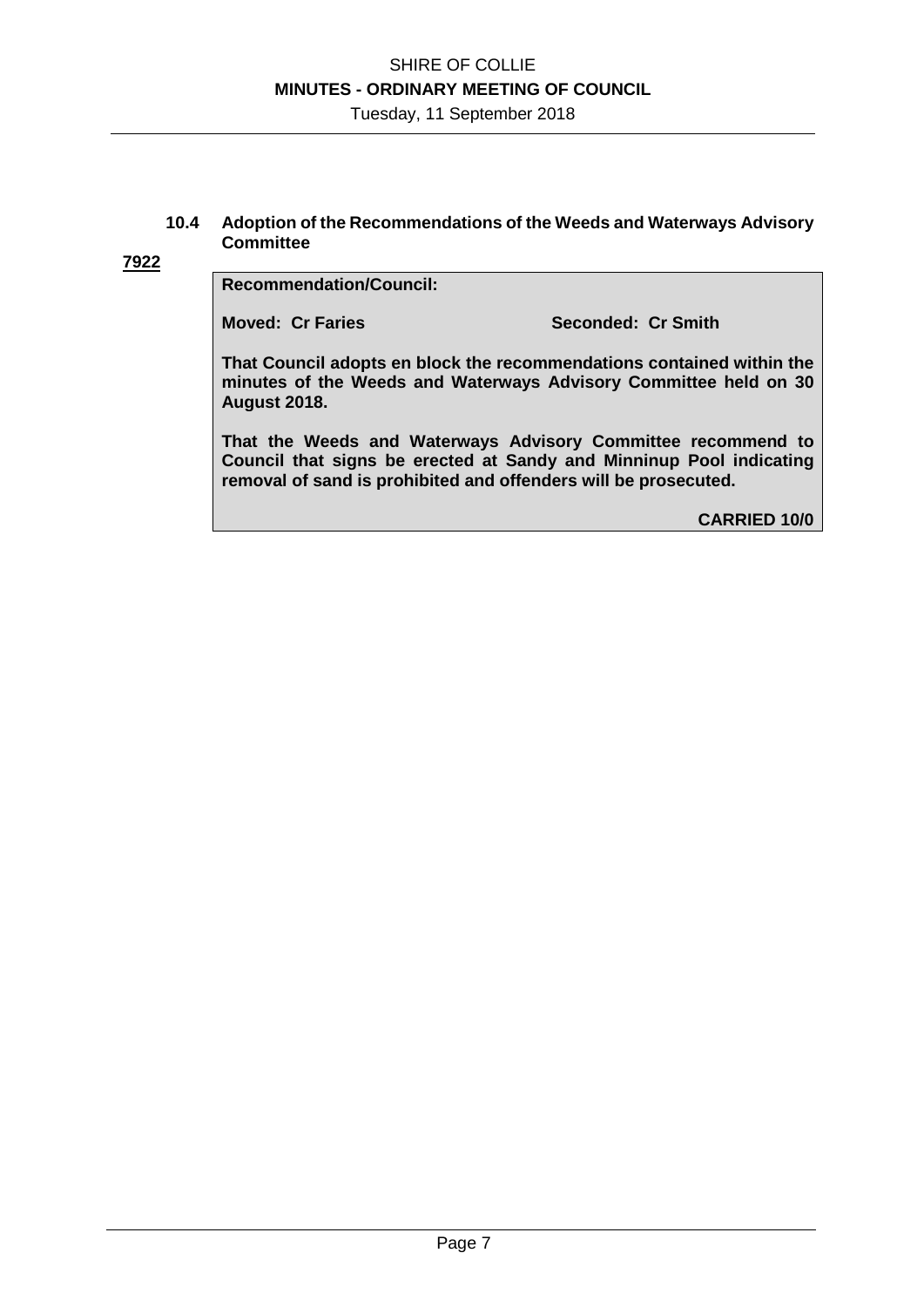### **11. CEO REPORTS**

| 11.1 | Delegations 2018/19 Follow-up Report |                                  |
|------|--------------------------------------|----------------------------------|
|      | <b>Reporting Department:</b>         | <b>Chief Executives Office</b>   |
|      | <b>Reporting Officer:</b>            | David Blurton                    |
|      | <b>Accountable Manager:</b>          | N/A                              |
|      | Legislation                          | <b>Local Government Act 1995</b> |
|      | <b>File Number:</b>                  | Gov/043                          |
|      | <b>Appendices:</b>                   | No.                              |
|      | <b>Voting Requirement</b>            | <b>Absolute Majority</b>         |

#### **Report Purpose:**

To provide a follow-up report to resolution 7890 which directed Council staff to review a number of delegations

#### **7923**

**Officer's Recommendation/Council Decision:** 

**Moved: Cr Faries Seconded: Cr Woods** 

**That Council** 

- **1. Develop a policy to guide the process for the disposal of assets (other than land) with a value of less than \$20,000.**
- **2. Note the information provided relating to delegation 1.16 and 1.21**

**CARRIED: 10/0** 

#### **Background:**

At its meeting on 31<sup>st</sup> July 2018, The Council was presented with a report recommending the delegation of a number of legislative functions to the CEO and other staff. The Council is required to review its delegations annually in accordance with section 5.46 of the act.

Whilst the delegations were approved as recommended, the motion of Council was as follows;

*Motion #7890 - That Council direct staff to review the following delegations and suggest how these items listed can be tightened up and Councillors kept in the loop.* 

- *1.11 Disposal of Property*
- *1.16 Enforcement and Legal Proceedings*
- *1.21 Town Planning Functions (subdivision and development)*

Powers and duties can be delegated to CEOs with comprehensive conditions attached. The conditions limit the exercise of powers or discharge of duties to circumstances prescribed by the Council. For example, a permit application which does not satisfy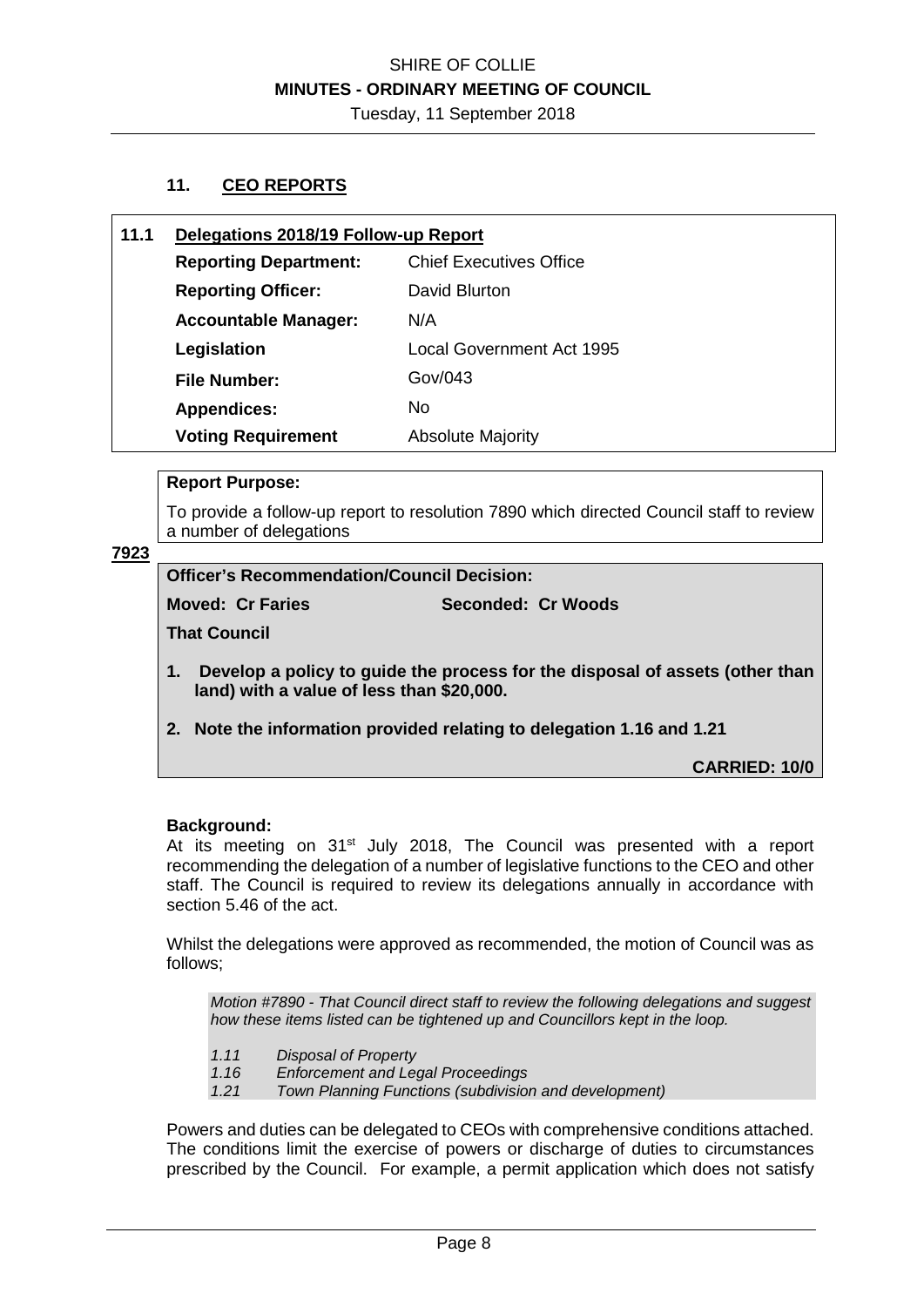Tuesday, 11 September 2018

the conditions attached to a delegation must be referred to the Council for determination.

More information on delegations can be found on the Department of Local Government, Sport and Cultural Industries website (refer Operational guideline 17 – delegations)

#### **Statutory and Policy Implications:**

Local Government Act 1995 (S5.16(1), 5.18, 5.42(1), 5.43, 5.44 (1)) Local Government (Miscellaneous Provisions) Act 1960; Strata Titles Act 1995 (S2 & 23) Bushfires Act (S17 & S48) Planning and Development Act 2005 (Item 11.3.1 & 11.3.2) Shire of Collie Local Planning Scheme #5

#### **Budget Implications:**

Nil

**Communications Requirements:** (Policy No. CS 1.7) Nil

#### **Strategic Plan Implications:**

Outcome 5.1 - Good governance and leadership Strategy 5.1.5 - Administer local laws and ensure compliance with statutory obligations.

#### **Relevant Precedents:**

The recommended delegations reflect those which have been endorsed by Council for the past 2-3 years.

#### **Comment:**

The principal consideration for a local government when deciding if it should delegate a power or duty, is whether the delegation will improve the efficiency of the local government's operations whilst ensuring that its policies are consistently implemented.

#### *1.11 Disposal of Property*

The current delegation is as follows

*The Chief Executive Officer is delegated authority to dispose of any property (other than land) in accordance with the provisions of section 3.58 of the Local Government Act 1995 provided that appropriate provision is made in Council's Budget.* 

The following assets have been identified to be disposed of in the Council's 18/19 Annual Budget document;

- a. Elouera Road house the delegation does not extend to disposal of land, so this matter would require Council approval.
- b. Torro Groundmaster CO30537 –This will be part of a trade in on a new plant item and will therefore be considered by the plant committee and Council.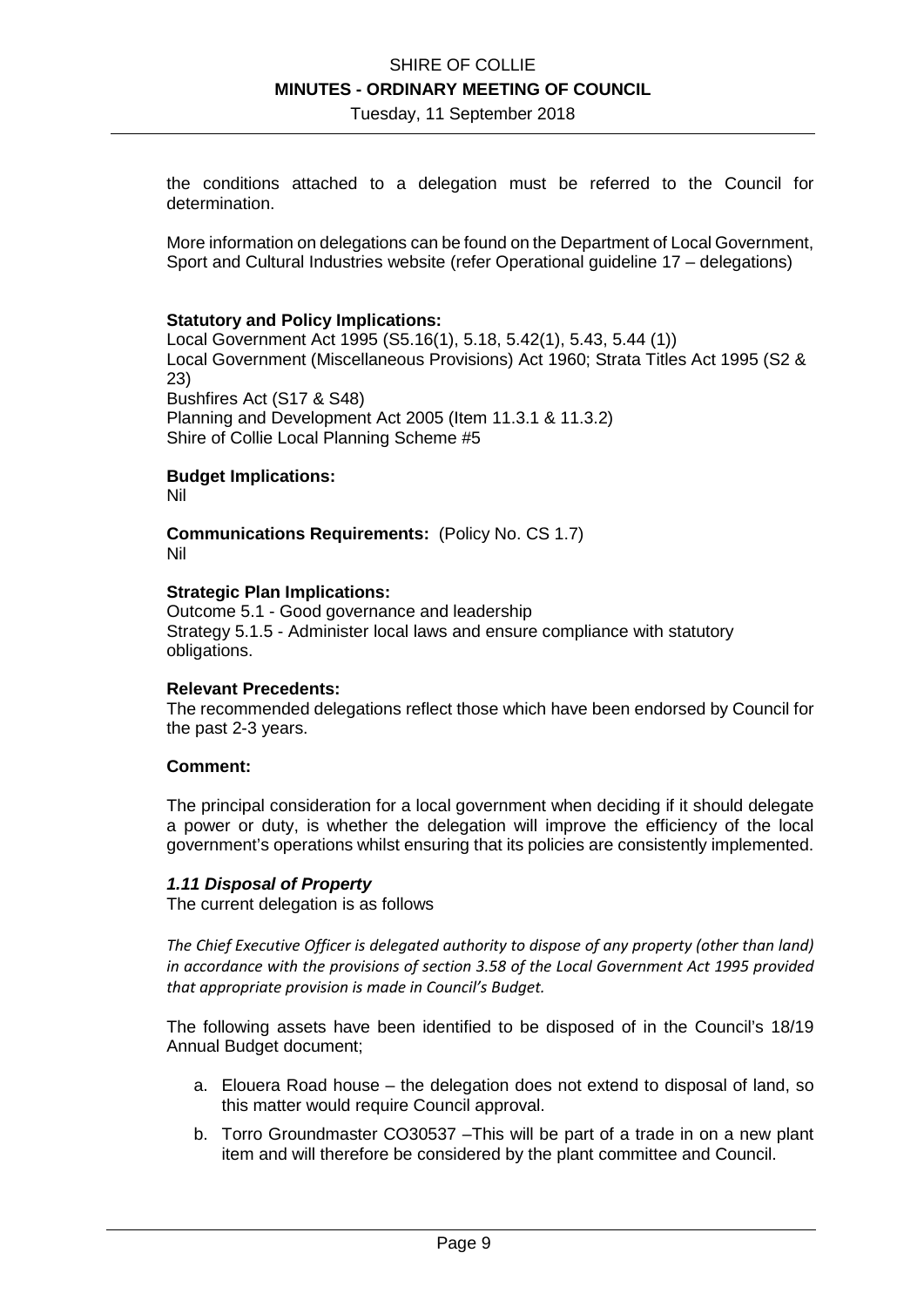c. Three light vehicles which are being held off until the Council completes its review of policy.

Whilst the effect of the delegation is limited for 18/19, Council should be aware that there has been a need at times to dispose of other assets which have not been identified in the budget and have no value, for example a broken chair or an old printer. These items may not even be recorded on the Council's asset register however, for practical reasons they have traditionally been disposed of as an operational matter by CEO discretion or donated to community groups.

It is noted that section 3.58 does not apply to assets under \$20,000 in value, however there is nothing in place to guide the disposal of such items in any case. It is also noted that some Councils have developed policies to guide the disposal of property process.

It is suggested that a policy be developed to guide disposal of assets under \$20,000 in value.

### *1.16 Enforcement and Legal Proceedings*

**Legislative Reference:** 9.10 (1) & (2) The current delegation is as follows

*The Chief Executive Officer is delegated authority to appoint persons to initiate prosecutions on behalf of Council under the Local Government Act 1995 and Council's Local Laws. Further, the Chief Executive Officer is delegated authority to appoint persons or classes of persons to be authorised for the purposes of performing particular functions as specified by the Chief Executive Officer.* 

Under section 9.10 of the act, the local government can authorise persons to enforce miscellaneous provisions and the authority extends to the issuing of infringements and prosecutions under local law provisions. Whilst the wording of section 9.10 refers to "local government" rather than "Council", the advice received from WALGA is that a delegation from Council to the CEO would be appropriate to remove any doubt regarding who the appropriate decision maker is.

Regarding initiating prosecutions and legal proceedings under the Local Government Act 1995 generally, the following section is relevant.

### *9.24. Prosecutions, commencing*

 *(1) A prosecution for an offence against this Act may be commenced by —* 

*(a) the Departmental CEO or a person authorised by the Departmental CEO to do so; or* 

*(b) a person who is acting in the course of his or her duties as an employee of a local government or a regional local government; or* 

*(c) a person who is authorised to do so by a local government or a regional local government.* 

 *(2) A prosecution for an offence against a local law may be commenced by —*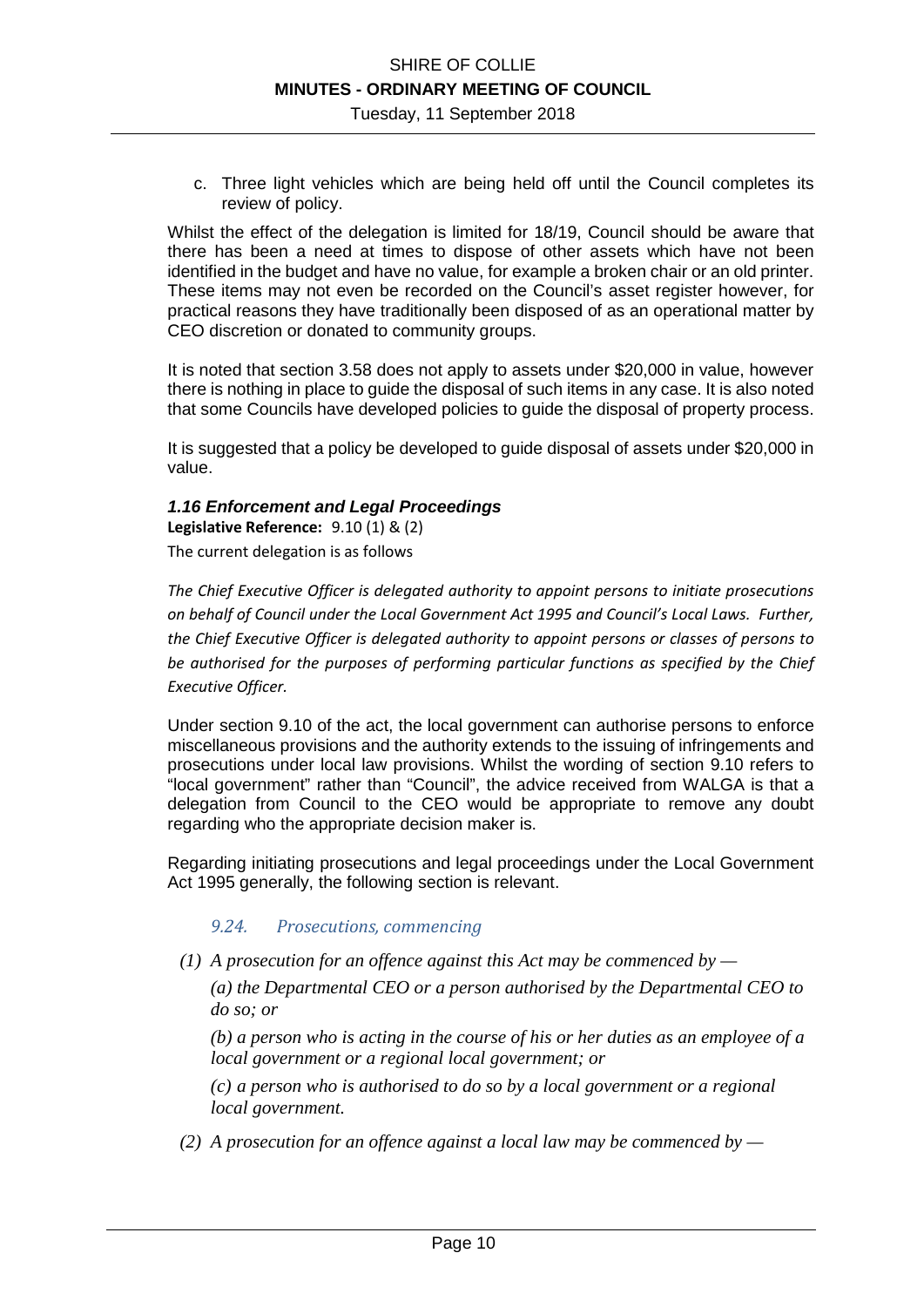*(a) a person who is acting in the course of his or her duties as an employee of the local government or regional local government that made the local law; or* 

*(b) a person who is authorised to do so by the local government or regional local government that made the local law.* 

Most infringements issued under the above delegation in the Shire of Collie relate to the issuing of parking fines and infringements under the Council's *Activities in Thoroughfares and Parking local law 2012. G*iven the delegation is to appoint the authorised officers rather than delegate the power to prosecute under the act and the infringements are of a minor nature staff consider no additional reporting mechanism or modification to the delegation is required.

#### *1.21 Town Planning Functions (subdivision and development)*

The current delegation is as follows -

*That Council pursuant to the provisions of clause 11.3.1 of Shire of Collie Local Planning scheme No. 5, delegate to the Chief Executive Officer the powers of Council in accordance with the following:* 

#### *Subdivision*

- *a) May refer any application to any government agency for professional advice prior to responding to the Western Australian Planning Commission.*
- *b) May advertise any application in a local circulating newspaper or notify adjoining/nearby property owners of a proposal and invite submissions.*
- *c) Any application in the opinion of the Chief Executive Officer to be controversial or of public interest to be referred to Council.*
- *d) To recommend refusal or approval of subdivision/amalgamation, strata schemes and survey strata schemes referrals and recommend reasonable condition/s to the Western Australian Planning Commission where Subdivision/Strata applications create ten (10) or less lots, where the proposal is in accordance with Local Planning Scheme No. 5.*
- *e) To clear conditions and endorse diagrams of survey as they relate to subdivision approvals.*
- *f) All subdivision/amalgamation reconsideration requests to be referred to Council prior to comment to the Western Australian Planning Commission or the State Administrative Tribunal.*

#### *Development*

*g) May refer any application to any government agency for professional advice prior to formally considering the proposal.*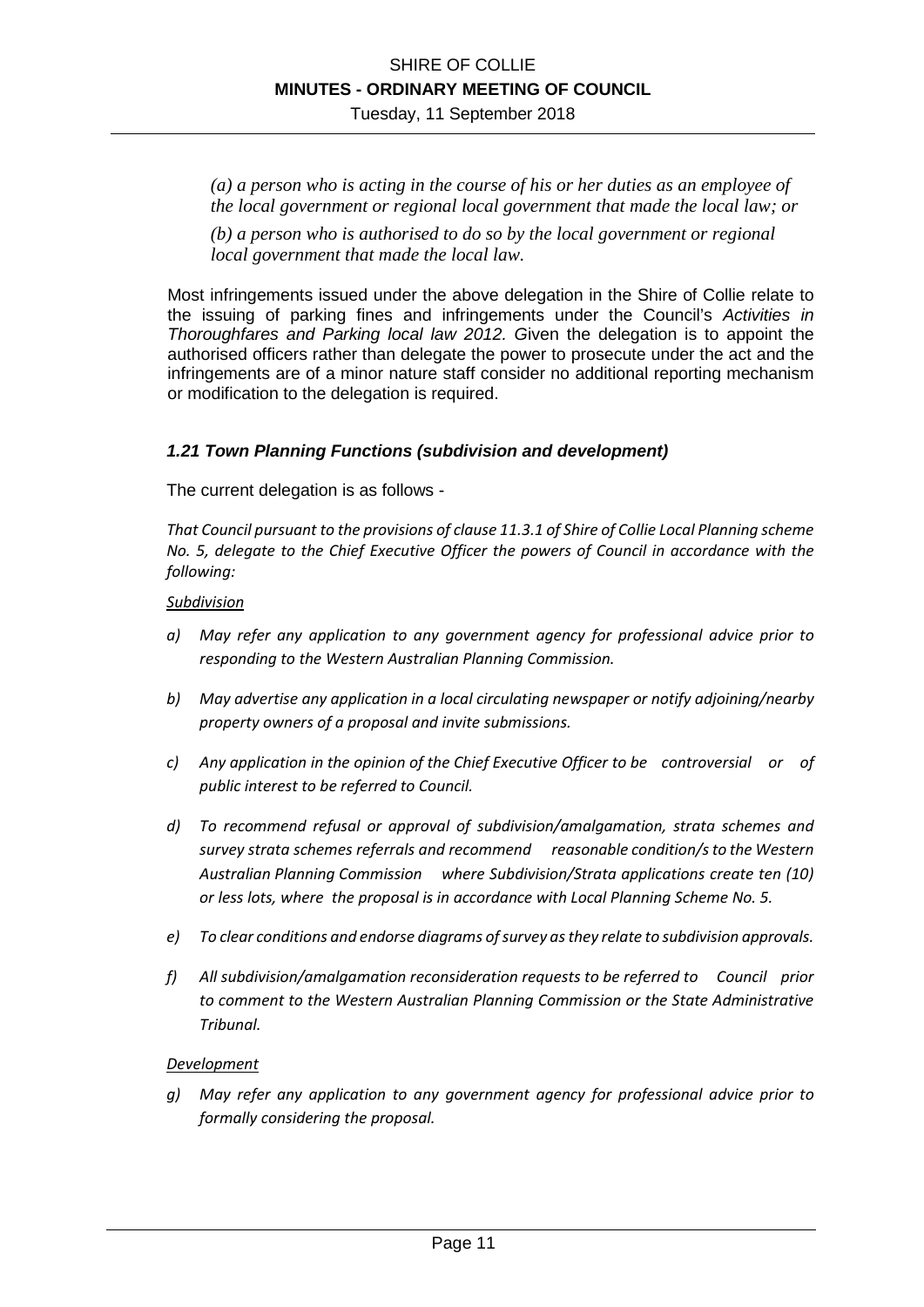- *h) May advertise any application in a local circulating newspaper or notify adjoining/nearby property owners of a proposal and invite submissions.*
- *i) Any application in the opinion of the Chief Executive Officer to be controversial or of public interest to be determined by Council.*
- *j) To approve any development application for 'P' or 'D' uses under the Local Planning Scheme and impose reasonable conditions. All 'A' uses under the Scheme to be referred to Council for determination after advertising.*
- *k) To refuse applications where the use is defined under the Scheme, but is an 'X' use under a particular zone in the zoning table.*
- *l*) To refuse applications for 'D' uses which do not comply with the provisions of the Local *Planning Scheme and/or Deemed Provisions.*
- *m) To approve or refuse any 'P' or 'D' use application for home occupation/business licence and impose standard and specific conditions as required. All 'A' use home business applications will be referred to Council.*
- *n) To negotiate minor compliance/modification of any condition/s in relation to all approvals granted.*
- *o) To negotiate minor modification to drawings and specifications in relation to all approvals granted.*
- *p) All non-compliance with approvals which cannot be resolved between affected parties and Shire of Collie staff to be referred to Council for determination.*
- *q) That staff will advise Councillors of matters under consideration for applications under "D" use*
- *r) To approve development for 'works' on local reserves if the proposed development is consistent with the purpose of the Reserve, the Objectives of the Scheme, and any relevant adopted Local Planning Policy.*
- *s) To approve 'P' and 'D' uses under the Scheme that are consistent with the Schedule 2 Deemed Provisions of the Planning and Development (Local Planning Schemes) Regulations 2015 as per Regulation 10(4).*
- *t) To approve the erection or extension/alteration of any single house, ancillary dwelling, outbuilding, external fixture, boundary wall, fence, patio, pergola, verandah, garage, carport or swimming pool that does not meet the deemed-to-comply requirement under State Planning Policy 3.1 Residential Design Codes where development approval is required under the Scheme and he proposal is consistent with the objectives of the Scheme and Matters to be Considered under clause 67 of the Deemed Provisions.*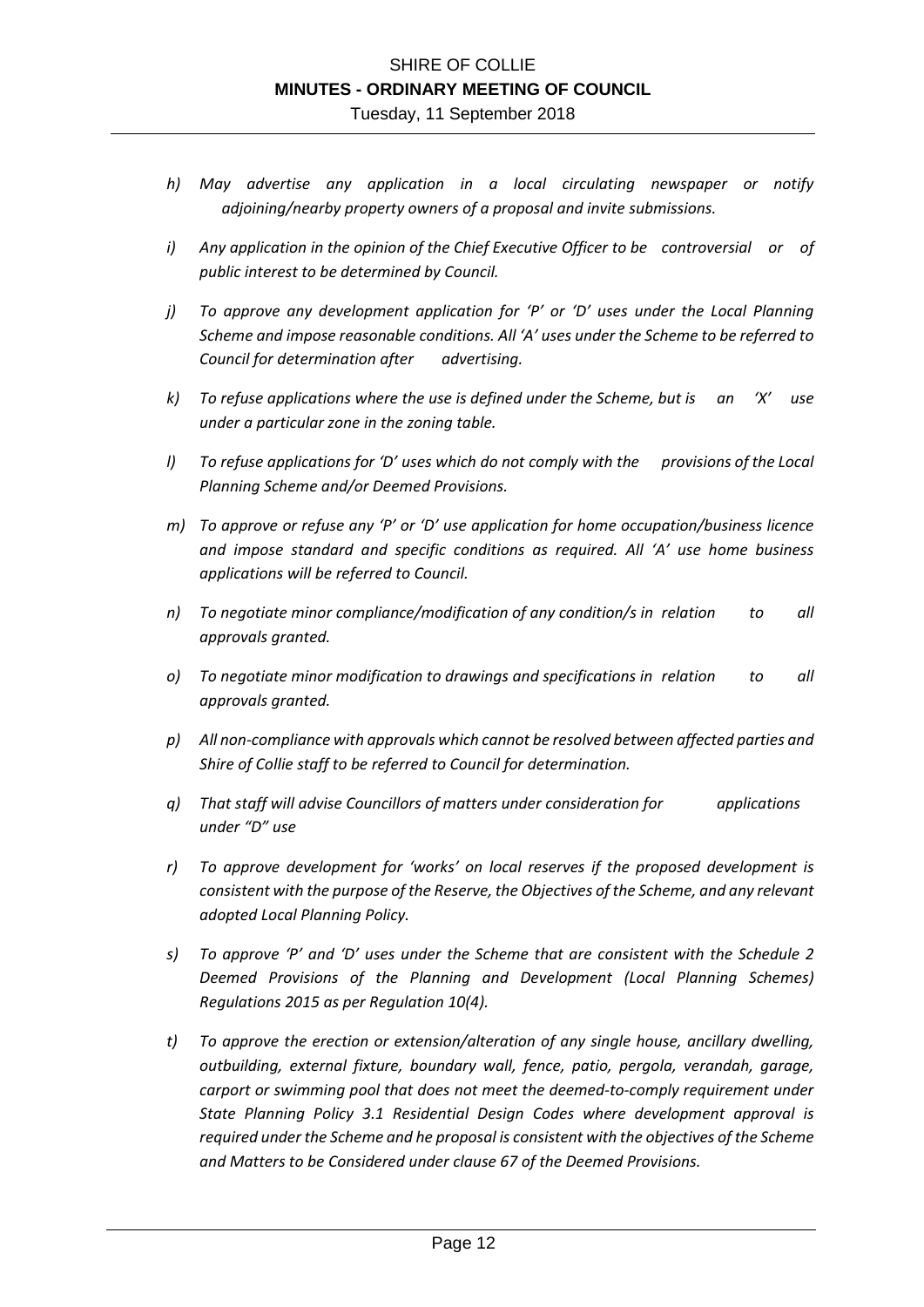Tuesday, 11 September 2018

At the meeting of 31st July, discussion centred around approving future developments in the Collie CBD area and the example at 13 Johnson St was sighted due to its use of shipping containers as part of the development.

This approval was advertised to neighbours and to the wider community through a notice on the site. No objection was received and under the existing delegation was approved on a temporary basis for a period of 2 years. This is to allow the land owner time to build a permanent structure on the front part of the site and the approval has appropriate conditions which includes screening of the proposed sea containers. This planning application complied with the zoning and development requirements within the Town Planning Scheme with no grounds for refusal. The State Administrative Tribunal would be highly likely to overturn any refusal.

In changing the delegation, the following factors should be considered by Council;

- The delegation by nature is intended to reduce red tape, reduce application processing time and reduce staff time in the preparation of Council reports.
- Most of the applications from the CBD area will be from small businesses and Council has recently committed to becoming a Small Business friendly Council (through the Small Business Development Corporation) which, one of its key deliverables is to bureaucratic reduce red tape and processing times.
- The current process of advertising planning applications for public comment is considered sufficient by staff in that it informs if the development will be controversial and therefore determines If the approval is processed under delegation or referred to Council.
- Since this decision, a new process has been developed to include these delegated decisions in the Elected Members Update to ensure that Councillors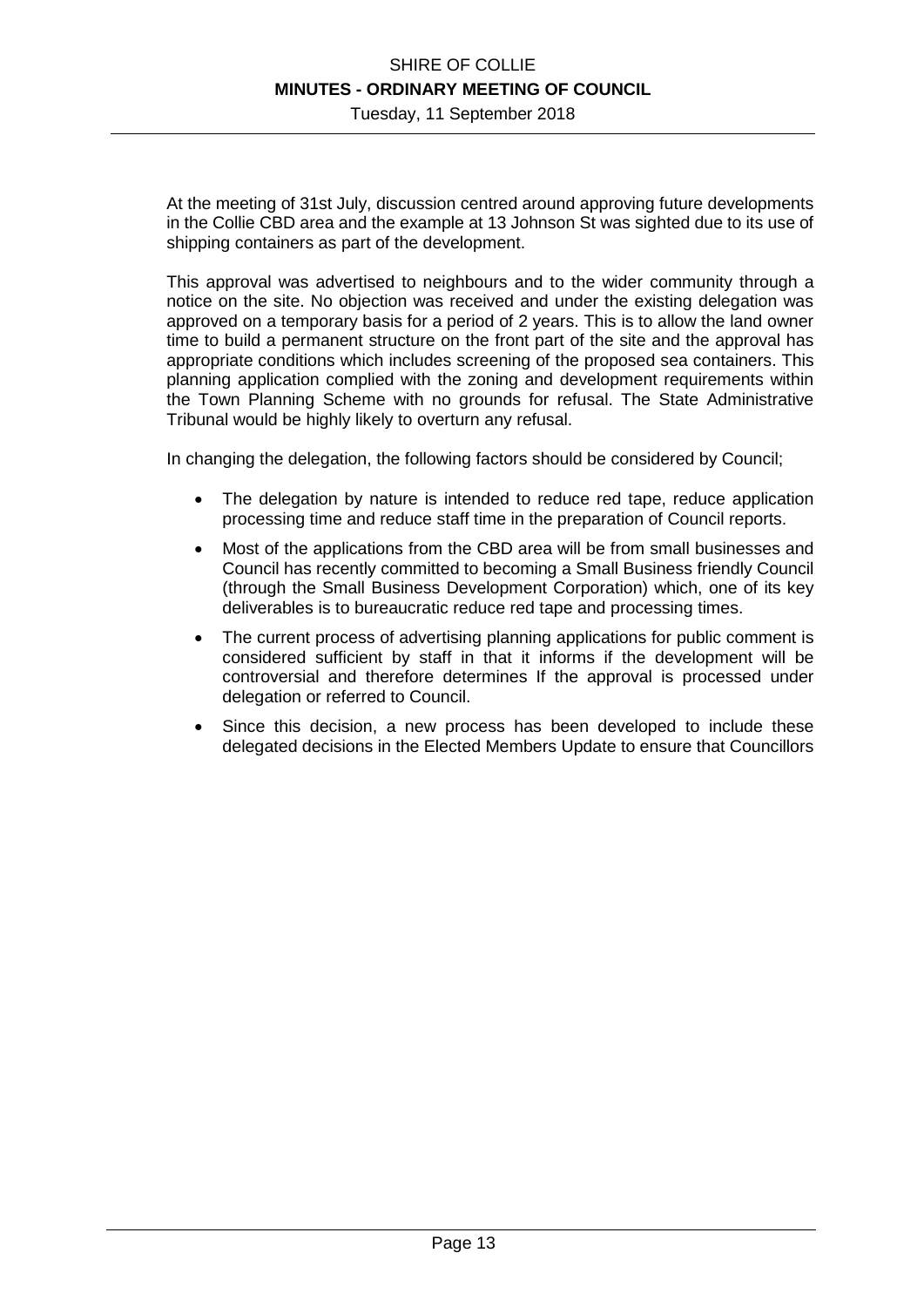Tuesday, 11 September 2018

| 11.2                                   | South West Regional Blueprint Review Submission.  |                                     |  |
|----------------------------------------|---------------------------------------------------|-------------------------------------|--|
|                                        | <b>CEO Office</b><br><b>Reporting Department:</b> |                                     |  |
|                                        | <b>Reporting Officer:</b>                         | David Blurton - CEO                 |  |
|                                        | <b>Accountable Manager:</b>                       | David Blurton - CEO                 |  |
|                                        | Legislation                                       | <b>WA Local Government Act 1995</b> |  |
|                                        | <b>File Number:</b>                               |                                     |  |
| Yes – Appendix 1<br><b>Appendices:</b> |                                                   |                                     |  |
|                                        | <b>Voting Requirement</b>                         | Simple Majority                     |  |

**Report Purpose:** To provide the Council with the opportunity to prepare a submission in regards to the SW Regional Blueprint review.

#### **7924**

**Officer's Recommendation/Council Decision:** 

**Moved: Cr Woods Seconded: Cr Hanns** 

**That Council endorse the submission as attached at Appendix 1 regarding the South West Regional Blueprint 2018-2022 review.** 

**CARRIED: 10/0** 

#### **Background:**

The South West Development Commission (SWDC) is currently undergoing a review of its SW Regional Blueprint document and has requested feedback be provided from each Local Government in the South West.

The draft document has been circulated to staff and elected members and comments have been compiled and presented as part of this report for formal endorsement prior to being submitted.

The SW Regional Blueprint is a joint publication between SWDC and Regional Development Australia – South West (RDA) and was first produced in 2013. The Blueprint will guide state and federal prioritisation of investment in projects across the SW Region moving forward and is therefore an important Regional Strategic document.

**Statutory and Policy Implications:**  N/A

**Budget Implications:**  N/A.

**Communications Requirements:** (Policy No. CS 1.7) Feedback to SWDC

#### **Strategic Community Plan/Corporate Business Plan Implications:**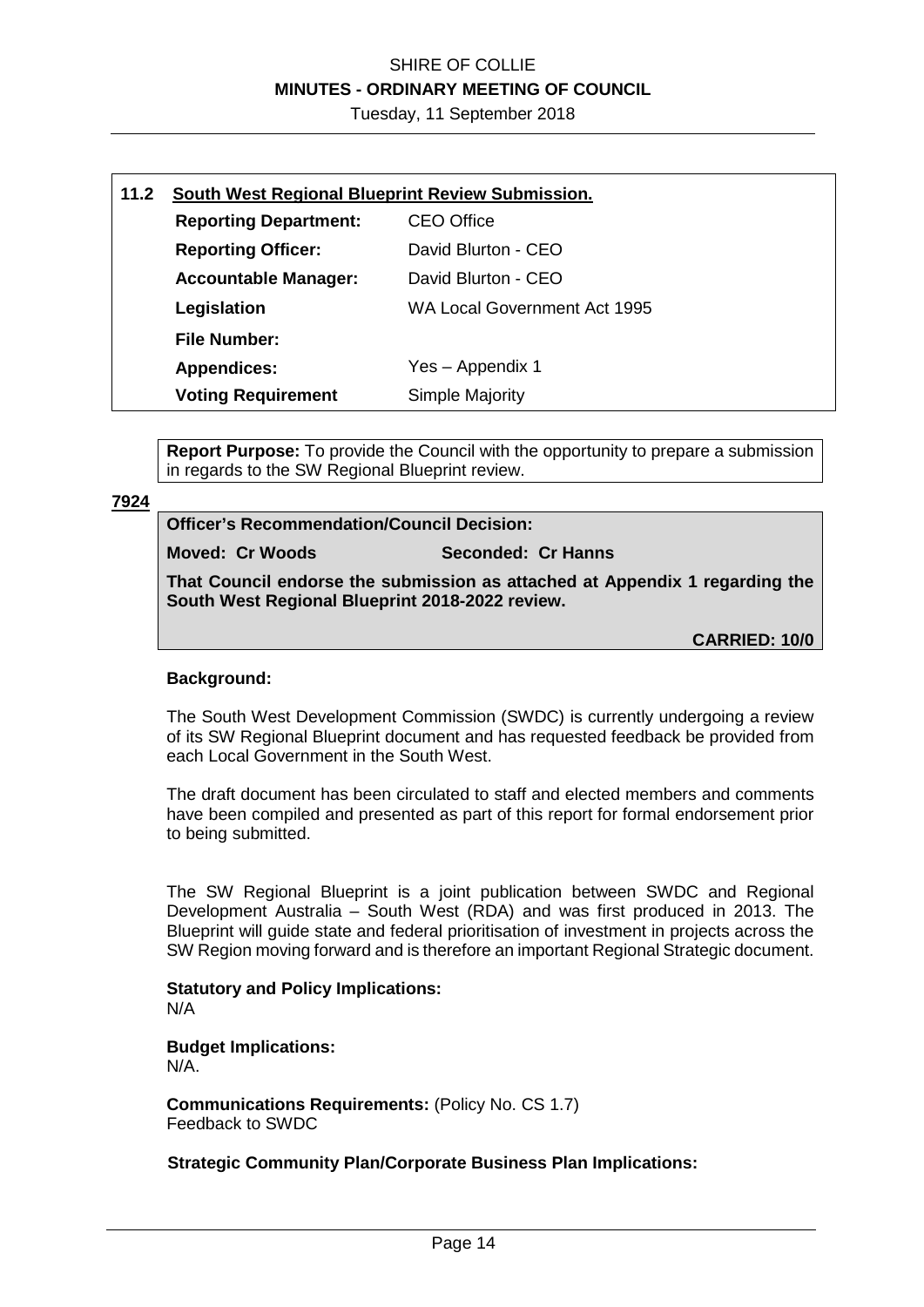Tuesday, 11 September 2018

The comments provided reflect Council's own strategic properties contained within Community Strategic Plan 2017-2027 and Corporate Business Plan 2018-2022

#### **Relevant Precedents:**

N/A

#### **Comment:**

The document explores the implications of a regional population of 500,000 by 2050, supported by 200,000 additional jobs. There are new demands on our infrastructure, on industry and business, the places we will live and the kind of communities we will share.

These four themes address the imperatives for successful growth of the region.

- Infrastructure
- Industry and Business
- People and place
- **Community**

The full version of the document can be found at http://www.swdc.wa.gov.au/media/230871/sw%20blueprint\_final\_web.pdf. The strategies contained in the report have been provided in the appendix with suggested modifications made by staff and Councillors who have provided feedback thus far.

Given the importance of the document, Council should take the opportunity to suggest changes where deemed appropriate to ensure that actions relative to Collie align with the Council's Community Strategic Plan and Corporate Business Plans.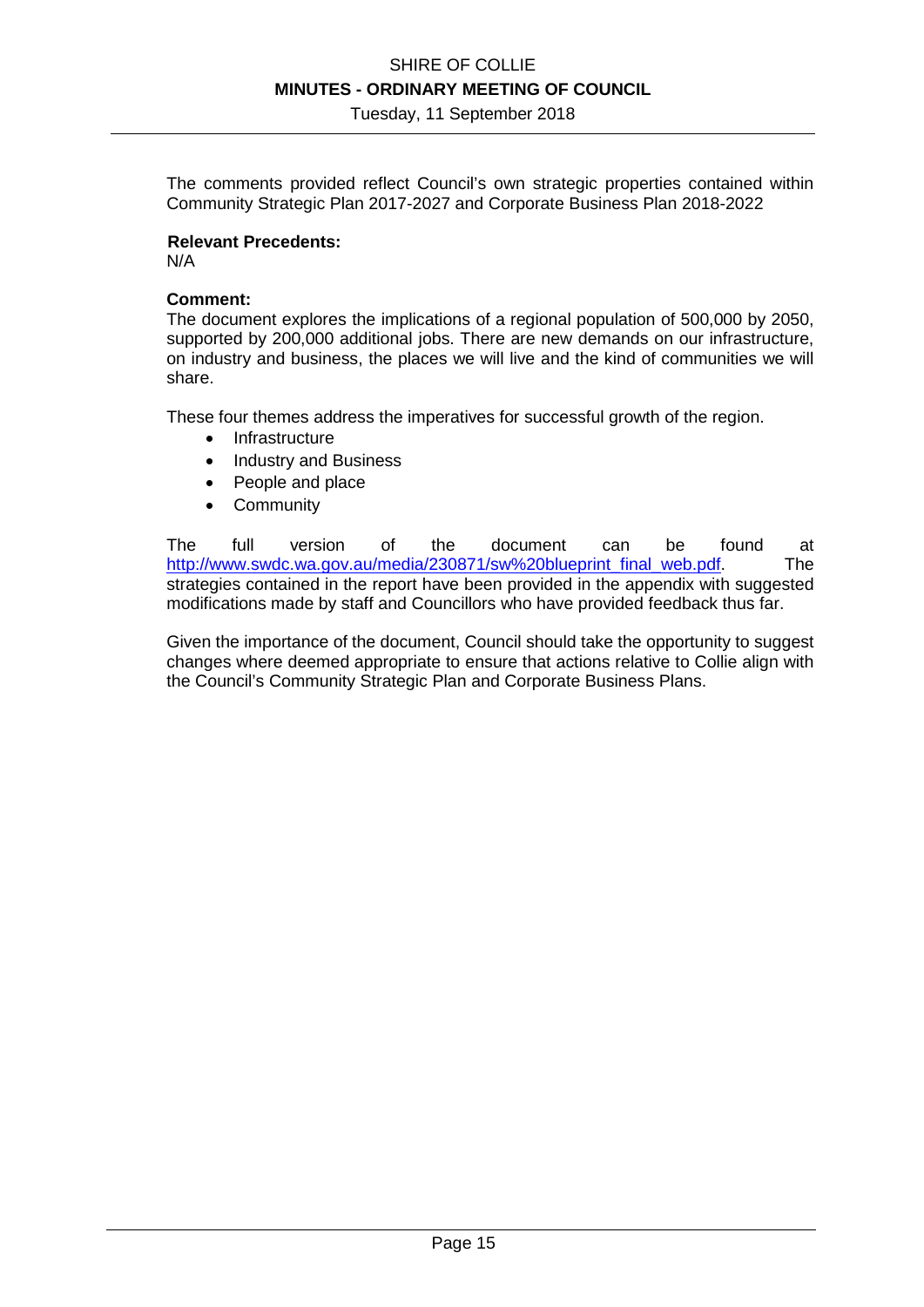#### **12. CORPORATE SERVICES REPORTS**

#### **12.1 Accounts Paid – July 2018**

| <b>Reporting Department:</b> | <b>Corporate Services</b>                                            |  |
|------------------------------|----------------------------------------------------------------------|--|
| <b>Reporting Officer:</b>    | Hasreen Mandry - Finance Manager                                     |  |
| <b>Accountable Manager:</b>  | Allison Fergie – Director of Corporate Services                      |  |
| Legislation:                 | Local Government Act 1995 & Financial Management<br>Regulations 1996 |  |
| <b>File Number:</b>          | <b>FIN/024</b>                                                       |  |
| <b>Appendices:</b>           | Yes – Appendix 2                                                     |  |
| <b>Voting Requirement</b>    | Simple Majority                                                      |  |

#### **Report Purpose:**

To present the accounts paid during the month of July 2018.

**7925** 

#### **Officer's Recommendation/Council Decision:**

**Moved: Cr Scoffern Seconded: Cr Woods** 

**That Council accepts the Accounts as presented in Appendix 2 being vouchers 41427-41449 totalling \$39,724.54 and direct payments totalling \$422,209.63 authorised and paid in July 2018.** 

**CARRIED: 10/0** 

#### **The following questions were taken on notice:**

EFT 124007 – INVOICE J48689 – stated warranty item when they have charged oil and travel of \$544.83.

EFT 24022 – INVOICE 792 for \$7,710.00 and EFT 24063 INVOICE 3231655 for 5,520.00 – both are stating new tyres for the same plant item CO 17002.

EFT24037 – Reimbursement of Building Surveyor registration renewal what is this and why are we paying given the staff member is leaving?

#### **Background**:

In accordance with clause 12 of the WA Local Government Financial Management Regulations (1996) the Council may delegate the authority to the Chief Executive Officer (CEO) to authorise payments from both the municipal, trust and reserve funds in accordance with the Annual Budget provisions. The CEO shall cause for section 13 of the WA Financial Management Regulations (1996) to be adhered to with a list of accounts for approval to be presented to the Council each month.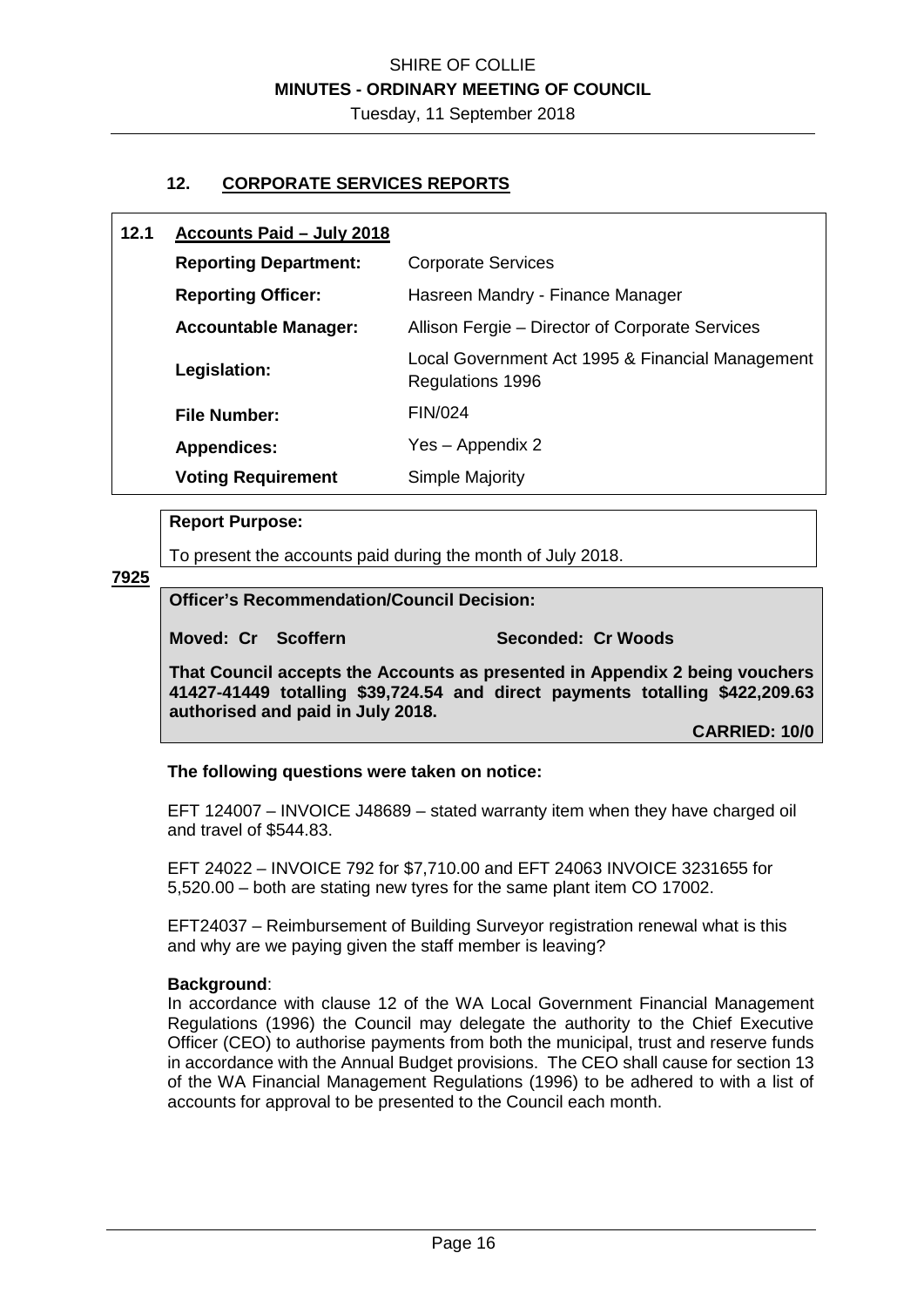Tuesday, 11 September 2018

| <b>Month</b>     | 2018/19        |                                      |                                |  |
|------------------|----------------|--------------------------------------|--------------------------------|--|
|                  | <b>Cheques</b> | <b>Electronic</b><br><b>Transfer</b> | <b>Total</b><br><b>Payment</b> |  |
| July             | \$39,724.54    | \$422,209.63                         | \$461,934.17                   |  |
| <b>August</b>    |                |                                      |                                |  |
| <b>September</b> |                |                                      |                                |  |
| October          |                |                                      |                                |  |
| <b>November</b>  |                |                                      |                                |  |
| <b>December</b>  |                |                                      |                                |  |
| January          |                |                                      |                                |  |
| <b>February</b>  |                |                                      |                                |  |
| <b>March</b>     |                |                                      |                                |  |
| <b>April</b>     |                |                                      |                                |  |
| <b>May</b>       |                |                                      |                                |  |
| June             |                |                                      |                                |  |

#### **Statutory and Policy Implications:**

WA Local Government Act 1995 Financial Management Regulations 1996

Council has Policy number CS3.7 which relates to the payment of Creditors, and in particular item 5.0 which relates to the presentation of accounts paid.

A list of all accounts paid in the month prior shall be presented to the Council. The list shall comprise of details as prescribed in the Local Government Financial Management Regulations (1996).

#### **Budget Implications:**

All liabilities settled have been in accordance with the Annual Budget provisions.

**Communications Requirements: (**Policy No. CS1.7) Nil

**Strategic Community Plan/Corporate Business Plan Implications:**  Nil

#### **Relevant Precedents:**

#### **Comment:**

For a detailed listing of payments see Appendix 2.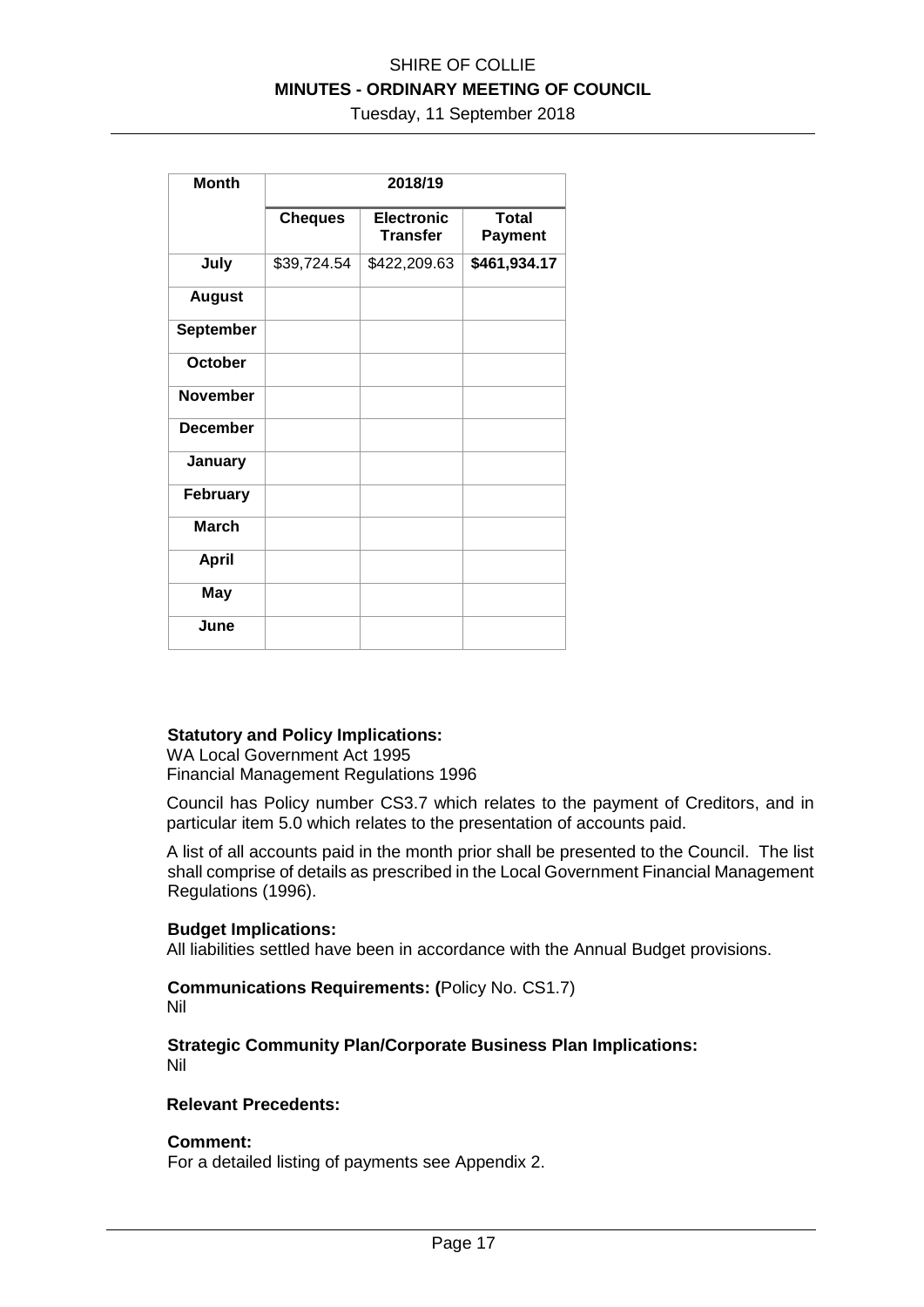Tuesday, 11 September 2018

| 12.2 | Financial Report - July 2018                              |                                                                      |  |
|------|-----------------------------------------------------------|----------------------------------------------------------------------|--|
|      | <b>Reporting Department:</b><br><b>Corporate Services</b> |                                                                      |  |
|      | <b>Reporting Officer:</b>                                 | Hasreen Mandry- Finance Manager                                      |  |
|      | <b>Accountable Manager:</b>                               | Allison Fergie - Director of Corporate Services                      |  |
|      | Legislation:                                              | Local Government Act 1995 & Financial Management<br>Regulations 1996 |  |
|      | <b>File Number:</b>                                       | <b>FIN/024</b>                                                       |  |
|      | <b>Appendices:</b>                                        | Yes - Appendix 3                                                     |  |
|      | <b>Voting Requirement</b>                                 | Simple Majority                                                      |  |

#### **Report Purpose:**

This report provides a summary of the Financial Position for the Shire of Collie for the month ending July 2018.

#### **7926**

### **Officers Recommendation/Council Decision:**

**Moved: Cr** Faries Seconded: Cr Italiano

**That Council accept the Financial Report for July 2018 as presented in Appendix 3.** 

**CARRIED: 10/0** 

#### **Background:**

In accordance with Council policy and the provisions of the Local Government Act 1995, the Financial Report for the end of the period is presented to Council for information. Refer to Appendix 3.

#### **Statutory and Policy Implications:**

WA Local Government Act 1995 Financial Management Regulations 1996

### **Budget Implications:**

Nil

#### **Communications Requirements:** (Policy No. CS1.7)

Nil

**Strategic Community Plan/Corporate Business Plan Implications:**  Nil

#### **Relevant Precedents:**  N/A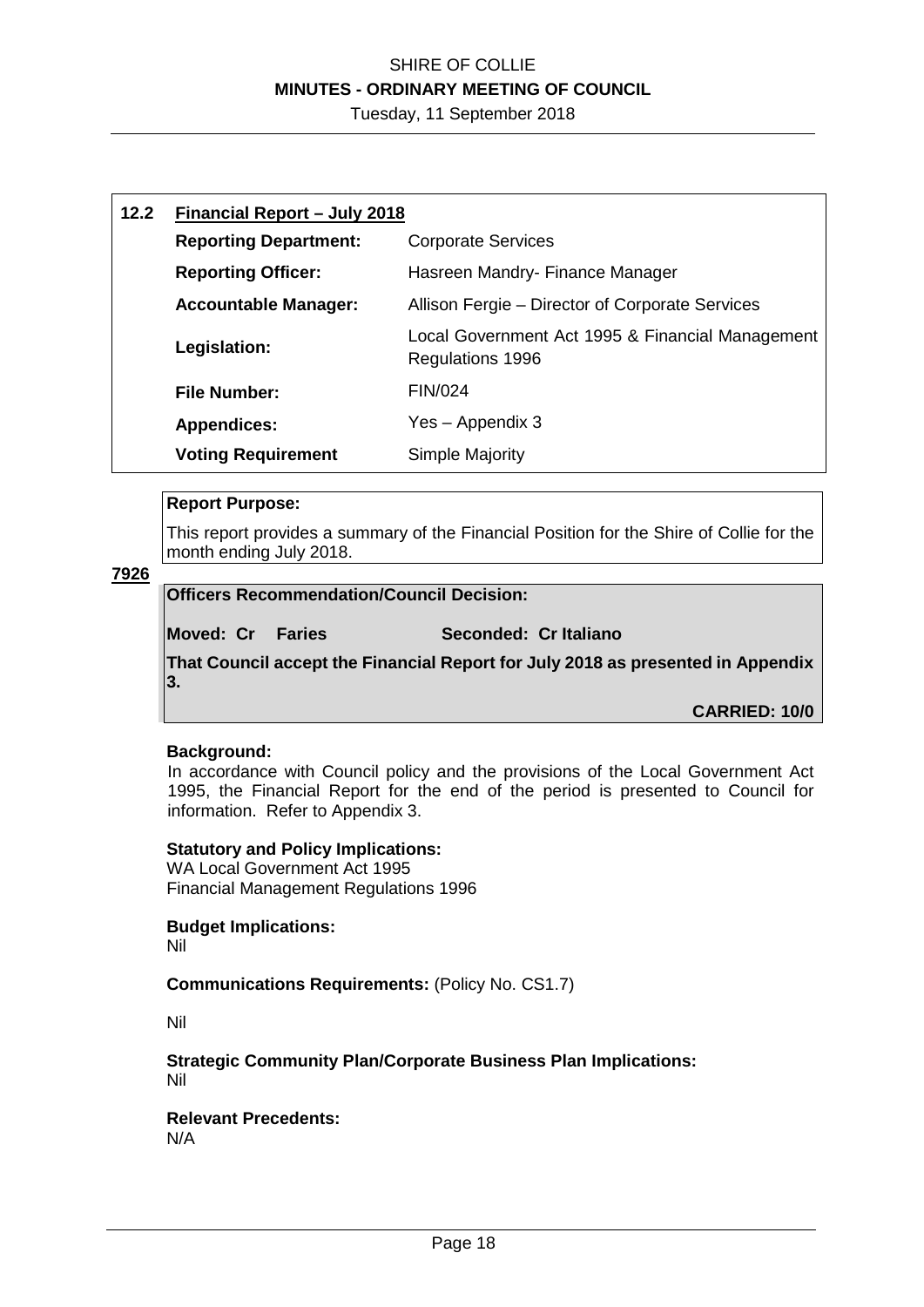Tuesday, 11 September 2018

#### **Comment:**

The report provided to Council as Appendix 3 is inclusive of the information required by the Local Government Act 1995 and includes information as set out in Council Policy.

The report includes a summary of the financial position along with comments relating to the statements. If Councillors wish to discuss the report contents or any other matters relating to this, please contact Council Finance staff prior to the meeting.

#### **Notes to the Financial Statements (items in bold represent new notes).**

#### *Operating Revenue by Program*

1. **Other Property and Services is \$23,527 over budget due to 2017/18 workers compensation claim received in July 2018.** 

#### *Operating Expenditure by Program*

2. **Governance and Housing are over budget whilst all the other programs are under budget as insurance payments were paid in August 2018 and the admin allocation, plant allocation and depreciation have not yet been processed. These will remain outstanding until the 2017/18 Annual Report has been finalised.** 

#### *Operating Revenue by Nature and Type*

- 3. **Operating grants, subsidies and contributions are over budget by \$16,974 mostly due to 2017/18 workers compensation claim received in July 2018.**
- 4. **Fees and charges are \$17,139 under budget mainly due to legal fees recouped, development application fees and transfer station fees are under budget.**

#### *Operating Expenditure by Nature and Type*

- 5. **Materials & Contracts are \$38,048 under budget mainly due to the kerbside waste collection contracts are yet to be paid.**
- 6. **Utility charges is \$15,858 under budget most of the utility payments are yet to be made, this is due to timing factor.**
- 7. **Depreciation is \$242,359 under budget as it has not been processed due to the 2017/18 Annual Report is yet to be finalised.**
- 8. **Insurance expense is \$164,692 under budget as payment was made in August 2018.**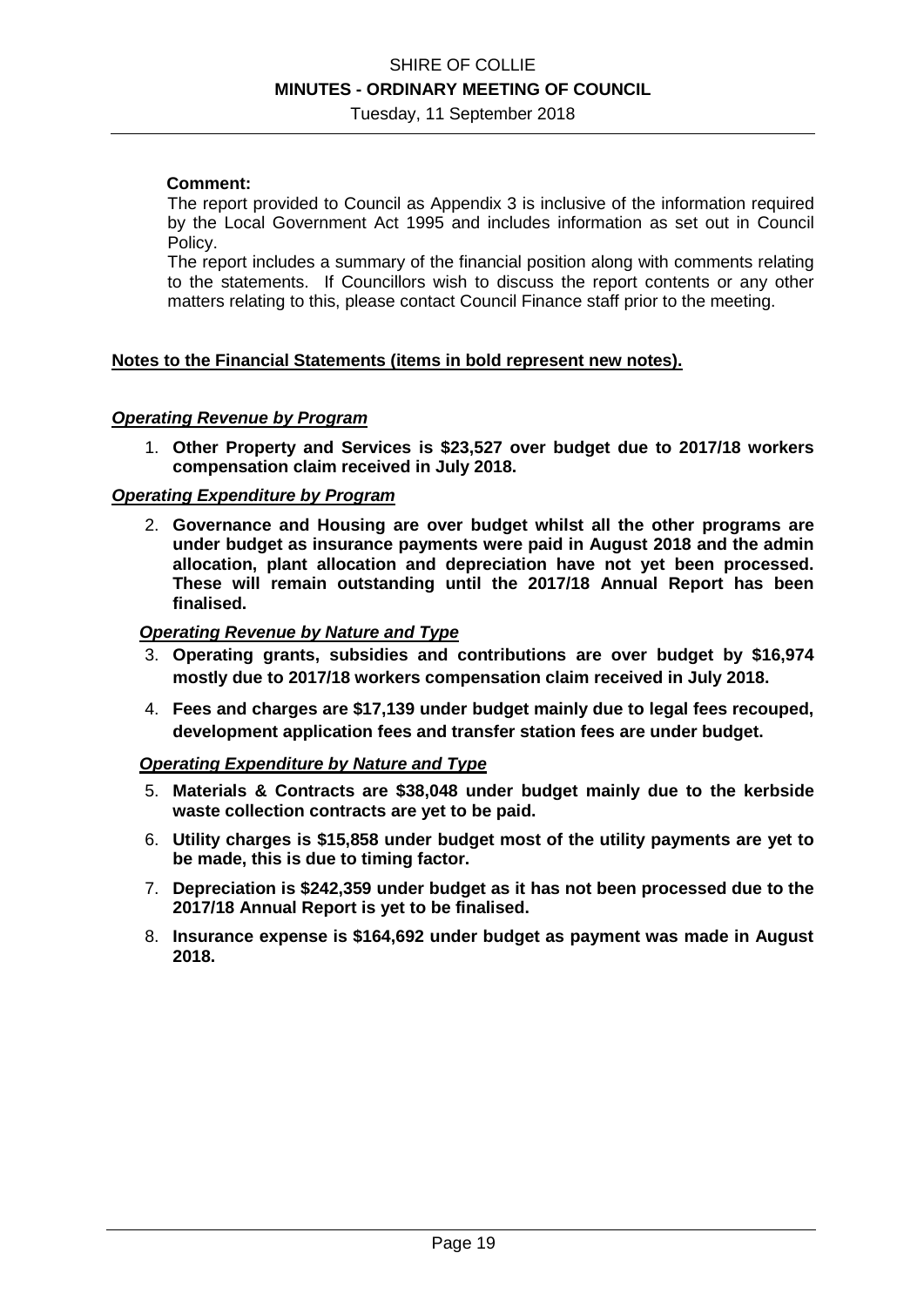Tuesday, 11 September 2018

| 12.3 | <b>Royal Commission into Institutional Responses to Child Sexual Abuse</b> |                                              |  |
|------|----------------------------------------------------------------------------|----------------------------------------------|--|
|      | <b>Reporting Department:</b>                                               | <b>Corporate Services</b>                    |  |
|      | <b>Reporting Officer:</b>                                                  | Allison Fergie - Director Corporate Services |  |
|      | <b>Accountable Manager:</b>                                                | Allison Fergie - Director Corporate Services |  |
|      | Legislation                                                                | N/A                                          |  |
|      | <b>File Number:</b>                                                        | GVR/015                                      |  |
|      | <b>Appendices:</b>                                                         | Yes – Appendices 4 and 5.                    |  |
|      | <b>Voting Requirement</b>                                                  | <b>Simple Majority</b>                       |  |

#### **Report Purpose:**

To inform Council of the recommendations arising from the Royal Commission into Institutional Responses to Child Sexual Abuse that have implications for Local Government, and to provide responses to the key discussion points for consultation.

#### **7927**

**Officer's Recommendation/Council Decision:** 

**Moved: Cr Italiano Seconded: Cr Faries** 

**That Council:** 

- **1. Receive the Royal Commission into Institutional Responses to Child Sexual Abuse Information and Discussion Paper; and**
- **2. Provide responses to the key discussion points as outlined in the body of this report to the Department of Local Government, Sport and Cultural Industries during the consultation process.**

**CARRIED: 10/0** 

#### **Background:**

.

The Royal Commission into Institutional Responses to Child Sexual Abuse (the Royal Commission) was established in January 2013, to investigate systemic failures of public and private institutions to protect children from child sexual abuse, report abuse, and respond to child sexual abuse.

The Western Australian Government's response was released on 27 June 2018, committing to working on the recommendations with the Commonwealth Government, other states and territories, local government, non-government institutions (including religious institutions) and community organisations.

The Royal Commission's key recommendation for local government is outlined in the Department of Local Government, Sport and Cultural Industries' [DLGSC's] Information and Discussion Paper – Local Government Summary [Appendix 4], and is as follows:

• With support from governments at the national, state and territory levels, **local governments should designate child safety officer positions from existing staff profiles** to carry out the following functions: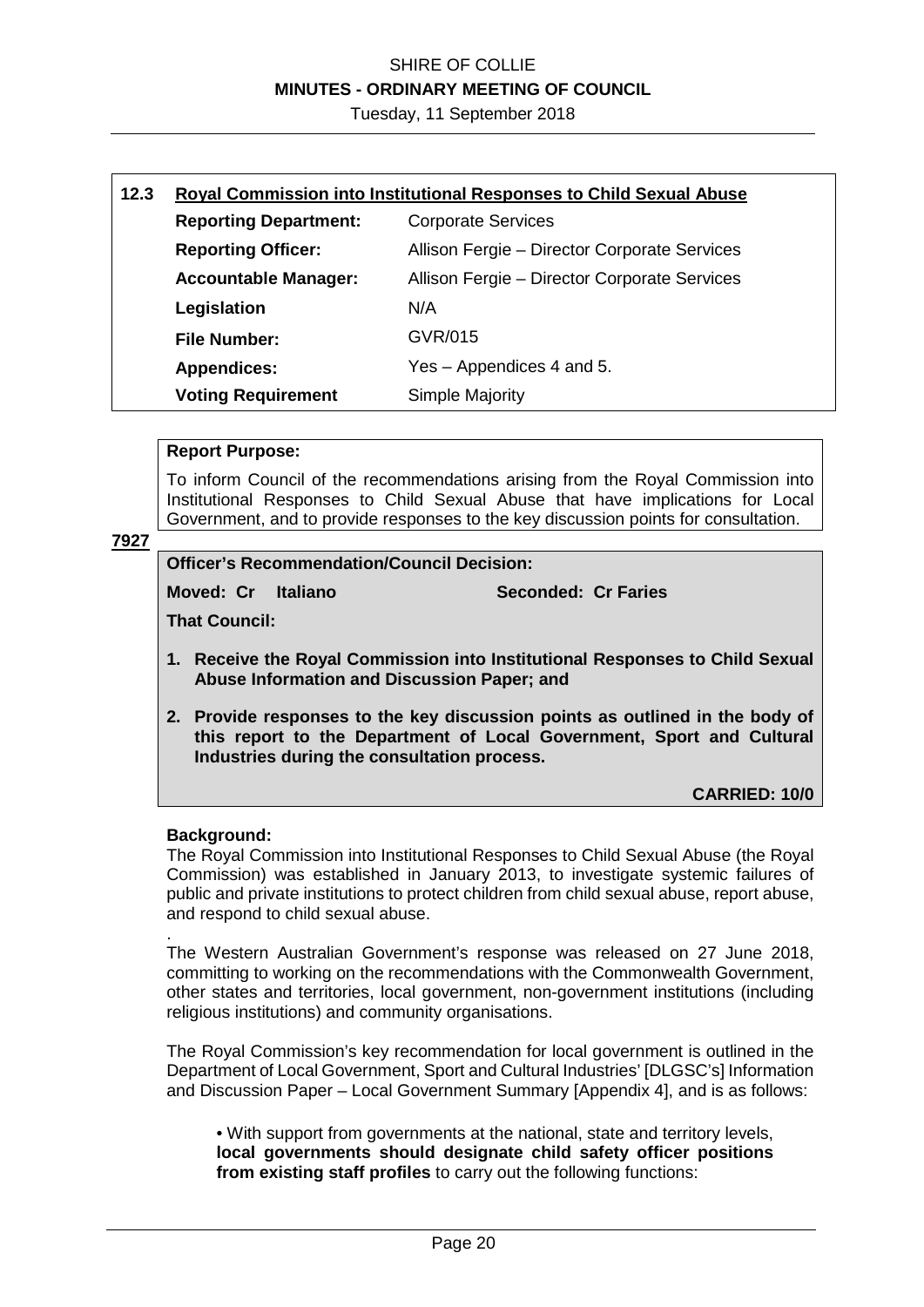a. developing child safe messages in local government venues, grounds and facilities;

b. assisting local institutions to access online child safe resources;

c. providing child safety information and support to local institutions on a needs basis;

d. supporting local institutions to work collaboratively with key services to ensure child safe approaches are culturally safe, disability aware and appropriate for children from diverse backgrounds.

The Royal Commission made several other recommendations with the aim of providing child safe environments that will impact on local governments and the broader community that authorities operate in, support and deliver services to.

These include:

• All sport and recreation institutions, including arts, culture, community and hobby groups, that engage with or provide services to children should implement the Child Safe Standards; and

• A nationally-consistent approach to Working with Children Check legislation should be developed.

Further information can be found in the more extensive DLGSC's Information and Discussion Paper which can be found at Appendix 5.

In the second half of 2018, the State Government will develop a staged implementation plan which will identify reform priorities, timeframes and resourcing options. The DLGSC has commenced engagement with local governments and peak bodies to provide information and understanding of the Royal Commission, as well as to gather feedback on the recommendations and (potential) reforms that will be considered when developing the State Government's implementation plan.

DLGSC engagement with WA local governments and peak bodies will be in two phases:

- Inform (early August 2018) the intent of this phase will be to ensure local governments and peak bodies are provided with detailed information regarding the Royal Commission and (potential) implication of reforms to further consider. Key information is provided in the attached local government header (summary) and detailed Information and Discussion Paper. The Paper contains discussion prompt questions that will be further explored during the consultation phase 2 and can be, at the organisation's option, the trigger for a written submission to DLGSC.
- Consult (mid-August to late September 2018) the intent of this phase will be for DLGSC to consult on the key recommendations highlighted in the Paper that potentially impact on local government and the communities that they operate in, support and deliver services to.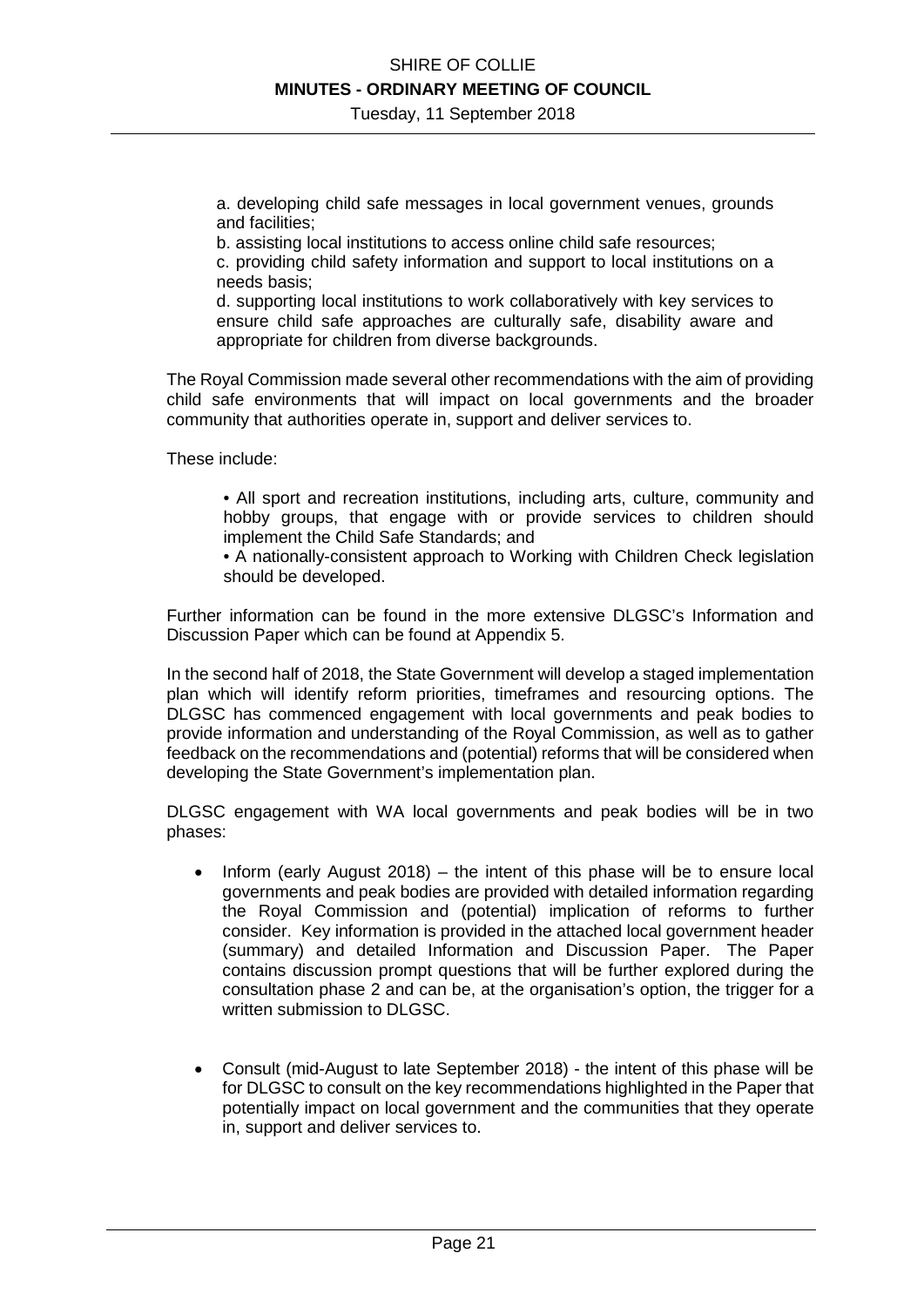Tuesday, 11 September 2018

During the consultation phase, the DLGSC has identified a number of key discussion points to be considered. These points are listed in the Comments section of this report, with suggested responses for Council's consideration.

#### **Statutory and Policy Implications:**

N/A

#### **Budget Implications:**

Nil during the consultation phase. However, there would be employment and resourcing costs association with implementation of the recommendations.

#### **Communications Requirements:** (Policy No. CS 1.7)

Feedback to the DLGSC as determined by Council.

#### **Strategic Community/Corporate Business Plan Implications:**

Goal 1 *Our Community: A vibrant, supportive and safe community*  1.5 A safe community 1.5.1 Work with the local Police Department and other relevant agencies to provide a safer community

#### **Relevant Precedents:**

N/A

#### **Comment:**

The implementation of the Royal Commission's recommendation would require significant resourcing from local government and Council's response to the Key Discussion Points should take that into consideration.

Responses:

• What impact would the designation of child safety officers have within a local government's workforce?

**Response:** There is currently no officer within the Shire's workforce who has the capacity to take on the role of child safety officer as an additional responsibility.

• What areas of the local government do you believe this designation would occur and how might it benefit and / or be effective in supporting the community to create child safe environments?

**Response:** The designation would fit within the Corporate Services area, and implementation of the recommendation would benefit the community by giving confidence to participants and organisers/clubs that activities offered within the community were child safe. The Shire would support groups occupying or operating within Shire owned facilities to provide child safe environments.

• What training, resources and support would be required by the local government to successfully implement designated child safety officers?

**Response:** Funding for a child safety officer, including training, would be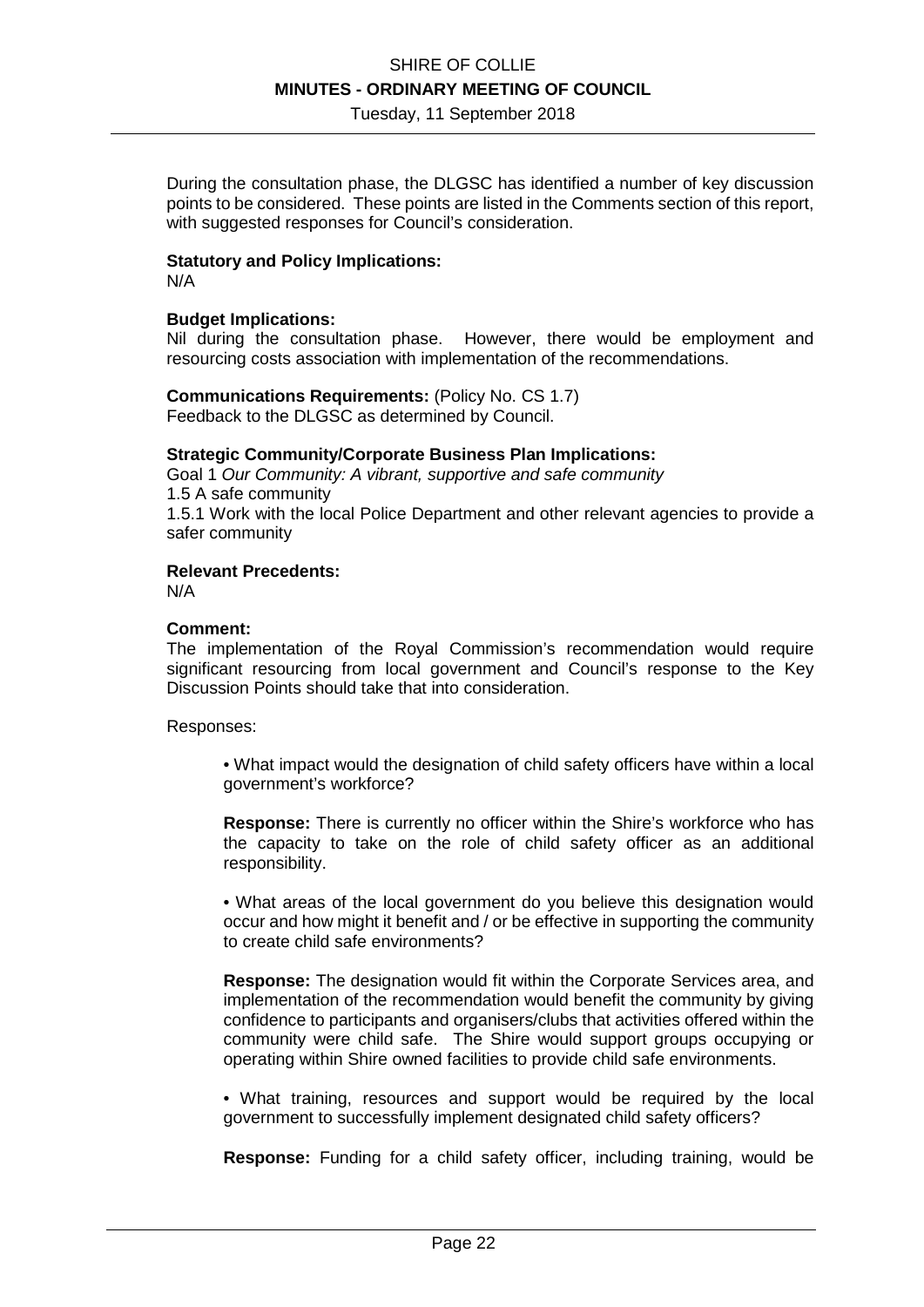required to successfully implement the recommendation.

• What would be the most effective method(s) of supporting local government with the implementation of child safety officers?

**Response:** As well as providing funding and training, a community education program should be undertaken to raise awareness of Child Safe Standards and legislative requirements.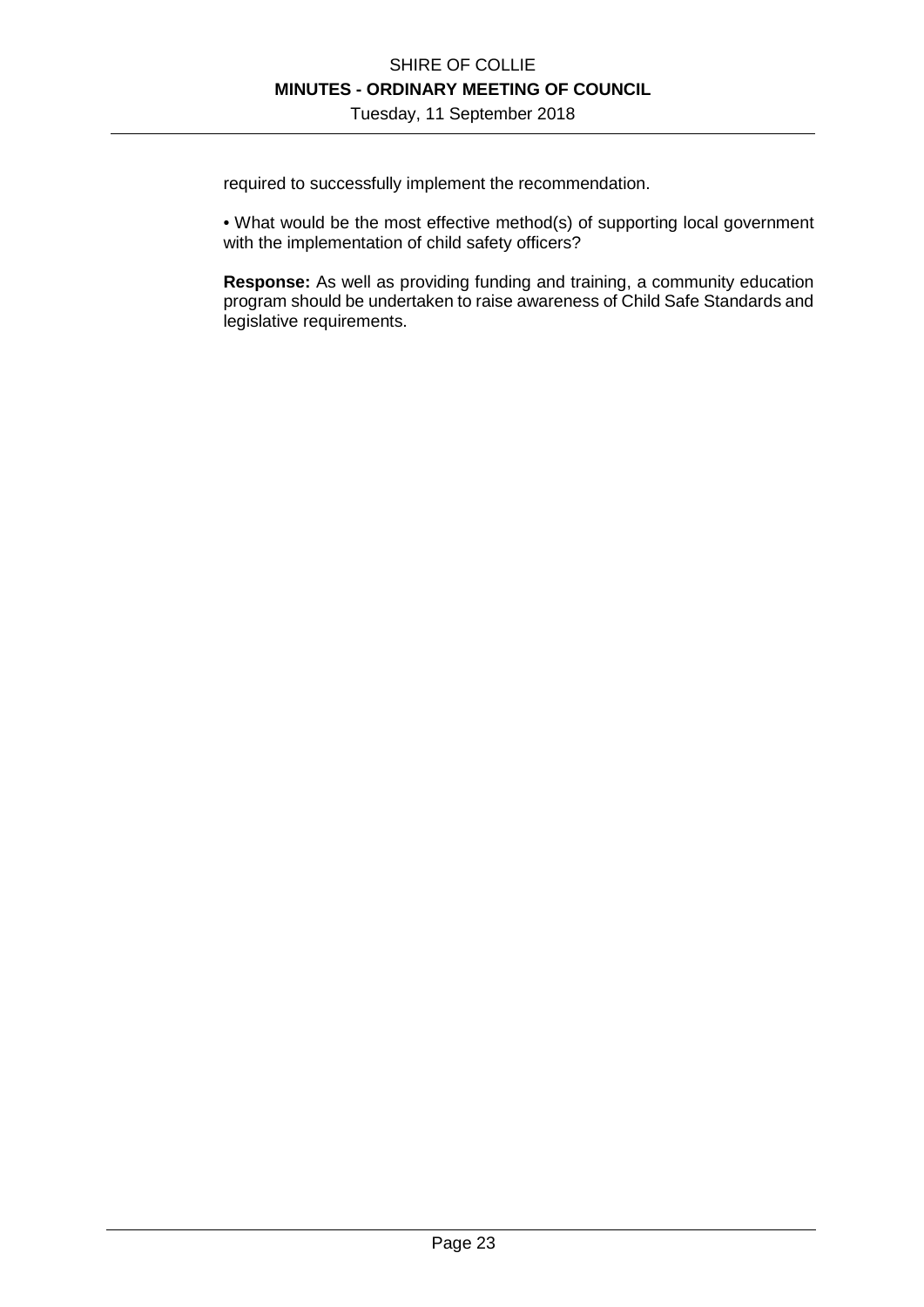The following people have declared impartial interests in this matter; Cr Stanley, Cr Scoffern, Cr King, Cr Miffling, Mr Blurton, Cr Hanns.

### **12.4 Adoption of Sporting Bodies Fees 2018/19**

| <b>Reporting Department:</b> | <b>Corporate Services</b>                    |
|------------------------------|----------------------------------------------|
| <b>Reporting Officer:</b>    | Hasreen Mandry – Finance Manager             |
| <b>Accountable Manager:</b>  | Allison Fergie – Director Corporate Services |
| Legislation:                 | WA Local Government Act (1995)               |
| <b>File Number:</b>          | <b>FIN/005</b>                               |
| <b>Appendices:</b>           | Yes-Appendix 6                               |
| <b>Voting Requirements:</b>  | <b>Absolute Majority</b>                     |

#### **Report Purpose:**

For the Council to adopt the sporting bodies fees for the 2018/19 financial year.

#### **Officer's Recommendation:**

#### Moved: Cr Seconded: Cr

*That Council adopts by an ABSOLUTE MAJORITY to sporting bodies fees for the financial year 2018/19 as per below:* 

- *Collie Junior Football- \$314 per annum*
- *Collie River Athletics \$314 per annum*
- *Collie Eagles Football- \$2,198 per annum*
- *Collie Mine Superules \$370 per annum*
- *Collie Lawn Tennis \$1,337 per annum*
- *Collie Trotting Club \$2,264 per annum*
- *Collie Soccer Club \$2,203 per annum*
- *Collie Cricket Association- \$2,500 per annum*
- *Motor Cycle Scramble Course \$860 per annum*
- *Collie Swimming Club (including lighting) \$1,144 per annum*
- *Collie Underwater Hockey Association (including lighting) \$1,144 per annum*

#### **7928**

#### **Moved: Cr Faries Seconded: Cr Italiano**

**Defer this motion to obtain more information regarding number of participants in each sport and report back to council.** 

**CARRIED 10/0**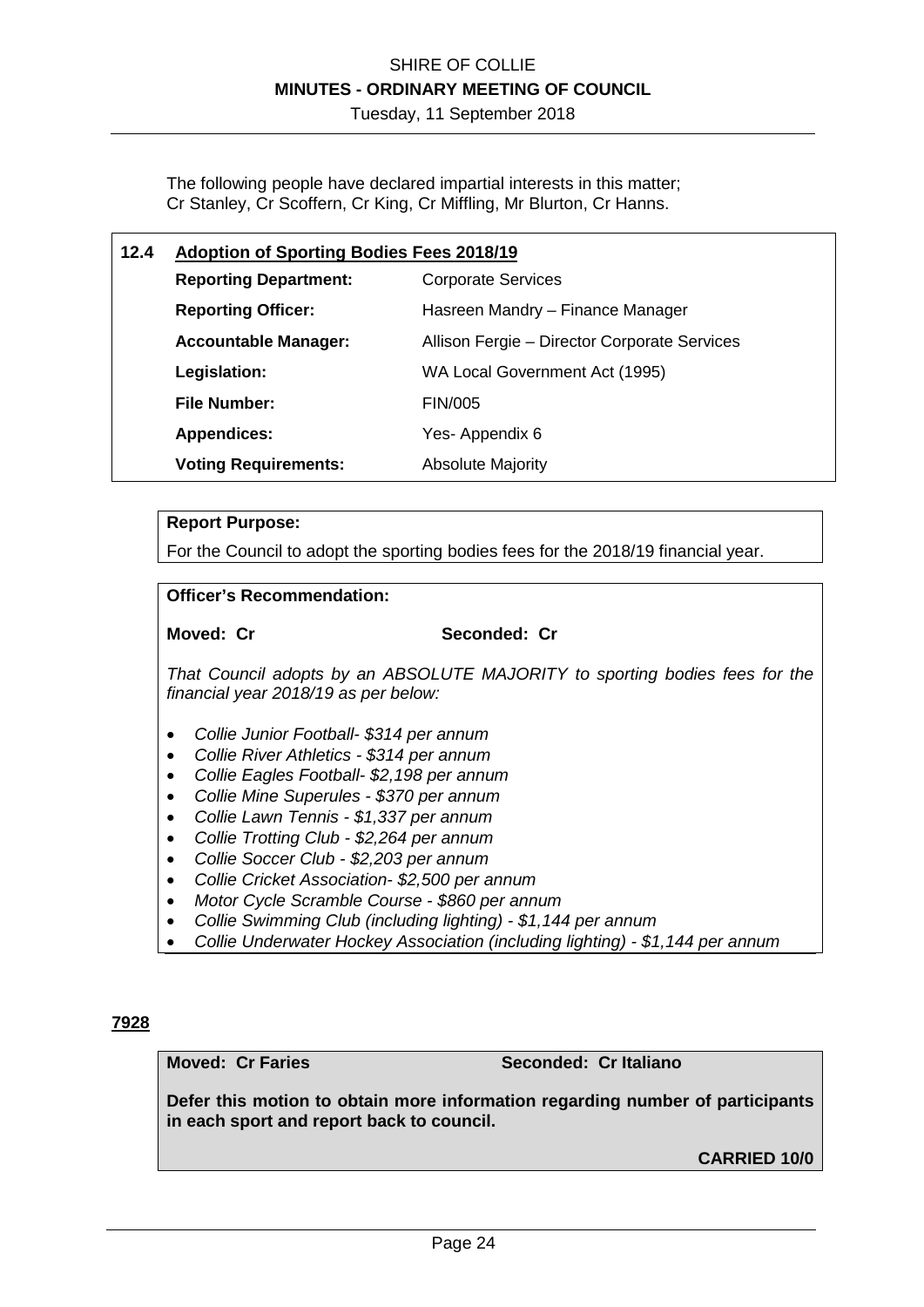#### **Background:**

The proposed changes to the sporting bodies fees for 2018/19 financial year is to reassess the cost recovery to Council. At its meeting on 8<sup>th</sup> May 2018, Council requested for a further report regarding the sporting bodies fees.

A 3-year analysis has been done by staff which compared the cost to maintain each sporting facility against the fees levied by Council. The analysis showed that the average cost recovery for each shire maintained sporting facility was 5% in 2015/16 and 6% respectively for 2016/17 and 2017/18. The average excludes the fees charged for:

- a) Motor Cycle Scramble Club: this area is leased by Council from the Department of Biodiversity, Conservation and Attractions (DBCA) and Council then sublease to the Motorcycle Club. The proposed fee payable by the club for 18/19 represents the fee which Council pays to BDCA plus a \$93 administration fee.
- b) Collie Swimming Club and Collie Underwater Hockey Association: A fee review was completed in 2015 after the upgrade to the Mineworkers Memorial Pool. A fee increase of 6% or \$62 is recommended for 18/19 for each club in line with an expected increase in utility costs.

#### **Statutory and Policy Implications:**

Section 6.16 to 6.19 of the WA Local Government Act (1995) governs the imposition of fees and charges.

#### **Budget Implications:**

No change. Proposed income and expenditures are already included in budget 2018/19.

As required by section 6.17 of the Act, the following was taken into account in determining the amount of a fee or charge for a service;

- (a) the cost to the local government of providing the service or goods;
- (b) the importance of the service or goods to the community; and
- (c) the price at which the service or goods could be provided by an alternative provider.

#### **Communications Requirements:** (Policy No. CS 1.7)

Press release will be completed after adoption on 11<sup>th</sup> September 2018. An explanatory letter will be provided to each club.

#### **Strategic Community Plan/Corporate Business Plan Implications:**

KEY OBJECTIVE 5.0

Our Business

Good governance and an effective, efficient and sustainable organisation. Outcome 5.3:

Financial sustainability and accountability, with emphases on the below strategy; 5.3.5, provide corporate financial services that support the Shires operations and meet planning, reporting and accountability requirements.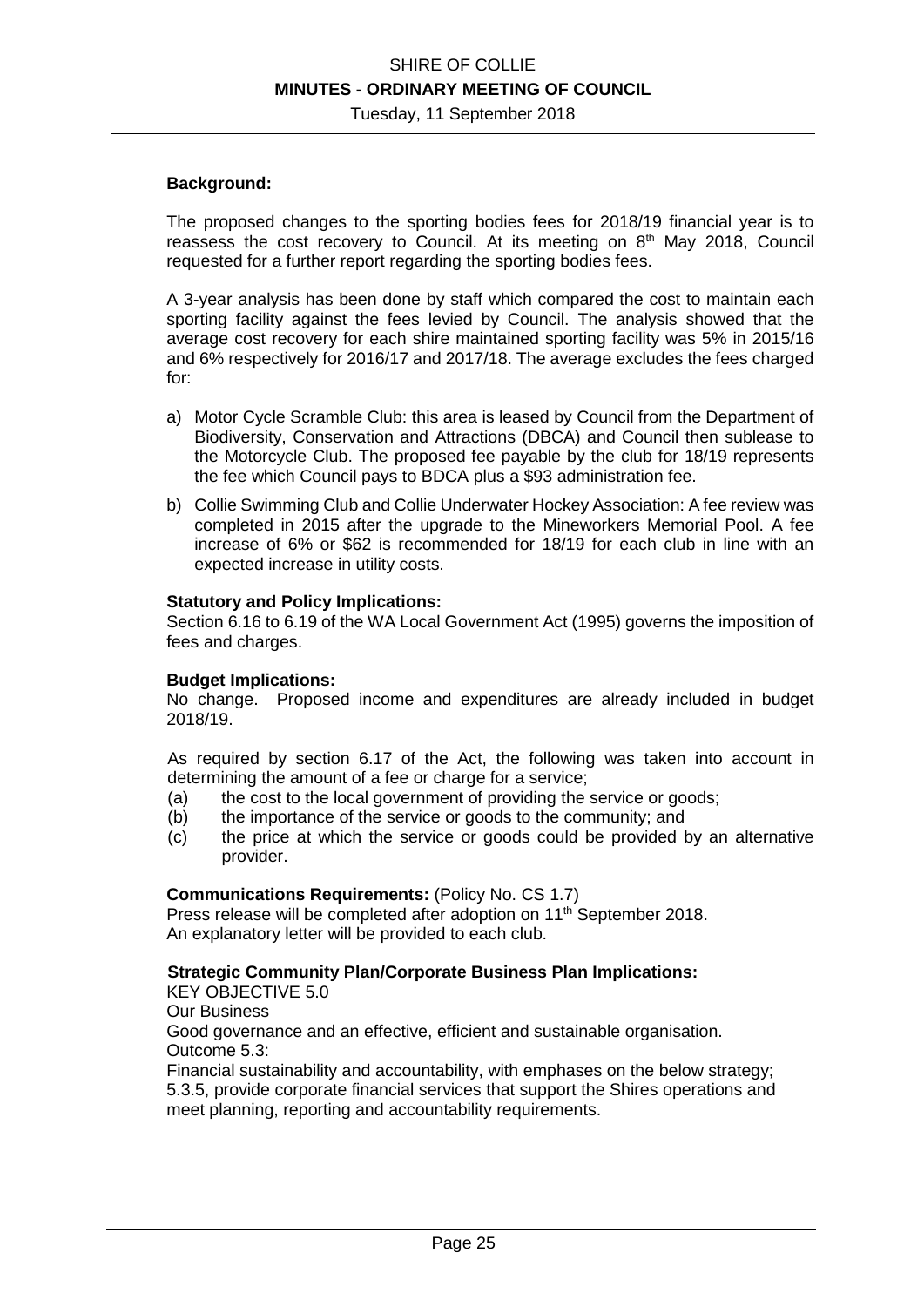Tuesday, 11 September 2018

#### **Relevant Precedents:**

Council has previously adopted the sporting bodies fees at its meeting held on  $9<sup>th</sup>$ May 2017. Council resolved as follows:

*7411- That Council adopts by an ABSOLUTE MAJORTIY, the attached schedule of fees and charges (Appendix 3) as part of the 2017/18 draft budget document with an amendment to copying charge from \$30 to \$3 and an increase to fees associated with trading places by 20%.* 

#### **Comment:**

The 2018/19 sporting bodies fees as recommended is calculated based on 6% cost recovery (capped at \$2,500) on a 3-year Council cost average to maintain the respective sporting venue. The impact on the respective sporting bodies is as per below and the detailed analysis can be found in Appendix 6.

Staff consider that aligning all clubs to a fee based on 6% cost recovery with a \$2,500 cap is a fair and reasonable outcome. The Collie Rugby Club is moving its games to the Collie High School for the 18/19 season, hence no fee is required to be levied.

The clubs have not been consulted during the development of this report given the relatively minor financial impact on each club from the previous financial year.

| <b>Clubs</b>                                   | 2017/18 Fees | <b>Proposed</b><br>2018/19 Fees | <b>Difference</b> |
|------------------------------------------------|--------------|---------------------------------|-------------------|
| <b>Collie Junior Football</b>                  | \$320        | \$314                           | (\$6)             |
| <b>Collie River Athletics</b>                  | \$320        | \$314                           | (\$6              |
| <b>Collie Eagles Football Club</b>             | \$2,240      | \$2,198                         | (\$42)            |
| <b>Collie Mine Superules</b>                   | \$377        | \$370                           | (\$7)             |
| <b>Collie Lawn Tennis</b>                      | \$1,462      | \$1,337                         | (\$125)           |
| <b>Collie Trotting Club</b>                    | \$2,240      | \$2,264                         | \$24              |
| <b>Collie Soccer Club</b>                      | \$2,240      | \$2,203                         | (\$37)            |
| <b>Collie Cricket Association</b>              | \$2,240      | \$2,500                         | \$260             |
| <b>Motor Cycle Scramble</b><br>Course          | \$850        | \$860                           | \$10              |
| <b>Collie Swimming Club</b>                    | \$1,040      | \$1,102                         | \$62              |
| <b>Collie Underwater Hockey</b><br>Association | \$1,040      | \$1,102                         | \$62              |
| <b>Collie Rugby Club</b>                       | \$320        | \$0                             | (\$320)           |
|                                                | \$14,689     | \$14,564                        | (\$125)           |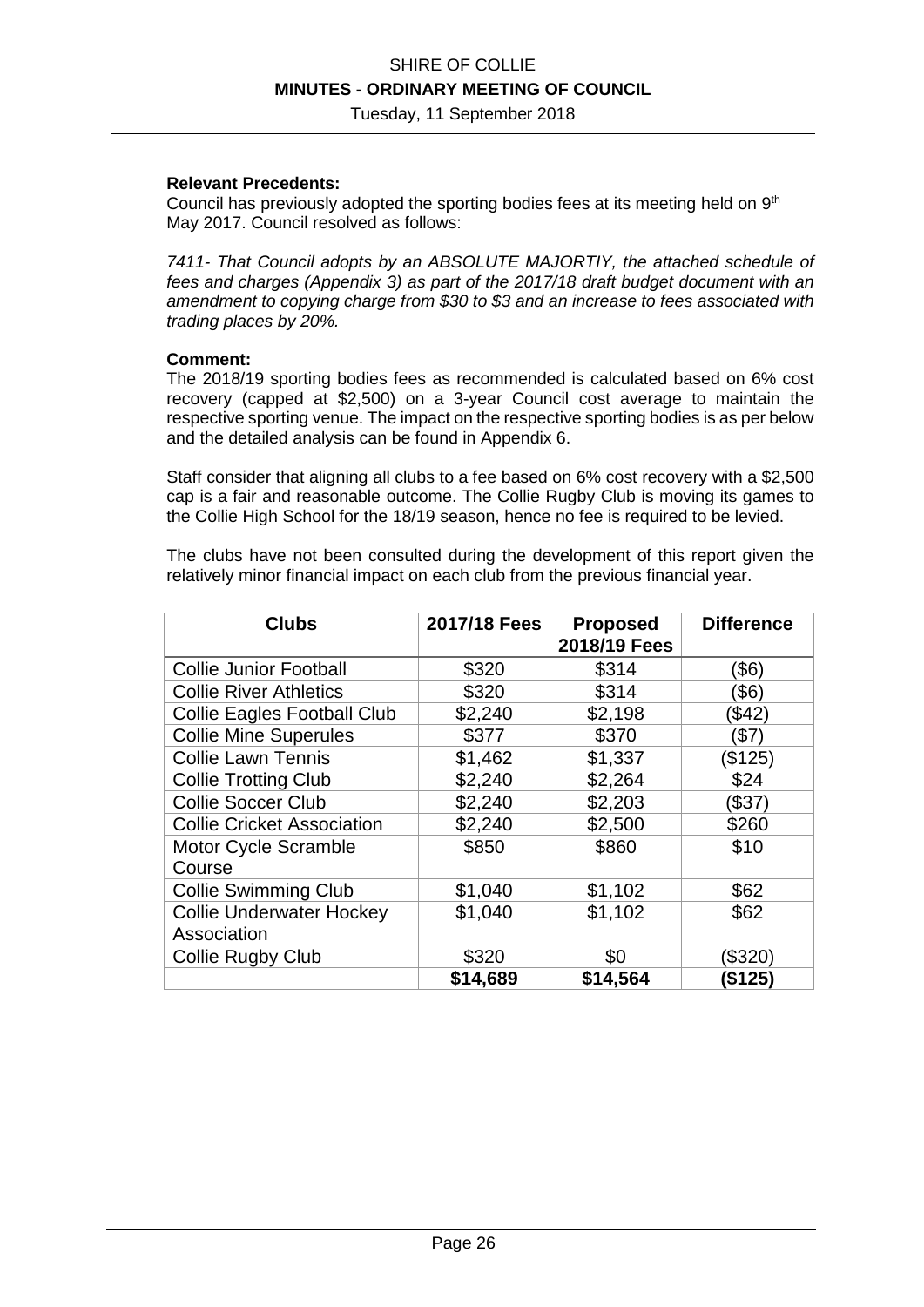Tuesday, 11 September 2018

The following elected members declared financial interests in this item and left the chambers at 8.02pm - Cr Smith, Cr Piavanini and Cr Scoffern.

| 12.5 | <b>Debtor Balance Write offs</b> |                                                                      |
|------|----------------------------------|----------------------------------------------------------------------|
|      | <b>Reporting Department:</b>     | <b>Corporate Services</b>                                            |
|      | <b>Reporting Officer:</b>        | Hasreen Mandry-Finance Manager                                       |
|      | <b>Accountable Manager:</b>      | Allison Fergie – Director of Corporate Services                      |
|      | Legislation:                     | Local Government Act 1995 & Financial Management<br>Regulations 1996 |
|      | <b>File Number:</b>              | <b>FIN/027</b>                                                       |
|      | <b>Appendices:</b>               | No.                                                                  |
|      | <b>Voting Requirement</b>        | <b>Absolute Majority</b>                                             |

#### **Report Purpose:**

This report seeks the authority of Council to write off debtor a total of \$4,891.83 in outstanding debts.

#### **7929**

#### **Officers Recommendation/Council Decision:**

**Moved: Cr Faries Seconded: Woods** 

**That Council resolves by ABSOLUTE MAJORITY to write off the following amounts:** 

- **1) The Griffin Coal Mining Company (previous owner): \$ 555.95**
- **2) Victoria Hotel (previous owner): \$1,239.69**
- **3) Jade Steer: \$294.25**
- **4) Amanda Sergeant: \$1,352.74**
- **5) Matthew Joseph Blythe: \$1,449.20**

**CARRIED: 7/0** 

#### **Background:**

- 1) The Griffin Coal Mining Company the amount represents part of the invoice for potholes repairs done on Centaur Road and the mine site in 2009. The company has since been liquidated and Council has received its portion of the distribution.
- 2) Victoria Hotel- the amount is for rubbish pickups for 2012/13 and 2013/14, the company (Alexis Harper Pty Ltd) has been deregistered and Council is unlikely to receive the fund.
- 3) Jade Steer- the invoice was for a removal of a dead horse on her property and she has refuse to pay as the horse was not hers.
- 4) Amanda Sergeant: the invoice is for removal of a dead horse in June 2015, but Council's legal representative has advised they were unable to contact or locate her.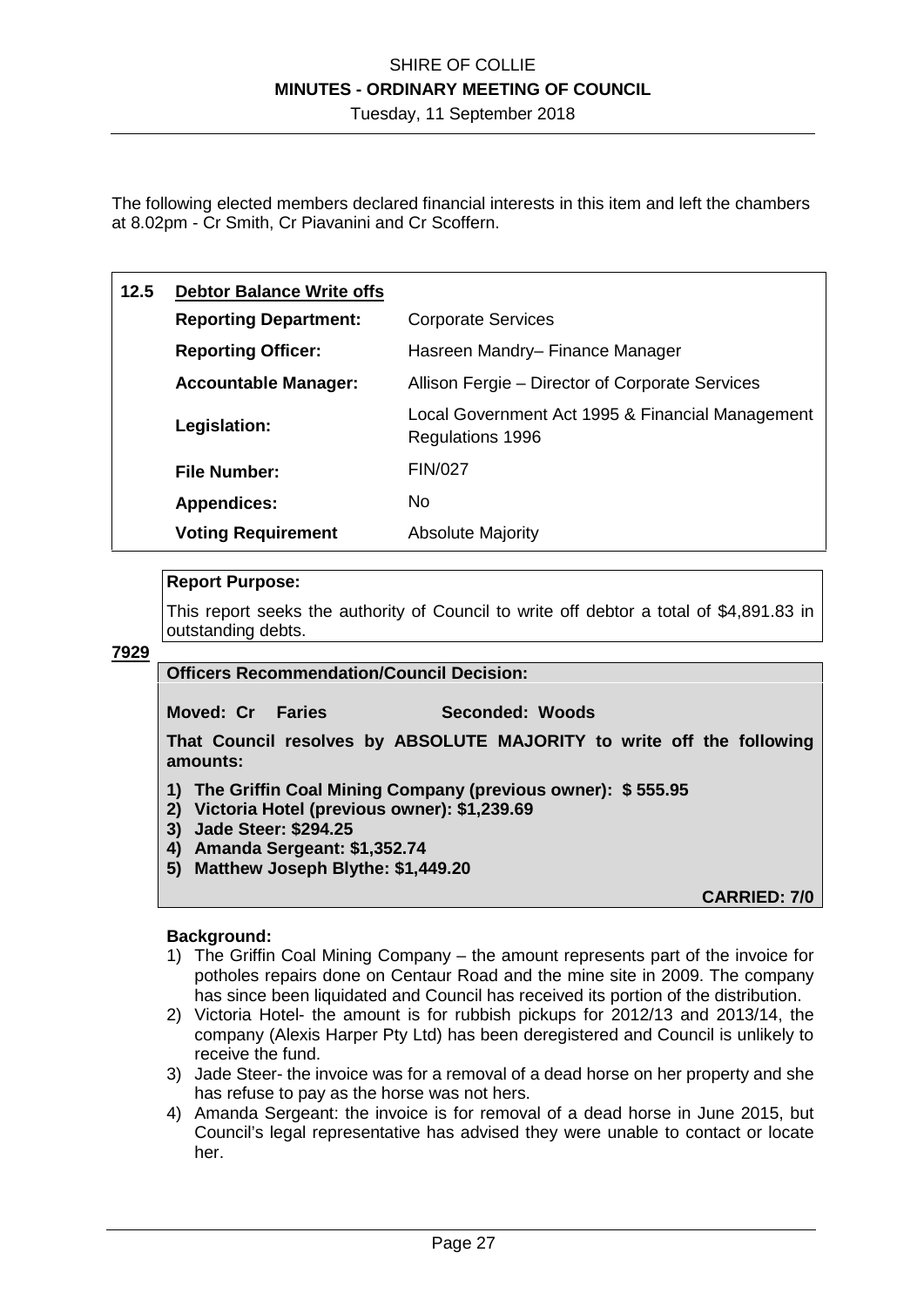5) Matthew Joseph Blythe: the debt is for damages to bins and street clean up in North Collie. The debt has been sent to legal, but Council's legal representatives has advised they were unable to track him.

#### **Statutory and Policy Implications:**

Section 6.12(1)(c) of the Local Government Act states: -

- (1) Subject to subsection (2) and any other written law, a local government may -
- (c) Write off any amount of money, which is owed to the local government. (An absolute majority is required)

#### **Budget Implications:**

A total of \$4,891.83 will be written off the general ledger account.

#### **Communications Requirements:** (Policy No. CS1.7) Nil

#### **Strategic Community Plan/Corporate Business Plan Implications:**

KEY OBJECTIVE 5.0 Our Business

Good governance and an effective, efficient and sustainable organisation. Outcome 5.3:

Financial sustainability and accountability, with emphases on the below strategy; 5.3.5, provide corporate financial services that support the Shires operations and meet planning, reporting and accountability requirements

#### **Relevant Precedents:**

N/A

#### **Comment:**

Councillors returned to the chambers at 8.09 pm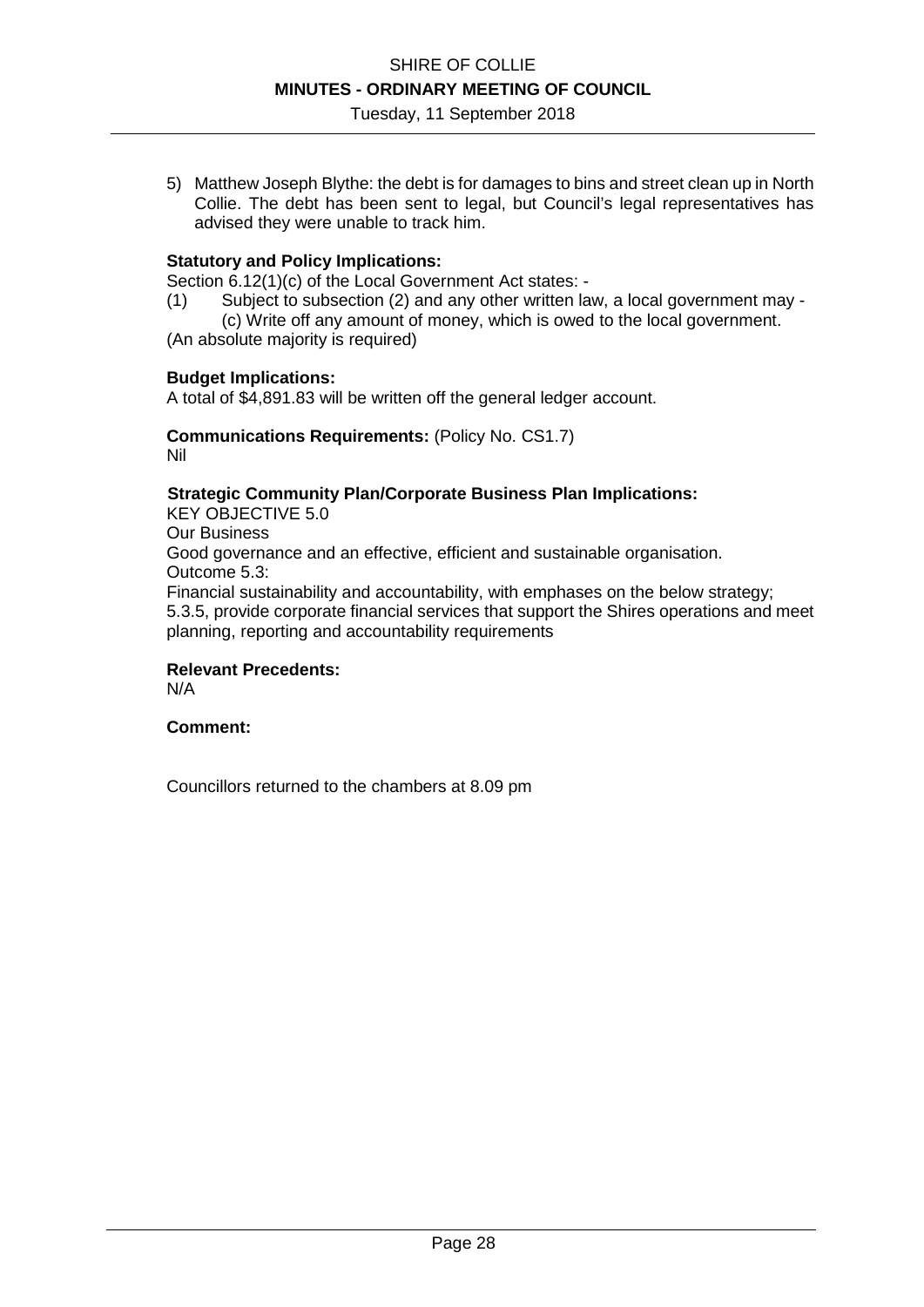#### **13. DEVELOPMENT SERVICES REPORTS**

#### **13.1 Quotes for Revenue Options for Showers – Eddie Woods Toilet Facilities**

| <b>Reporting Department:</b> | <b>Development Services</b>                  |
|------------------------------|----------------------------------------------|
| <b>Reporting Officer:</b>    | Les Crake - Building Services Manager        |
| <b>Accountable Manager:</b>  | Andrew Dover - Director Development Services |
| Legislation                  | N/A                                          |
| <b>File Number:</b>          | CMG/249                                      |
| <b>Appendices:</b>           | Yes - Appendix 7                             |
| <b>Voting Requirement</b>    | Simple Majority                              |

#### **Report Purpose:**

For Council to consider options relating to the charging of a fee for the use of public showers at the Eddie Woods Truck Stop.

#### **7930**

#### **Officer's Recommendation/Council Decision:**

**Moved: Cr King Seconded: Cr Faries** 

**That Council receive the quotes from various suppliers for various fee collection options for the showers at the Eddie Woods Truck Stop.** 

**Carried: 10/0** 

Moved: Cr Italiano Seconded: Cr King

*That Council* 

*1: by absolute majority adopt a shower fee of \$2 for a period of 5 minutes for the 2018/19 financial year for the Eddie Woods Toilet Facility;* 

*2: Install the Paytech (quote 2 coin system) in the Eddie Woods Toilet Facility* 

*3: Staff review and report back to Council at the next budget process.* 

*LOST : 5 /5*

Cr Stanley used her casting vote to vote against the motion.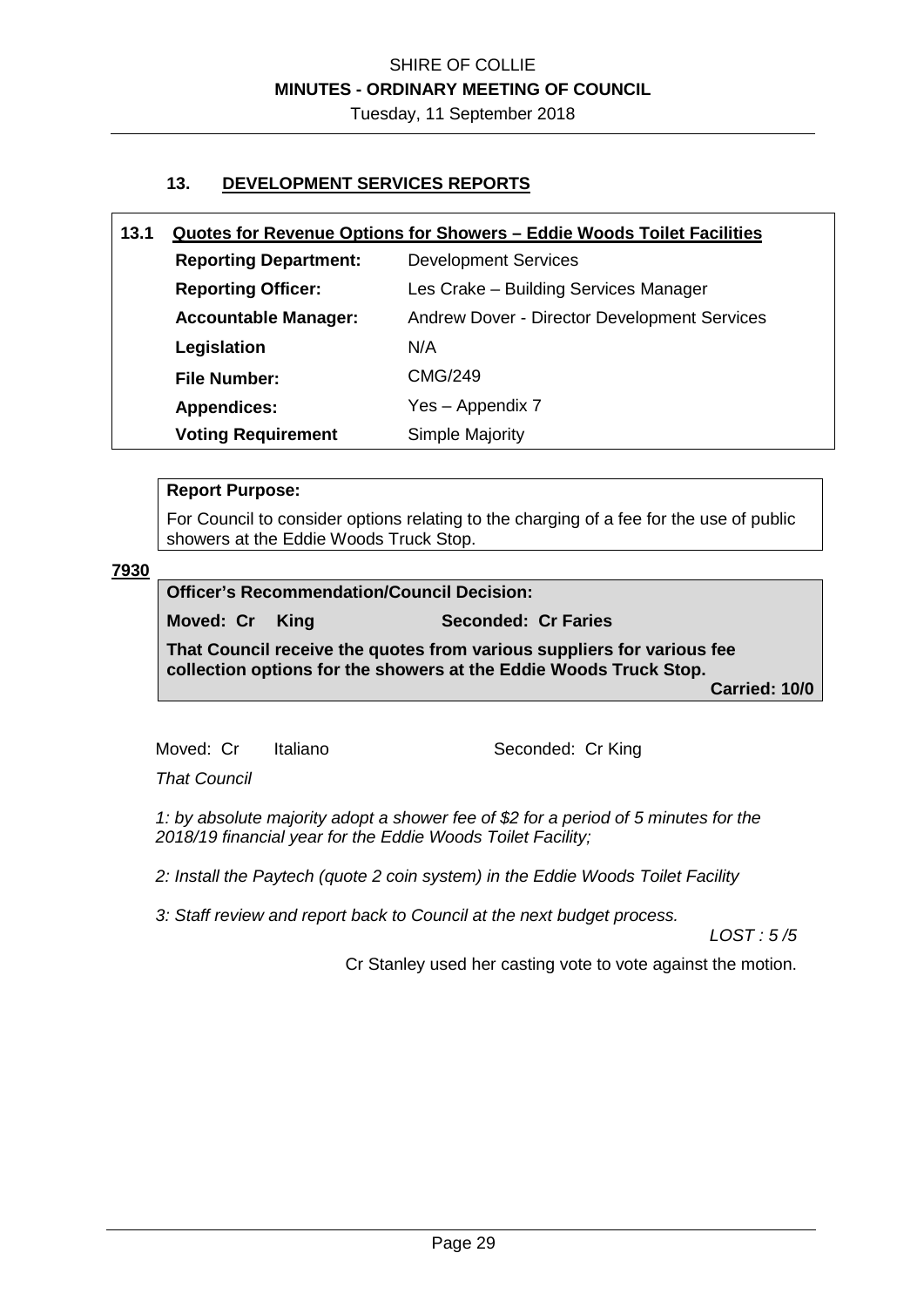Tuesday, 11 September 2018

#### **7931**

**Moved: Cr Faries Seconded: Cr Miffling** 

**That Council;** 

**1: by ABSOLUTE MAJORITY adopt a shower fee of \$4 for a period of 5 minutes for the 2018/19 financial year for the Eddie Woods Toilet Facility;** 

**2: Install the Vend Access System (quote 4) in the Eddie Woods Toilet Facility.** 

**3: staff to review and report back to Council at the next budget process.** 

**CARRIED: 9 /1** 

#### **7932**

**Moved: Cr King Canadian Seconded: Cr Woods** 

**That Council reopen the Eddie Woods Toilet Facility showers with hot water for use until the vending machine is installed.** 

**CARRIED: 5 / 5** 

**Cr Stanley used her casting vote to support the motion** 

#### **Background:**

This report is submitted following on from the report of 21 August 2018 (item 13.1) and motion number (7912). That motion required that staff investigate and obtain two quotes for a coin and card system.

7912

Moved: Cr Harverson Seconded: Cr Scoffern

That Council staff investigate and get a minimum of two quotes for a coin and card (electronic payment) operated systems for the hot showers at the Eddie Woods Truck Stop facility.

The quotes received are included at the bottom of this report.

Cleaning costs were requested to be clarified in the previous meeting and staff can advise that given the demolition of the Throssell Street toilets, the cleaning of the new toilets are cost neutral.

#### **Statutory and Policy Implications:**

Local Government Act 1995

#### **Budget Implications:**

The cost of installing the system plus ongoing maintenance and service costs is not included in the Councils 18/19 budget document. If Council resolves to install the system, then a decision by ABSOLUTE MAJORITY is required.

Determination of a new fee charge is also required to be resolved by ABSOLUTE MAJORITY.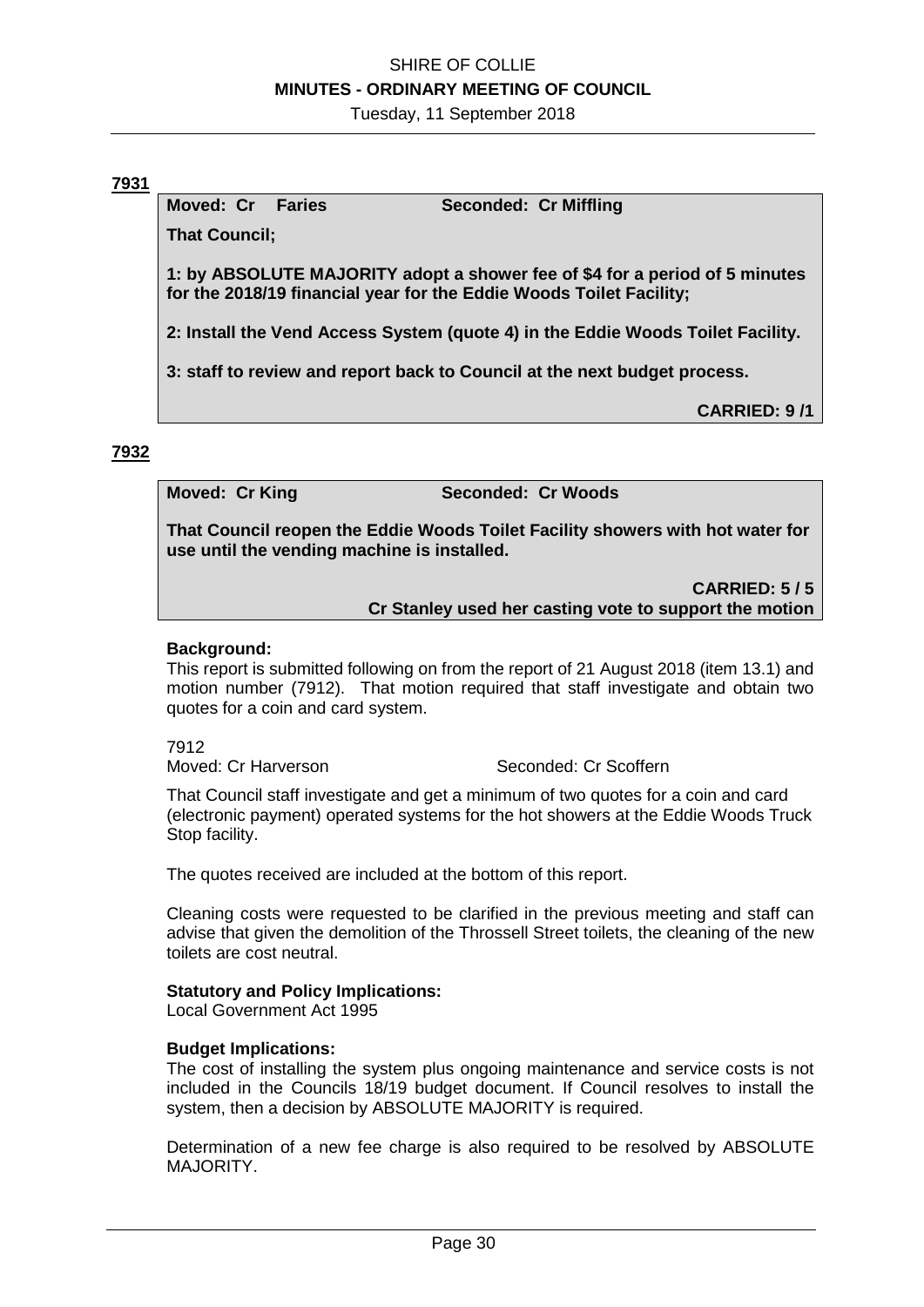Tuesday, 11 September 2018

#### **Communications Requirements:** (Policy No. CS 1.7)

The new fees are required to be advertised as per Sec 6.19 of the Local Government ACT 1995 as presented below;

6.19. Local government to give notice of fees and charges

If a local government wishes to impose any fees or charges under this Subdivision after the annual budget has been adopted it must, before introducing the fees or charges, give local public notice of —

(a) its intention to do so; and

(b) the date from which it is proposed the fees or charges will be imposed.

#### **Strategic Plan Implications:**

GOAL 4: OUR BUILT ENVIRONMENT Infrastructure, amenities and development that supports the needs and aspirations of the community.

| 4.5 Council buildings      | 4.5.1 Manage and maintain public buildings, |
|----------------------------|---------------------------------------------|
| and service related assets | facilities and public amenities             |
| that support community     |                                             |
| needs                      |                                             |

#### **Relevant Precedents:**

As discussed in the previous report to Council, hot showers are already provided by Council at several Council owned facilities.

The Collie Visitor Centre currently charge \$5 for use of their hot showers to the public, but these are not on a timer. Council pays the utility costs at the Visitor Centre.

The Shire of West Arthur have a free hot shower available to the public at their public toilets.

#### **Comment:**

Staff have researched several possible options for the collection of a fee via a coin or a card system. More information relating to each system is provided at appendix 7 however the following tables represent financial implications for each system.

#### **Quote 1 – Abberfield Coin operated system**

| Supply of 2 x coin operated timers incl stainless steel   \$1538 |                 |
|------------------------------------------------------------------|-----------------|
| cover and load interrupt;                                        |                 |
| Freight                                                          | \$75            |
| <b>Plumbing costs</b>                                            | \$432           |
| Electrical costs (estimate based on discussions)                 | \$250-\$500     |
| Total costs ex gst                                               | $$2295 - $2545$ |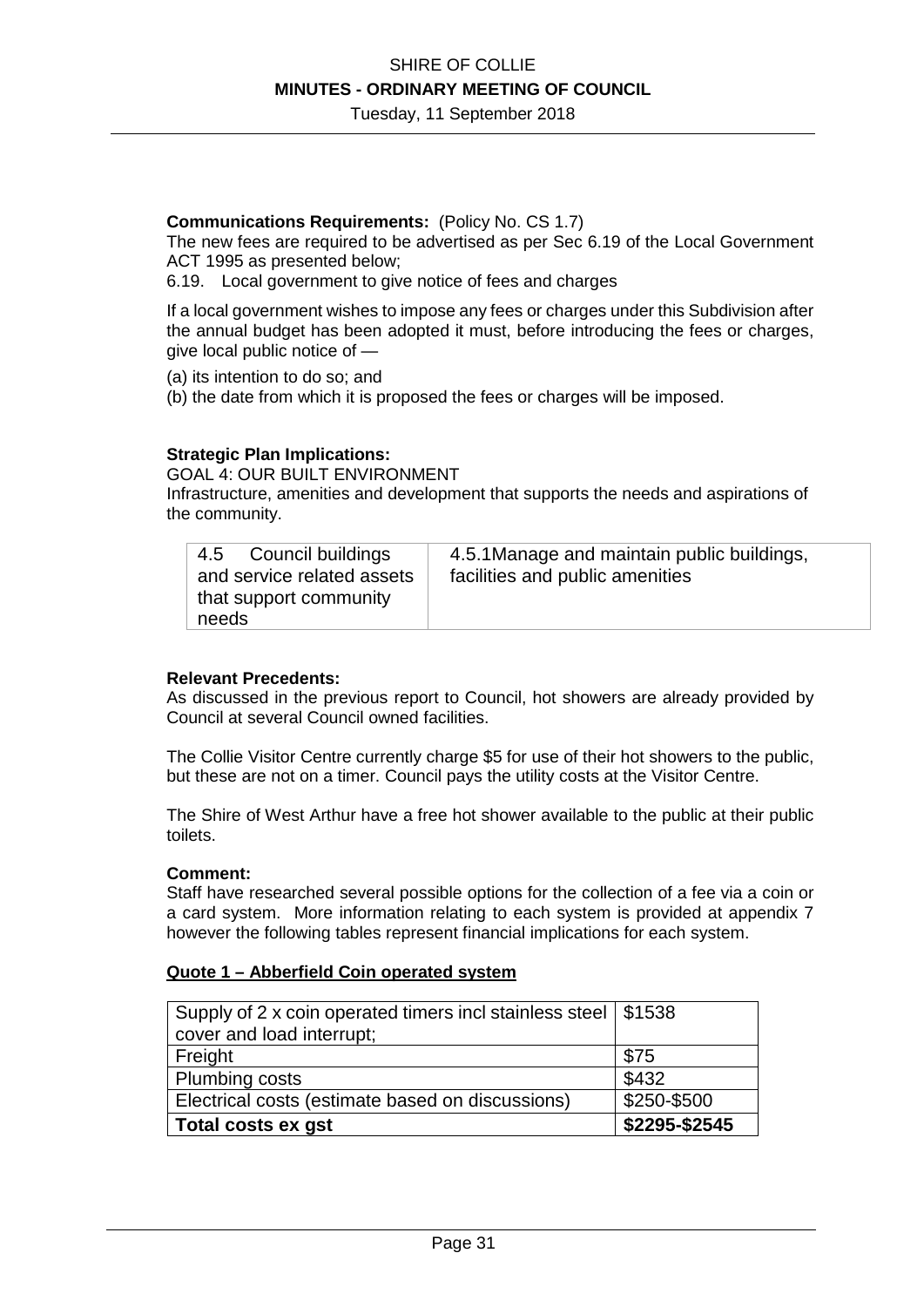Tuesday, 11 September 2018

#### **Quote 2 – Paytech coin system TB-168**

| Supply of 2 x coin operated timers               | \$1190        |
|--------------------------------------------------|---------------|
| Freight                                          | \$100         |
| <b>Plumbing costs</b>                            | \$432         |
| Electrical costs (estimate based on discussions) | \$250-\$500   |
| Total costs ex gst                               | \$1972-\$2222 |

#### **Quote 3 – Paytech Card System**

| Supply of 2 x card operated timers               | \$2490         |
|--------------------------------------------------|----------------|
| Setup fee - merchant facility                    | \$350          |
| Freight                                          | \$100          |
| Plumbing costs                                   | \$432          |
| Electrical costs (estimate based on discussions) | \$250-\$500    |
| <b>Total costs ex gst</b>                        | \$3872-\$4122  |
|                                                  |                |
| Plus Ongoing costs                               |                |
| account fee                                      | \$25 per month |
| transaction fees                                 | \$0.13         |
| Merchant fees                                    | 1.5%           |
| Sim card connection                              | \$20 per month |
| plus transaction value fee                       | 2%             |

### **Quote 4 – Vend Access Card system**

| Supply of 2 x cashless timer systems             | \$1000          |
|--------------------------------------------------|-----------------|
| Freight                                          | \$100           |
| Electrical costs (estimate based on discussions) | \$250-\$500     |
| <b>Total costs ex gst</b>                        | \$1350-\$1600   |
|                                                  |                 |
| <b>Plus Ongoing costs</b>                        |                 |
| Monthly fee                                      | \$18.70-\$41.40 |
|                                                  | per month       |
| transaction fees                                 | \$0.24<br>per   |
|                                                  | tansaction      |

The vend system has a wide range of applications and is used for carwash, dogwash, laundry, vending machines, etc. Staff are not aware if this system has been deployed in a shower environment before however the supplier is confident that the system will be suitable.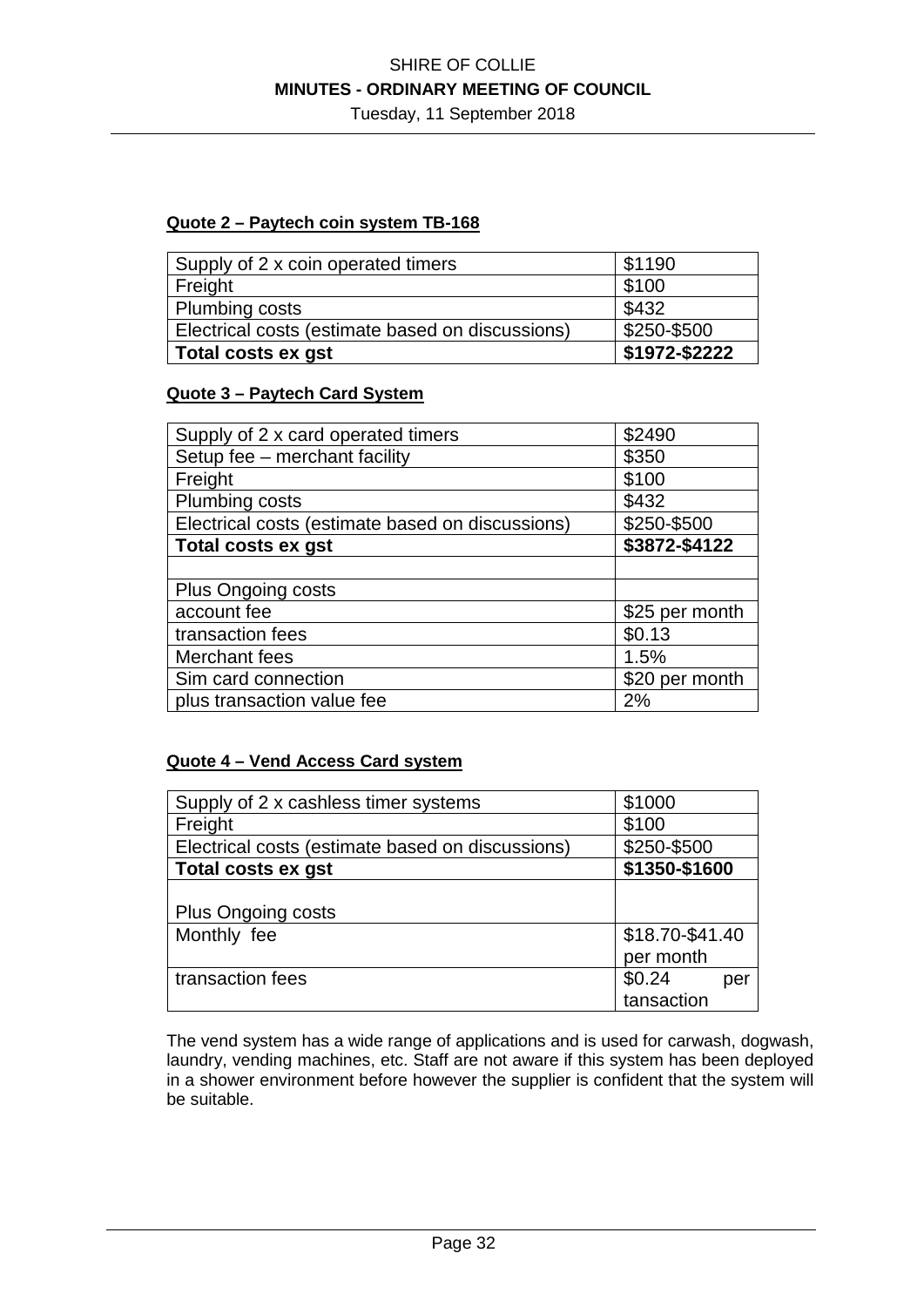Tuesday, 11 September 2018

Whilst a card system would be a more secure option, a coin operated system will have less ongoing costs, except for employee costs required to empty the coins collected. A coin system could also be targeted by thieves.

A determination of an appropriate fee for the shower use will also be needed should Council wish to proceed.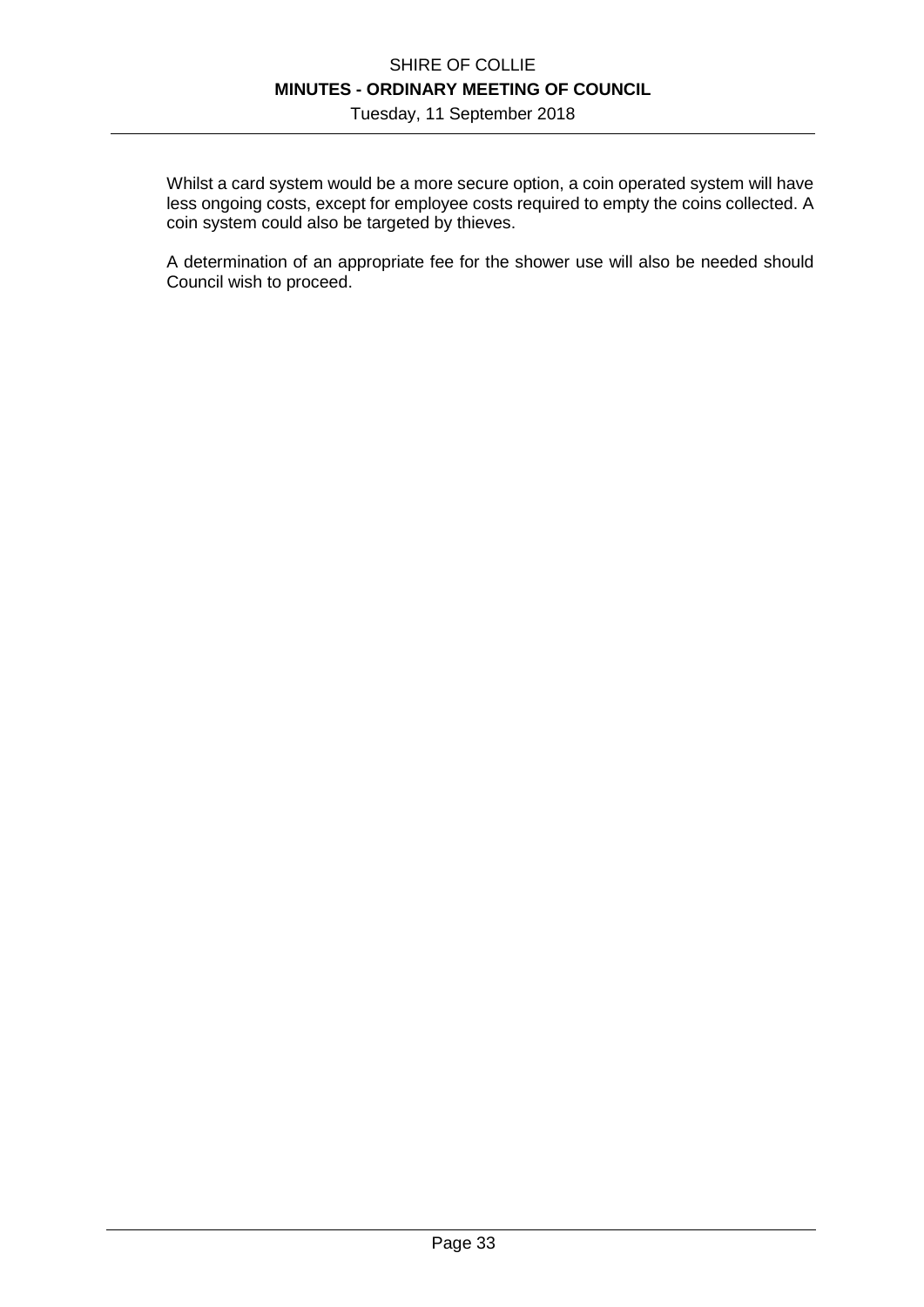#### **14. TECHNICAL SERVICES REPORTS**

| 14.1 | <b>Weighbridge Modifications</b> |                                                    |
|------|----------------------------------|----------------------------------------------------|
|      | <b>Reporting Department:</b>     | <b>Technical Services</b>                          |
|      | <b>Reporting Officer:</b>        | <b>Brett Lowcock – Director Technical Services</b> |
|      | Legislation                      | <b>Local Government Act 1995</b>                   |
|      | <b>File Number:</b>              |                                                    |
|      | <b>Appendices:</b>               | Yes - Appendix 8                                   |
|      | <b>Voting Requirement</b>        | Simple Majority                                    |

#### **Report Purpose:**

To advise Council of information received by the National Measurement Institute regarding the proposed modifications to our public weighbridge, and the risks associated with obtaining end-and-end certification.

#### **7933**

#### **Officer's Recommendation/Council Decision:**

**Moved: Cr King Seconded: Cr Faries** 

**That Council:** 

- **1. Note the advice from the National Measurement Institute that end-and-end measurement DOES NOT comply with National Trade Measurement Regulations 2009 (the Regulations), but they will consider an application from the Shire of Collie**
- **2. Recognise the risks involved in potentially not receiving end-and-end certification even if the weighbridge modifications comply with the technical specifications of the Regulations.**
- **3. Request staff to proceed with modifications to the weighbridge and apply for end-and-end certification.**

**CARRIED: 10/0** 

#### **Background:**

The Shire operates a registered Public Weighbridge (PW.0395) at the transfer station. It is used primarily to weigh the amount of various waste streams such as landfill, green waste, scrap metal and others that are received as part of Council's waste operations. This data is used for environmental reporting purposes and to support the license issued by the Department of Water and Environmental Regulation (DWER).

The current weighbridge is 20m long and is licensed to weigh any vehicle including trailers that fit completely on the weighbridge. This covers many heavy vehicles including semi-trailers (19m). However, it does not cover longer combinations such as B-doubles (27.5m) or Double Road Trains (36.5m) since they do not fit completely on the weighbridge.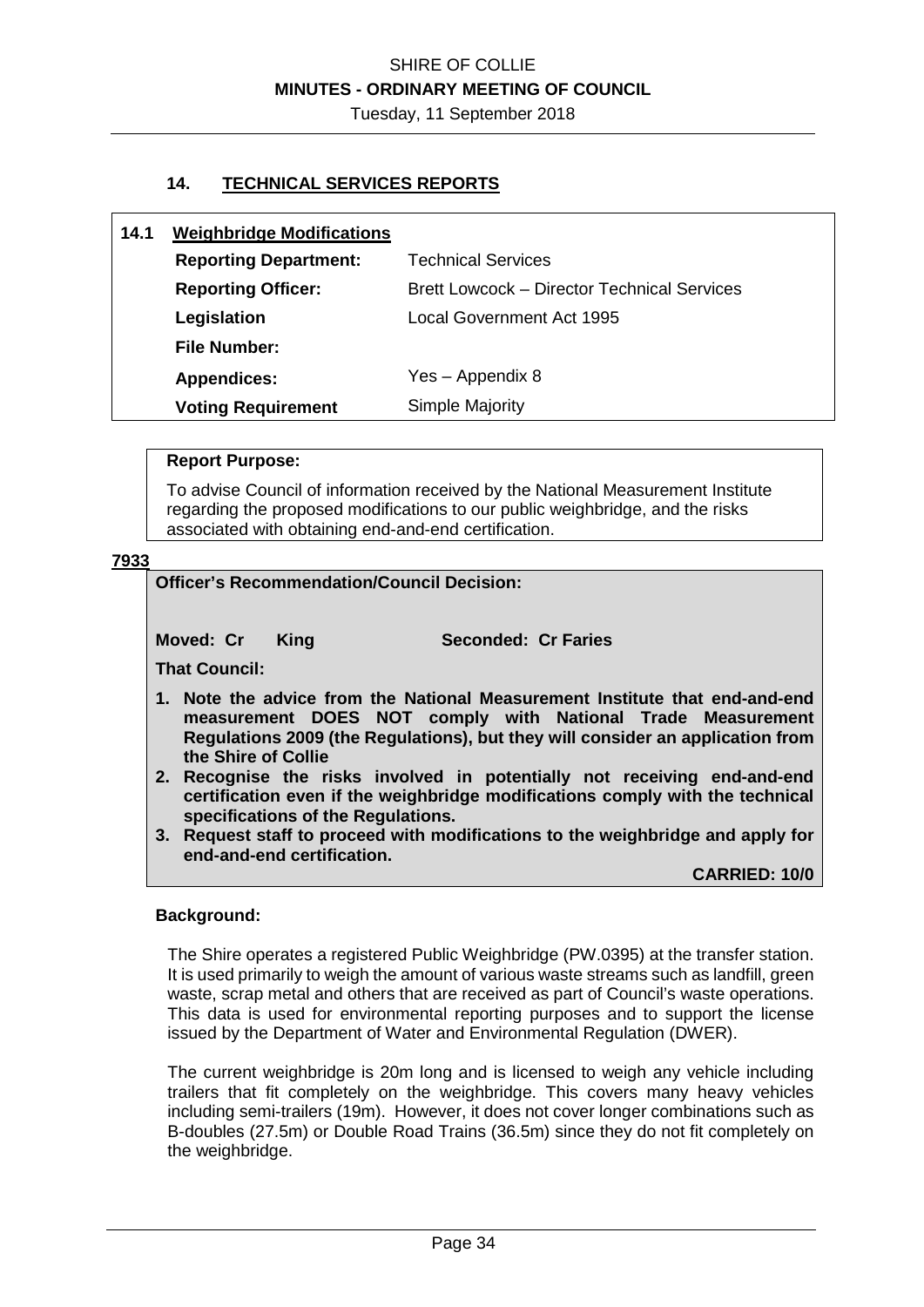Tuesday, 11 September 2018

Early in 2018, the shire was approached by a local business advising that they would need to close their doors due the inability to weigh log trucks longer than 20m in Collie. They also advised that none of their suppliers were prepared to travel to Collie with single trailers, or they were not prepared to break down from double trailers to single trailers. Shire staff looked into options to modify the existing weighbridge to allow for End-and-End measurement which allows parts of a longer truck to be measured separately. A concept design to construct the entry and exit ramps to NMI requirements was estimated to cost up to \$80,000 and was presented to Council for consideration in the 2018/19 budget. Council resolved to allocate an amount of \$35,000 by a loan to cover the material cost of the project.

Shire staff sent a copy of the concept design showing the proposed modifications to the National Measurement Institute (NMI) seeking feedback on the proposal and received the following feedback.

*"Thank you for your inquiry regarding end-and-end weighing. An application for permission to operate a weighbridge that does not comply with the National Trade Measurement Regulations 2009 (the Regulations) may be considered after the following steps have occurred:* 

- *The weighbridge has been constructed*
- *An application has been received for permission to use a weighbridge that does not comply with the Regulations (that is, to perform end-and-end weighings); and*
- *The weighbridge operator can demonstrate by completing end-and-end measurements of typical vehicles that will be weighed using the weighbridge, that the accuracy of the measurements will not be compromised by using end-and-end techniques."*

#### *Approach Requirements*

*The approaches to the weighbridge must comply with the Regulations, including Regulations 3.11 and 3.4 which in summary state that:* 

- *have a smooth and level surface that is paved with concrete or other approved material.*
- *be in the same horizontal plane as the top of the deck and are within an angle of no more than +/- 0.25 degrees of level (horizontal) measured from the nearer end of the weighbridge deck.*
- *have a perimeter that is clearly indicated by painted marks or other approved means.*
- *Be of sufficient length to allow the vehicle to be on the weighbridge and within the approach perimeters during the weighing operation.*

#### *NMI Inspectors Report*

*When compared against direct measurement, end-and-end weighing has a number of additional variables which may impact the measurement result either in favour or against the customer. It is not possible to determine if a weighbridge will be suitable for end-and-end measurement solely based on the design of the approaches (i.e. level and material). While the angle of the approaches can have an influence on the accuracy of the end-and-end measurement, it will be specific to each individual weighbridge (including approach) design, the vehicles being weighed and the operator competence. None of these factors can be adequately assessed until the weighbridge is constructed and some end-and-end weighing performance testing is completed. It is for this reason that we ask that you contact NMI Licensing to organise a NMI*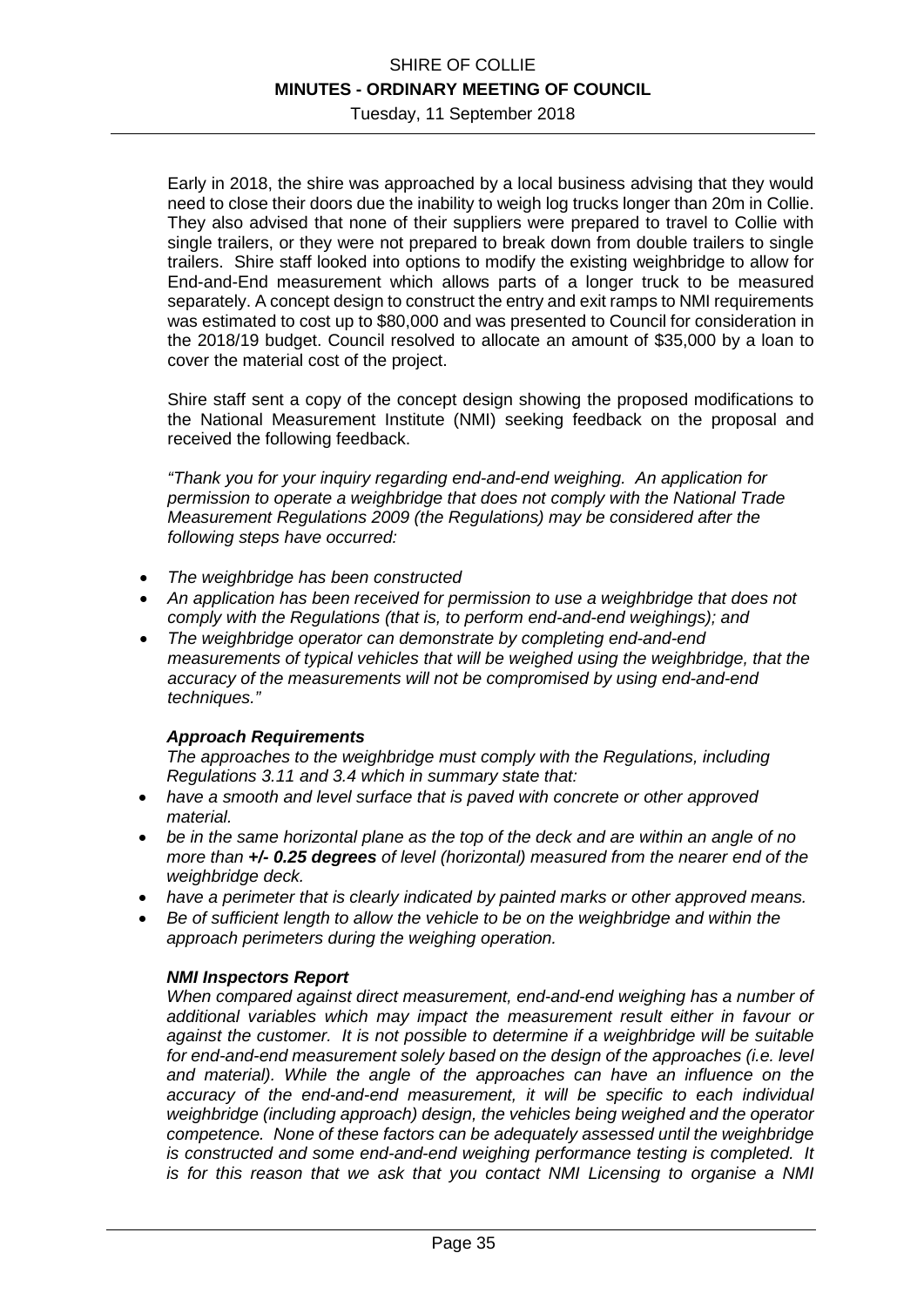*Inspector to attend the site when the weighbridge is being tested to provide a detailed report to be included with your application.* 

#### *Application Process*

*The application is submitted by email via tmlicensees@measurement.gov.au to the Manager Trade Measurement Licensing requesting permission to use a weighbridge for end-and-end that does not comply with the Regulations. The application should include:* 

- *Providing a survey report of the approaches to the weighbridge certifying the construction material and length comply with the requirements of the regulations and confirming the approaches are within the same plane as the weighbridge platform with an angle of no more than +/- 0.25 degrees; and*
- *Photographs confirming the perimeter of the approaches are clearly marked by painted lines or other approved means.*
- *An engineer's site report including site plans that confirm the weighbridge complies with Part 3 of the Regulations.*
- *A site inspection by an NMI inspector to observe an end-and-end weighing of a typical vehicle and to compare the result against a direct measurement weighing.*
- *The circumstances and the reasons why permission is being sought. This should include the circumstances that make end-and-end weighing the only viable option.*

*An application for permission to use a weighbridge for end-and-end that does not comply with the Regulations are considered on an individual basis by the Manager Trade Measurement Licensing. "* 

#### **Statutory and Policy Implications:**

*Registration of Public weighbridges are administered by the National Measurement Institute in accordance with Trade Measurement Regulations 2009* 

#### **Budget Implications:**

The estimated cost to construct both the entry and exit ramps to NMI requirements is \$80,000, which includes \$35,000 material cost. However, the cost to construct just the exit ramp to NMI requirements is \$30,000.

#### **Communications Requirements: (**Policy No. CS 1.7)

The National Measurement Institute (NMI) is a key stakeholder in the upgrade process and will be consulted during the design, construction and commissioning process.

#### **Strategic Community Plan Implications:**

The item has the following links with the Strategic Community Plan 2017-2027.

GOAL 2 – Our Economy 2.2 A strong business and services sector.

GOAL 4 – Our Built Environment

4.4 Council buildings and service related assets that support community needs.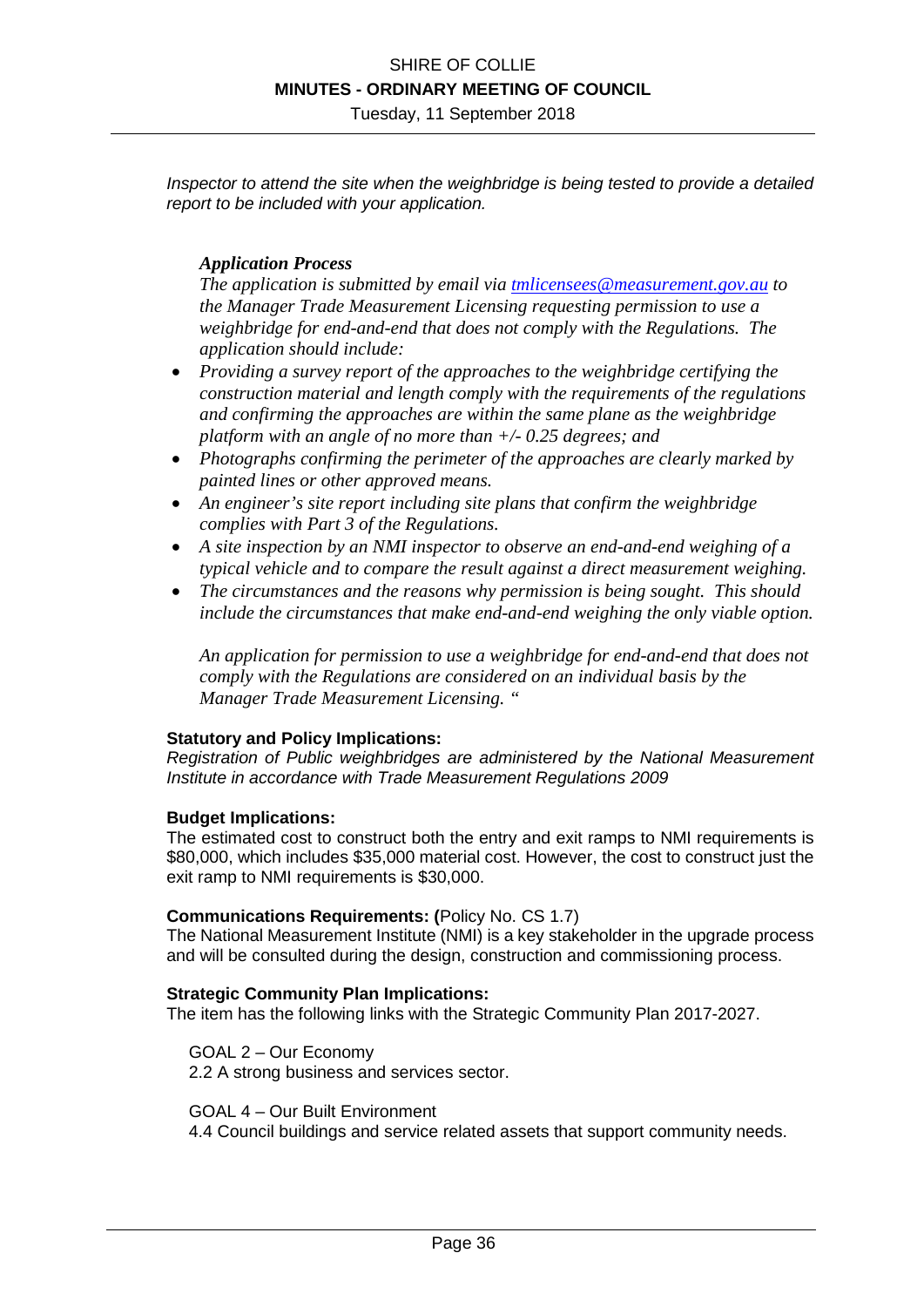Tuesday, 11 September 2018

#### **Relevant Precedents:**

Nil

#### **Comment:**

Feedback from the National Measurement Institute (NMI) indicates that there is a risk that our public weighbridge may not be approved for end-and-end measurement even if it is built to the standards detailed in the National Trade Measurement Regulations 2009 (the Regulations). Staff consider the risks of not obtaining certification to be minimal, however are seeking endorsement from Council prior to proceeding with the works.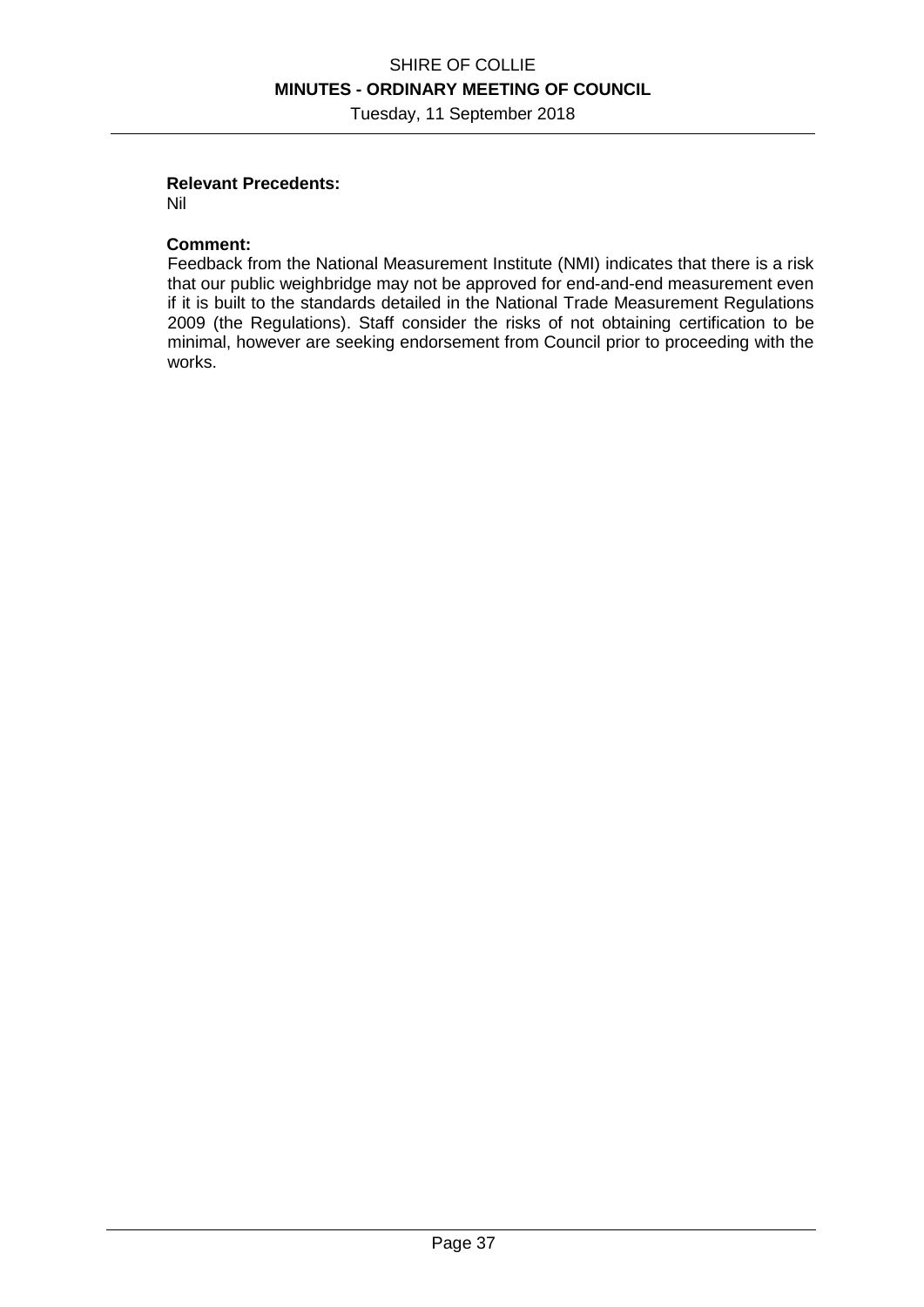#### **15. MOTIONS FOR WHICH PRIOR NOTICE HAS BEEN GIVEN**

Elected Members have the ability to submit notices of motion between meetings and up to a time prescribed in standing orders before a meeting.

#### **16. QUESTIONS FROM MEMBERS FOR WHICH DUE NOTICE HAS BEEN GIVEN**

Members have the ability to submit notices of questions between meetings and up to a time prescribed in standing orders before a meeting.

#### **17. URGENT BUSINESS APPROVED BY THE PRESIDING MEMBER AND COUNCILLORS**

#### **18. ANNOUNCEMENTS BY THE PRESIDING MEMBER AND COUNCILLORS**

#### **Cr Sarah Stanley**

• 24 August – **SW Zone** meeting in Bunbury. Received a presentation on the Bunbury Outer Ring Road project and the Local Government Act review. • 29 August – Met with proponents regarding a proposed youth rehabilitation facility.

• 29 August – Participated in a Question and Answer session for the Signature Leadership Program participants hosted by the Rotary Club of Collie.

• 30 August – Met with proponents and interested parties to discuss a proposed use for the Roundhouse facility.

• 30 August – Business Connection session on Keeping Visitors Staying (and Spending) Longer at the Collie Visitor Centre, which was attended by around 50 people.

• 6 September – Attended BWEA Board Meeting hosted by Cristal in Australind.

• 7 September – the successful recipients in the first round of the Collie Futures Small Grants Program were announced:

- DC Two Modular Behind the Grid Technology Data Centre;
- The Mellegers Family Trust Trails Centre;
- **Planwest (WA) Collie Distillery Project:**
- Global Marketing Technologies Collie Hay Pressing Plant Feasibility Study and Business Plan;
- Collie Synfuels Collie Flagship Project Fuel Cell Vehicle H2 Infrastructure and Distribution Study;
- Collie Synfuels Collie Flagship Project Liquid H2 Export Option Feasibility Study;
- **-** Collie Cycle Club Collie to Donnybrook and Return Cycling Classic; and
- Keip Filtration Hydration Hub.
- 10 September Attended the South West Regional Road Group meeting in Dardanup.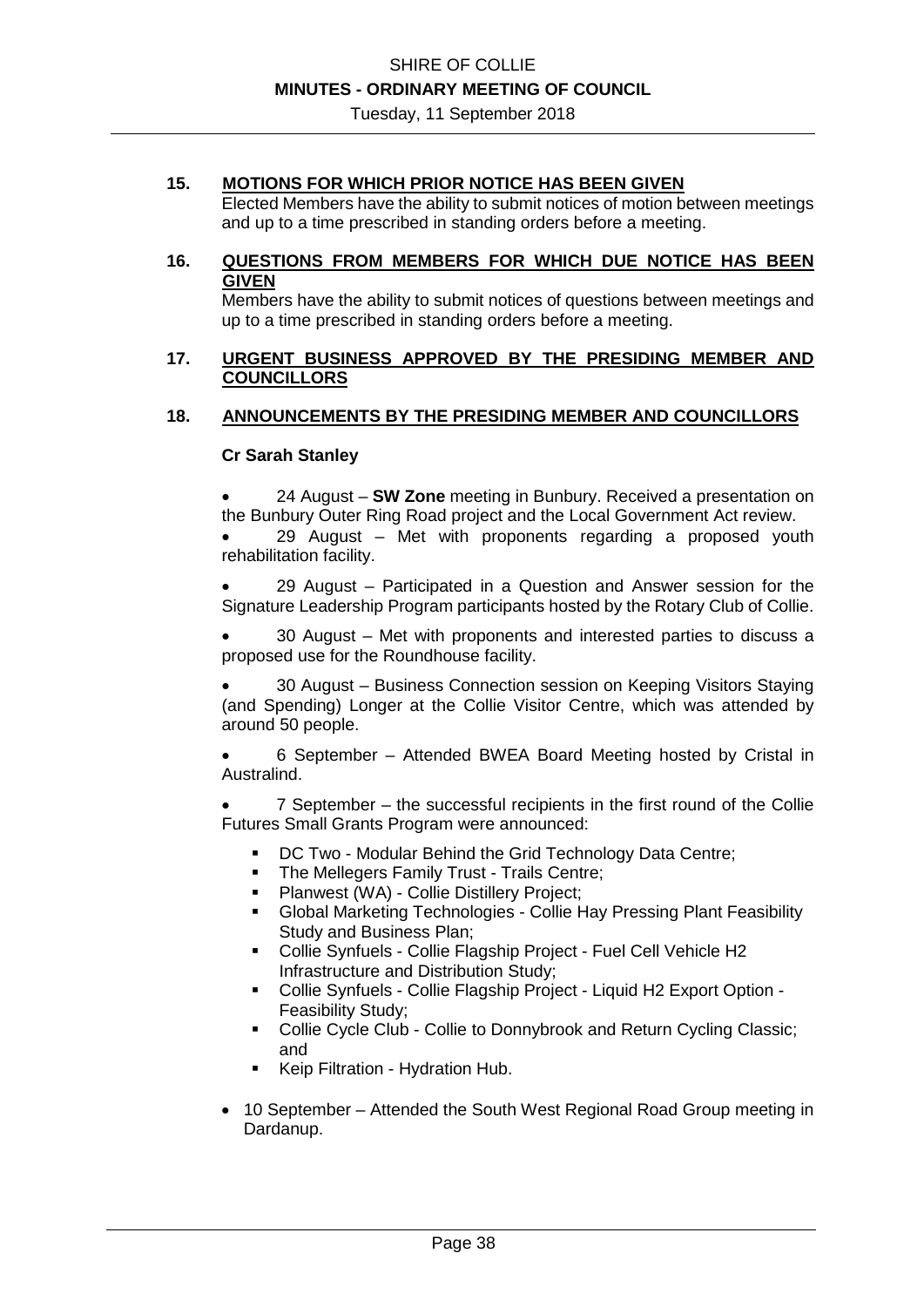Tuesday, 11 September 2018

#### **Upcoming events:**

14 September – Official Opening of FESTIV ARTY, 10-day festival of arts, supported by the Shire.

27 September – Indoor Heated Pool Community Workshop

5 October – Tourism Re-Launch, an event being held by Collie River Valley Marketing to celebrate the launch of the new tourism website, virtual reality video project new tourism branding to align with Bunbury Geographe.

#### **Cr Hanns**

Congratulated Council staff who were involved with the work inspirations program.

#### **David Blurton**:

- 22<sup>nd</sup> August Had a group of year 9 Collie High School students at the Shire of Collie for the Work Inspirations program.
- $\blacksquare$  24<sup>th</sup> August Attended SW Zone meeting in Bunbury with Shire President
- 29<sup>th</sup> August met with Minister Murray regarding Minninup Pool project and other issues with Shire President
- $30<sup>th</sup>$  August met developers including Minister Murray initially at the Roundhouse and then in Council chambers
- 30<sup>th</sup> August attended tourism information evening at Collie Visitor Centre.

#### **19. STATUS REPORT ON COUNCIL RESOLUTIONS**

Summary reports on the status of Council's resolutions are;

- 'Closed Since Last Meeting' at Appendix 9
- 'All Open' at Appendix 10

A question was taken on notice regarding item 7855 – Pak It verandah. Staff to provide an update on the matter.

#### **20. CLOSURE OF MEETING TO MEMBERS OF THE PUBLIC**